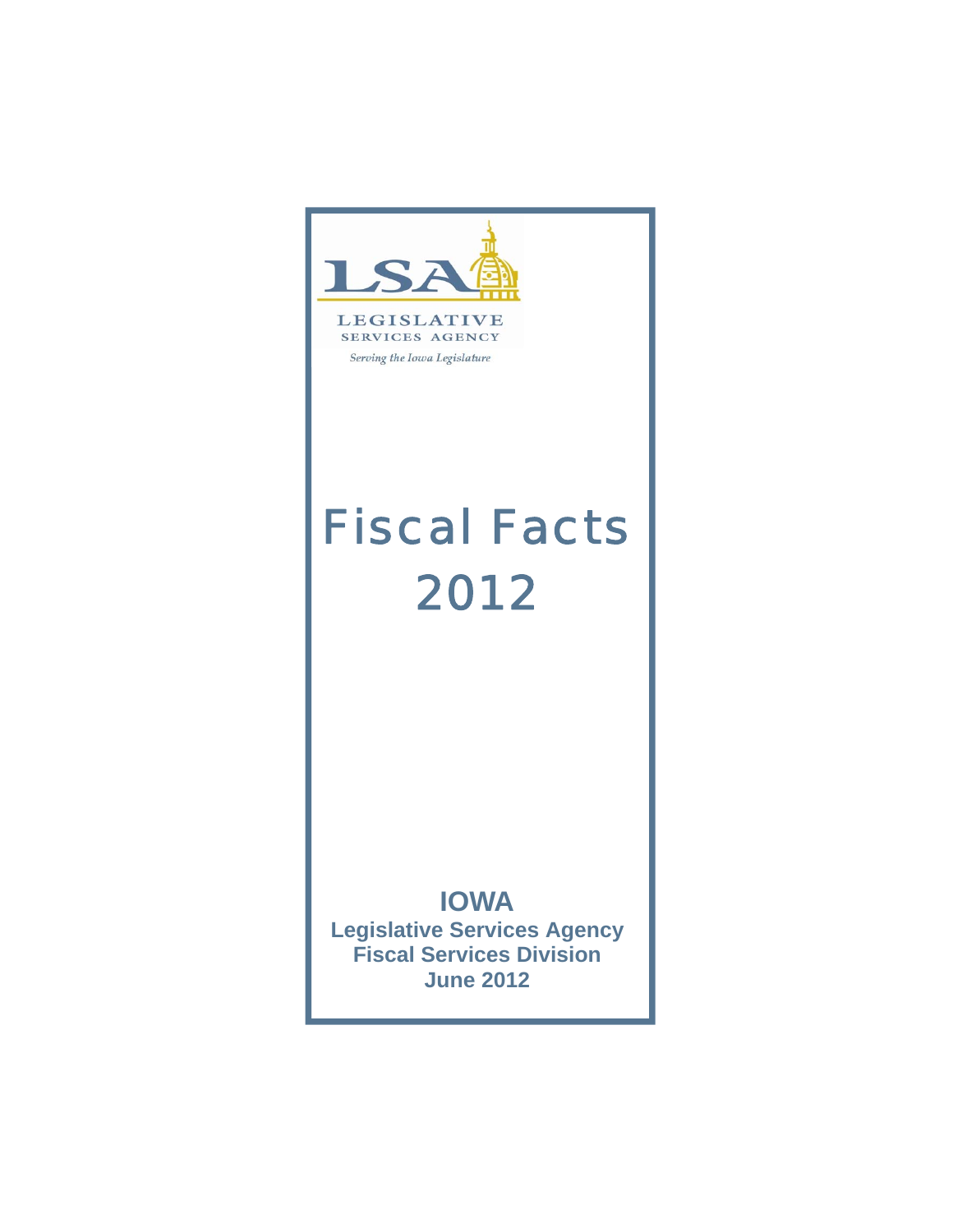| To: To | Members of the Iowa General Assembly                                       |
|--------|----------------------------------------------------------------------------|
|        | From: Holly M. Lyons, Division Director<br><b>Fiscal Services Division</b> |
| Re:    | <b>Fiscal Facts</b>                                                        |

Date: Iune 2012

Fiscal Facts contains data relating to overall revenues and expenditures of State government, as well as information regarding the most pertinent and discussed topic areas. Additional detailed data and information are available from the Fiscal Services Division of the Legislative Services Agency.

The FY 2012 data are estimates since the document is being issued prior to the close of FY 2012. The data provided for FY 2013 represents action taken by the 2012 General Assembly, and does not reflect veto action by the Governor.

If you would like further information regarding any of the data provided within Fiscal Facts or have any comments and suggestions regarding this document, please do not hesitate to contact me at 515-281-5279 or holly.lyons@legis.state.ia.us

> LSA website: http://www.legis.iowa.gov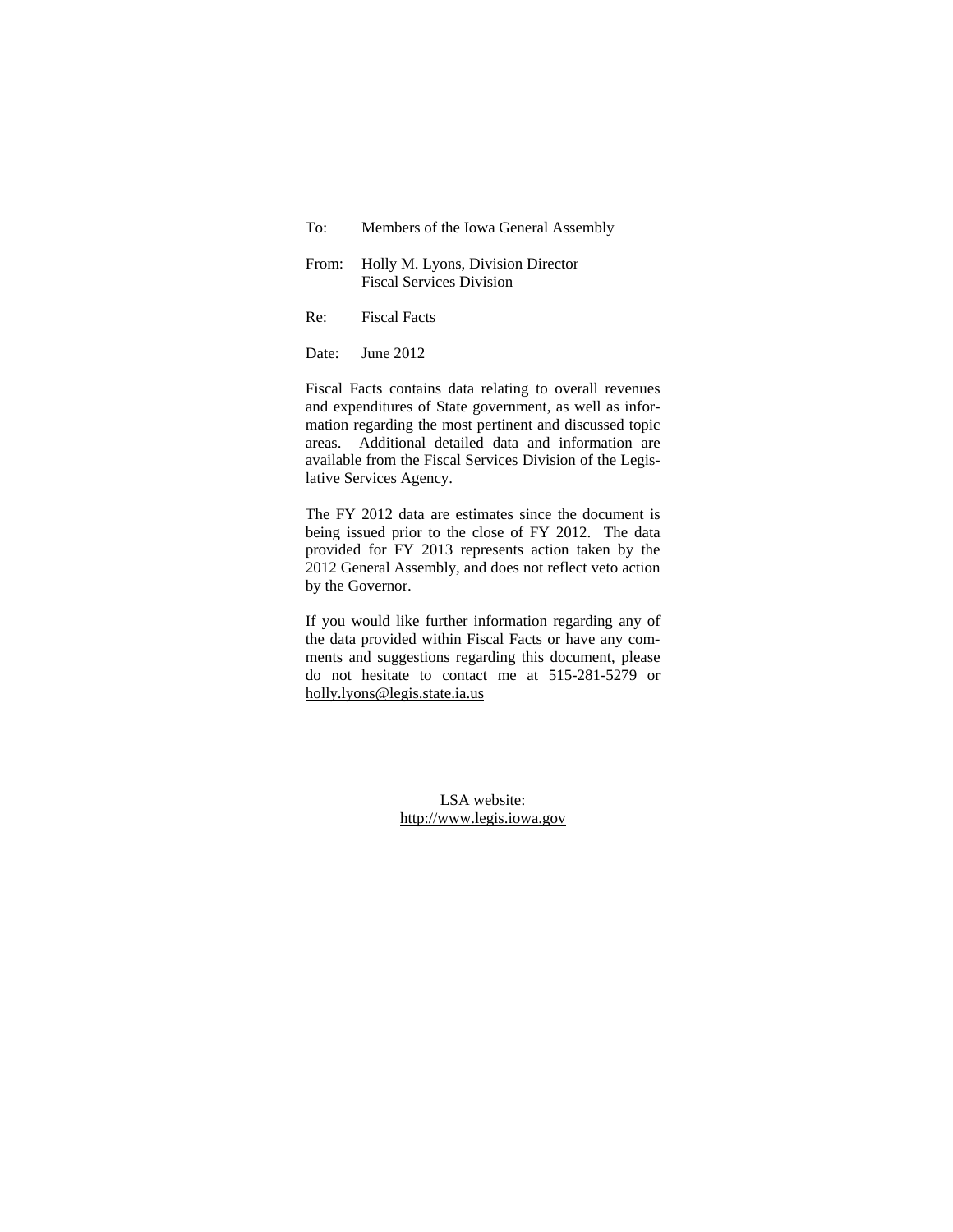# **Legislative Services Agency Fiscal Services Division Staff Listing**

# **Holly M. Lyons, Director State Capitol, Room G01 515-281-5279**

| Division Administrator/                                      | Shawn Snyder                                     | 281-7799                         |
|--------------------------------------------------------------|--------------------------------------------------|----------------------------------|
| Division Editor/Supervisor                                   | Mary Shipman                                     | 281-4617                         |
| <b>Committee Assignments</b><br>Appropriations Subcommittee: |                                                  |                                  |
| Admin. and Regulation                                        | Dwayne Ferguson<br>Ron Robinson                  | 281-6561<br>281-6256             |
| Ag. and Natural Resources                                    | Debra Kozel<br>Adam Broich                       | 281-6767<br>281-8223             |
| Economic Development                                         | Kent Ohms                                        | 725-2200                         |
| Education                                                    | Shawn Snyder<br>Robin Madison<br>John Parker     | 281-7799<br>281-5270<br>725-2249 |
| <b>Health and Human Services</b>                             | Jess Benson<br>Aaron Todd                        | 281-4611<br>281-6764             |
| <b>Justice System</b>                                        | Jennifer Acton<br><b>Beth Lenstra</b>            | 281-7846<br>281-6301             |
| Transportation & Infrastructure                              | Marcia Tannian<br>Estelle Montgomery 725-2261    | 281-7942                         |
| <b>Standing Committee:</b>                                   |                                                  |                                  |
| Appropriations                                               | Deb Kozel<br>Dave Reynolds                       | 281-6767<br>281-6934             |
| Education                                                    | Shawn Snyder<br>Robin Madison<br>John Parker     | 281-7799<br>281-5270<br>725-2249 |
| Government Oversight                                         | Estelle Montgomery 725-2261<br>Mary Shipman      | 281-4617                         |
| Ways and Means                                               | Jeff Robinson<br>Shawn Snyder<br>Dwayne Ferguson | 281-4614<br>281-7799<br>281-6561 |
| <b>Tracking/Financial Document</b><br>Coordinator            | Dave Reynolds                                    | 281-6934                         |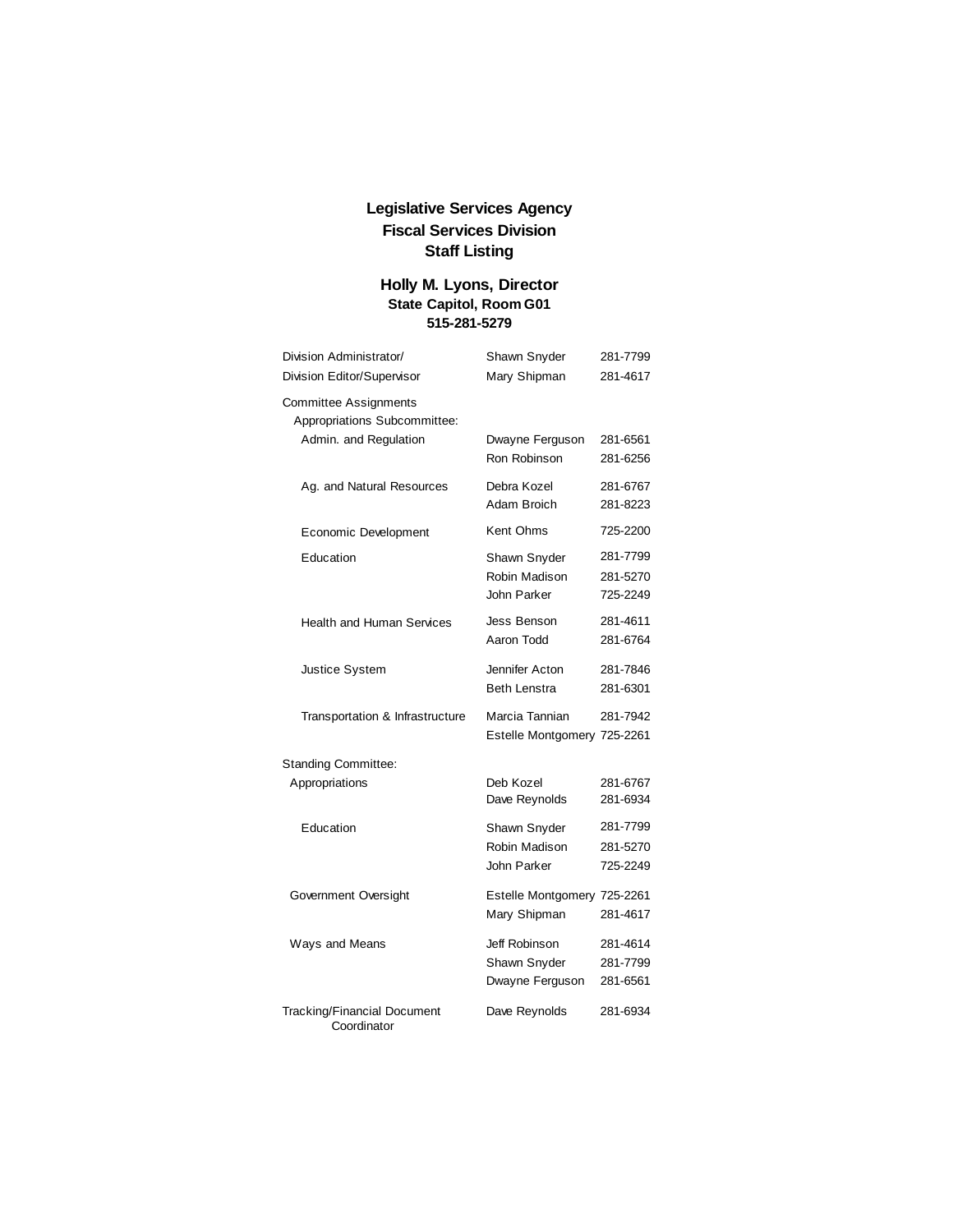# **IOWA FISCAL FACTS TABLE OF CONTENTS**

#### Page

#### **2012 Legislative Session Overview**

|                                                            | 1              |
|------------------------------------------------------------|----------------|
|                                                            |                |
| Estimated Contingent Liabilities for State Tax Credits     | 2              |
|                                                            | 3              |
| Distribution of Estimated FY 2013 State General            |                |
|                                                            | 6              |
| FY 2012 Department of Workforce Development Appropriations |                |
|                                                            | $\overline{7}$ |
|                                                            | 10             |
|                                                            | 12             |
| Adult Mental Health and Disability Services Reform         | 19             |
|                                                            | 23             |
|                                                            | 25             |
|                                                            | 26             |
|                                                            | 28             |
|                                                            | 29             |

#### **Government Finance and Taxation**

|                                                    | 30 |
|----------------------------------------------------|----|
|                                                    | 31 |
| Flow of General Fund Revenues After                |    |
|                                                    | 33 |
|                                                    | 34 |
|                                                    | 35 |
|                                                    | 36 |
|                                                    | 37 |
|                                                    | 38 |
| General Fund Expenditures Shifted to Other Funding |    |
|                                                    | 39 |
|                                                    | 40 |
| Distribution of Major State and Local Tax Sources  | 41 |
|                                                    | 42 |
|                                                    | 43 |

# **Budgets and Appropriations**

| 44 |
|----|
| 45 |
| 46 |
| 47 |
| 48 |
| 50 |
| 52 |
| 53 |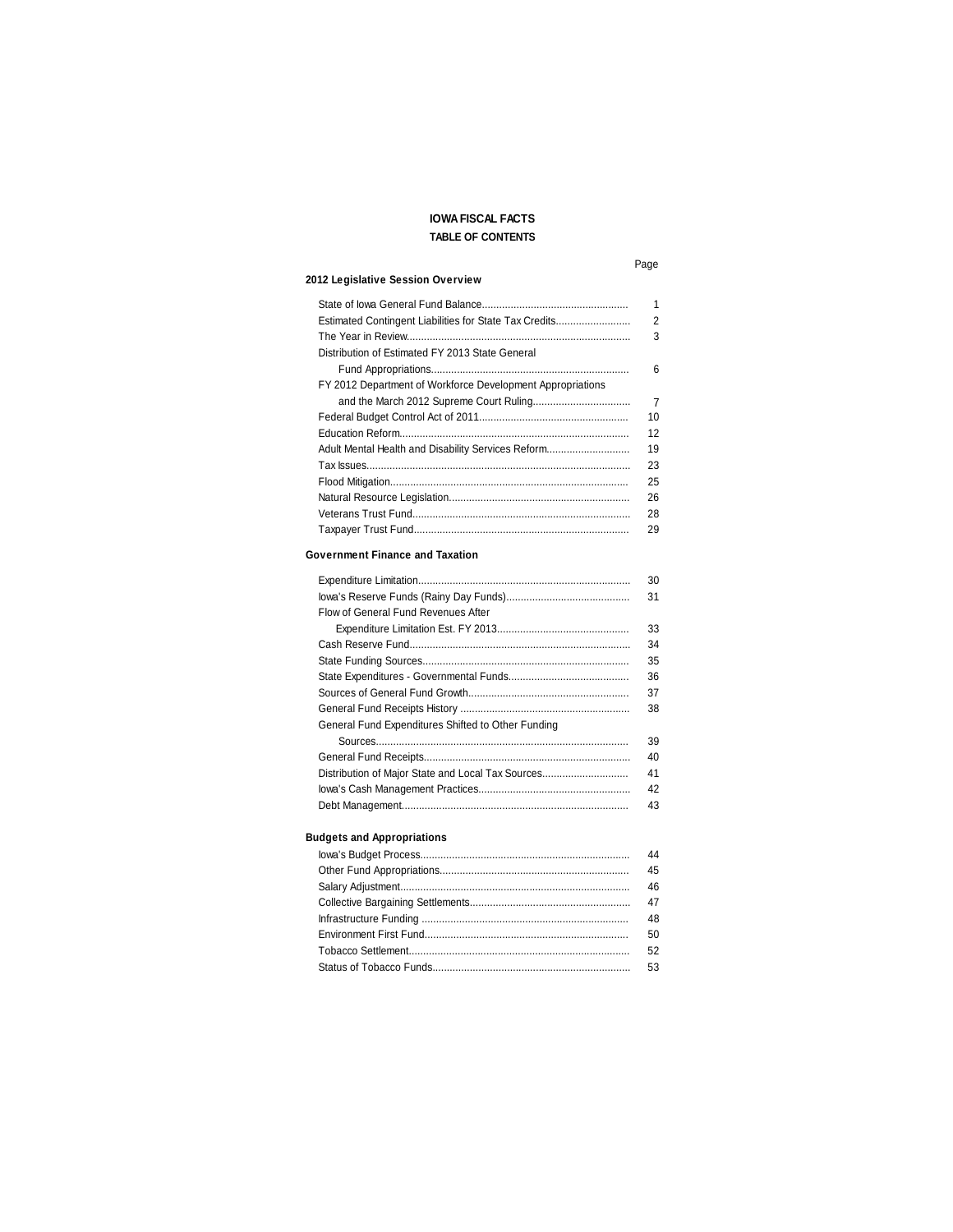### **IOWA FISCAL FACTS TABLE OF CONTENTS**

|                                                  | Page |
|--------------------------------------------------|------|
| <b>State and Local Government</b>                |      |
|                                                  | 54   |
| <b>Iowa Economy</b>                              |      |
|                                                  | 55   |
| <b>Education</b>                                 |      |
| Paying for Public Education - The Iowa School    |      |
|                                                  | 57   |
|                                                  | 60   |
| General Operating Expenditures K-12              |      |
|                                                  | 61   |
| General Operating Expenditures K-12 by Function  | 62   |
| <b>Human Services</b>                            |      |
|                                                  | 63   |
|                                                  | 66   |
|                                                  | 67   |
| Crime/Enforcement/Transportation                 |      |
| Year-End Prison Population, Staffing, and Budget | 68   |
|                                                  | 69   |
| <b>State Profile</b>                             |      |
|                                                  | 74   |
|                                                  | 75   |
|                                                  |      |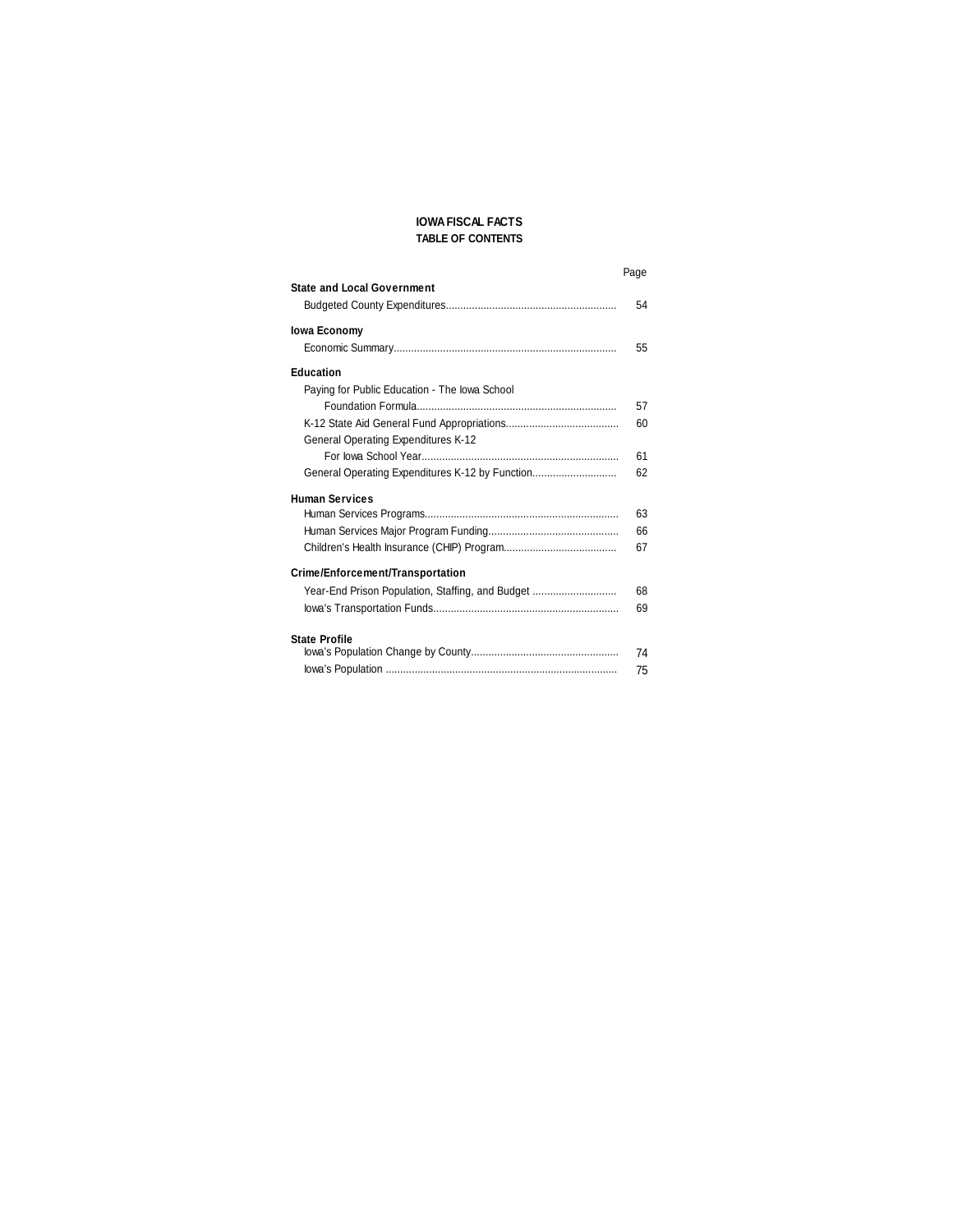#### **STATE OF IOWA GENERAL FUND BALANCE (\$ in millions)**

|                              |    | Actual<br>FY 2011 | <b>Estimated</b><br>FY 2012 | Legislative<br>Action<br>FY 2013* |
|------------------------------|----|-------------------|-----------------------------|-----------------------------------|
| <b>Funds Available:</b>      |    |                   |                             |                                   |
| Net Receipts**               | \$ | 5,899.0           | \$<br>6,000.3               | \$<br>6,251.6                     |
| Est. Adj. (Mar. REC)         |    |                   | 50.9                        | 29.0                              |
| Legislative Action Rev. Adj. |    |                   | 1.9                         | $-30.4$                           |
| Econ. Emerg. Fund Transfer   |    |                   | 381.4                       | 292.3                             |
| Total Funds Available        |    | 5,899.0           | 6,434.5                     | 6,542.5                           |
| <b>Est. Appropriations:</b>  |    |                   |                             |                                   |
| General Fund                 |    | 5,351.9           | 6,007.5                     | 6,222.6                           |
| Net Supplementals            |    |                   | 17.5                        |                                   |
| Supreme Court Decision       |    |                   | $-15.9$                     |                                   |
| Governor's Item Veto         |    |                   | 1.0                         |                                   |
| Reversions                   |    | $-7.5$            | $-3.0$                      | $-2.0$                            |
| <b>Net Appropriations</b>    |    | 5.344.4           | 6,007.1                     | 6,220.6                           |
| <b>Ending Balance</b>        | \$ | 554.6             | \$<br>427.4                 | \$<br>321.9                       |

\* Prior to action by the Governor.

\*\*Net receipts = Gross receipts plus transfers and accruals less school infrastructure refunds and tax refunds.

REC = Revenue Estimating Conference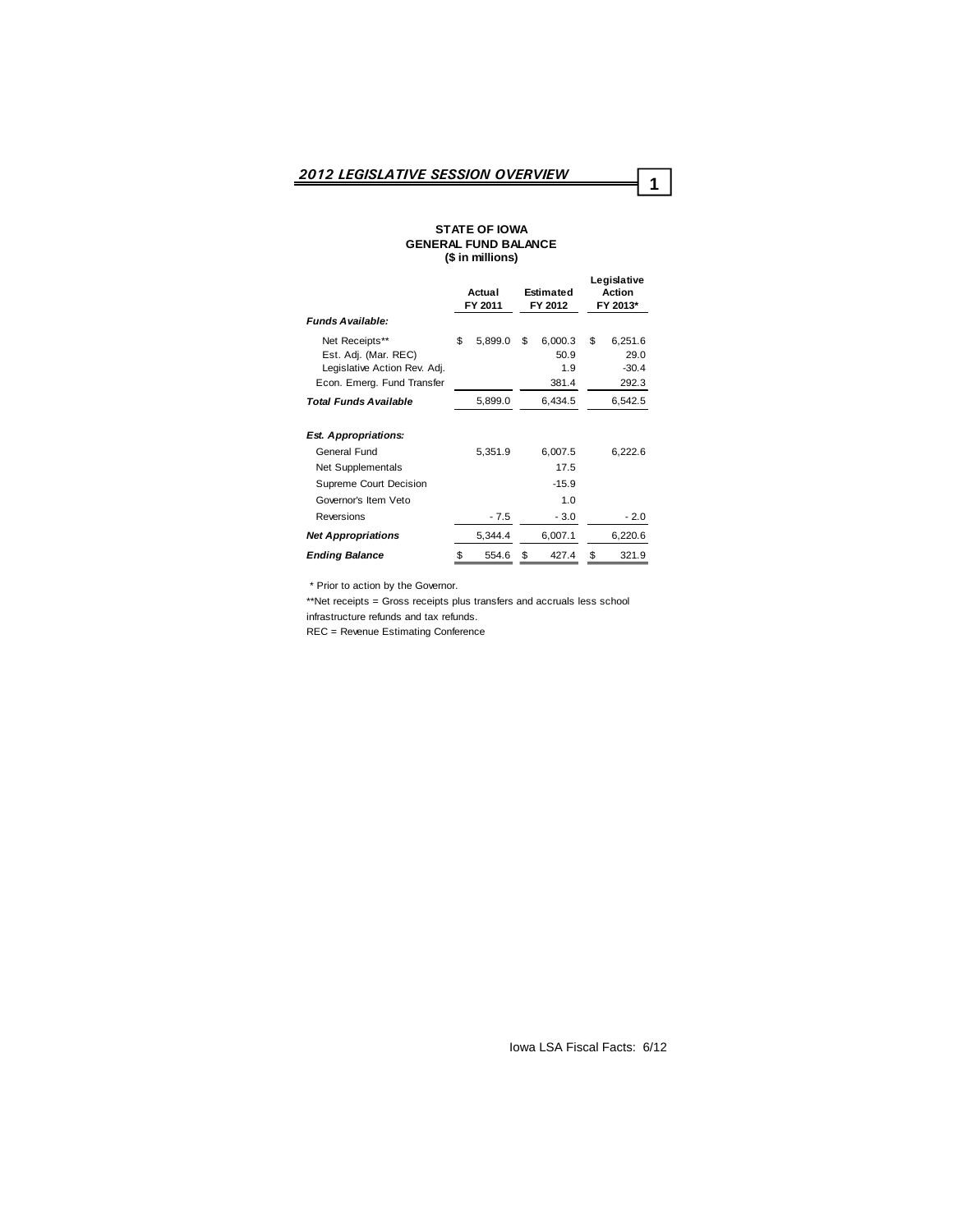#### **Estimated Contingent Liabilities for State Tax Credits (Dollars in Millions)**

*The FY 2011 and FY 2012 revenue estimate includes contingent liabilities in the form of tax credits. The table below outlines the projected tax credits that may be redeemed in FY 2012 and FY 2013.*

| <b>Legislation or Tax Credit Program</b>                               | FY 2012   |    | FY 2013       |
|------------------------------------------------------------------------|-----------|----|---------------|
| Accelerated Career Education Tax Credit*                               | \$<br>3.6 | S  | 3.6           |
| Agricultural Assets Transfer Tax Credit*                               | 3.1       |    | 3.2           |
| <b>Biodiesel Blended Fuel Tax Credit</b>                               | 6.6       |    | 7.4           |
| Charitable Conservation Contribution Tax Credit                        | 0.6       |    | 0.9           |
| Child and Dependent Care Tax Credit                                    | 6.9       |    | 7.4           |
| E85 Gasoline Promotion Tax Credit                                      | 1.8       |    | 1.7           |
| Early Childhood Development Tax Credit                                 | 0.5       |    | $0.5^{\circ}$ |
| Earned Income Tax Credit                                               | 28.0      |    | 27.8          |
| Endow Iowa Tax Credit*                                                 | 3.0       |    | 3.6           |
| Enterprise Zone Program Housing Investment Tax Credit*                 | 10.7      |    | 6.7           |
| Enterprise Zone Program Investment Tax Credit*                         | 10.1      |    | 11.3          |
| Ethanol Blended Gasoline Tax Credit                                    | 0.0       |    | 0.0           |
| <b>Ethanol Promotion Tax Credit</b>                                    | 5.7       |    | 4.8           |
| Film, Television, and Video Project Promotion Program*                 | 4.0       |    | 11            |
| Film, Television, and Video Project Promotion Program - Under Review   | 1.9       |    | 3.5           |
| High Quality Jobs Program*                                             | 17.8      |    | 18.2          |
| Historic Preservation and Cultural and Entertainment District Tax Cred | 33.8      |    | 34.2          |
| lowa New Job Income Tax Credits (260E)                                 | 53.4      |    | 51.3          |
| New Capital and Income Program Investment Tax Credit                   | 0.3       |    | 0.3           |
| New Jobs and Income Program Investment Tax Credit                      | 141       |    | 6.4           |
| Redevelopment Tax Credit*                                              | 0.6       |    | 0.2           |
| Renewable Energy Tax Credit*                                           | 2.9       |    | 7.4           |
| <b>Research Activities Tax Credit</b>                                  | 28.0      |    | 37.0          |
| Research Activities Tax Credit - Supplemental                          | 23.4      |    | 20.1          |
| School Tuition Organization Tax Credit*                                | 74        |    | 8.3           |
| Targeted Jobs Tax Credit from Withholding                              | 3.2       |    | 6.0           |
| Tuition and Textbook Tax Credit                                        | 16.0      |    | 16.2          |
| Venture Capital Tax Credit - lowa Fund of Funds*                       | 0.0       |    | 0.0           |
| Venture Capital Tax Credit - Qualified Business or Community-Based     |           |    |               |
| Seed Capital Fund*                                                     | 1.2       |    | 1.1           |
| Venture Capital Tax Credit - Venture Capital Funds*                    | 0.3       |    | 0.3           |
| Wage-Benefits Tax Credit*                                              | 4.2       |    | 1.3           |
| Wind Energy Production Tax Credit*                                     | 0.8       |    | 1.5           |
| Tax Credit Program Total                                               | \$293.9   | S. | 293.3         |
| Estimated change from Previous Fiscal Year \$                          | 40.9      | S  | $-0.4$        |

Note: Estimates are based on information provided by the Department of Revenue prior to<br>the March 2012 Revenue Estimating Conference.

\*Indicates that programs have credit cap amount.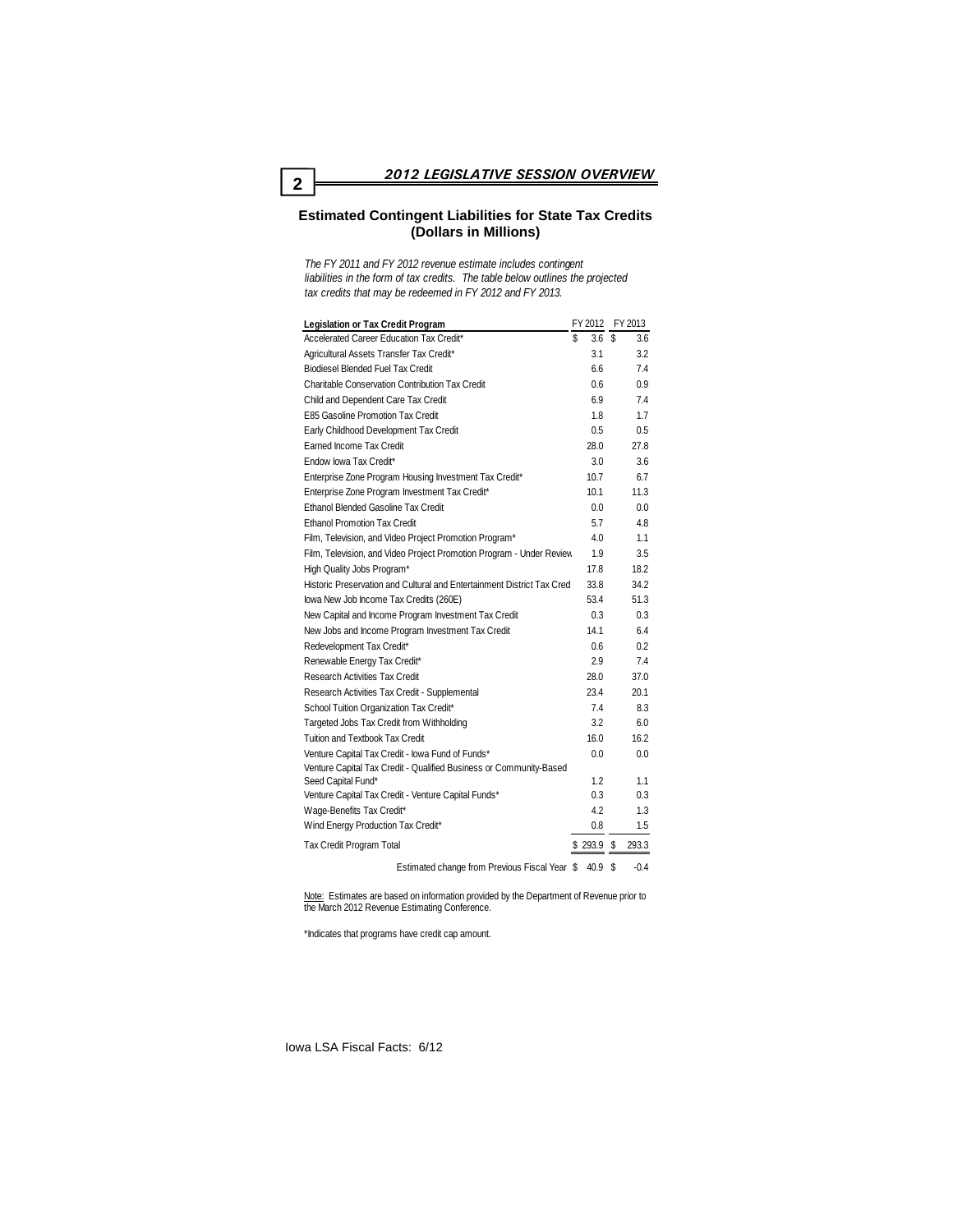#### **THE YEAR IN REVIEW**

# **FY 2011**

In September 2010, the National Bureau of Economic Research announced the recession had ended in June 2009 and lasted 18 months. General Fund revenue began to show signs of improvement in the last quarter of FY 2010, and continued to improve throughout FY 2011. Net General Fund revenue for FY 2011, excluding transfers, totaled \$5,813.4 million, an increase of \$320.7 million (5.8%) compared to FY 2010. The total FY 2011 net General Fund revenues were \$45.5 million more than projected by the March 2011 Revenue Estimating Conference (REC). After applying the yearend adjustments to standing appropriations and factoring in reversions, FY 2011 ended with a General Fund surplus of \$554.6 million. The surplus was appropriated to the Cash Reserve Fund, with \$449.2 million transferred to the Economic Emergency Fund, and since the reserve funds were at the maximum balance of 10.0% of the adjusted revenue estimate, \$381.4 million was transferred back to the General Fund for expenditure in FY 2012.

#### **FY 2012**

The FY 2012 budget enacted by the General Assembly was based on a revenue estimate of \$6.280 billion. This included a March 2011 revenue estimate of \$6.189 billion and net revenue adjustments enacted during the 2011 Legislative Session (after item vetoes) of \$-196.5 million, and an estimated transfer of \$287.5 million from the Economic Emergency Fund. The General Assembly appropriated a total of \$6.000 billion from the General Fund for FY 2012, an increase of \$648.0 million (12.1%) compared to FY 2011.

The REC met in December 2011 and increased the FY 2012 net General Fund revenue estimate by \$144.7 million (2.4%) compared to the estimate used to balance the FY 2012 budget. The REC met again in March 2012 and increased the net General Fund revenue estimate for FY 2012 by an additional \$50.9 million (0.8%) compared to the December estimate.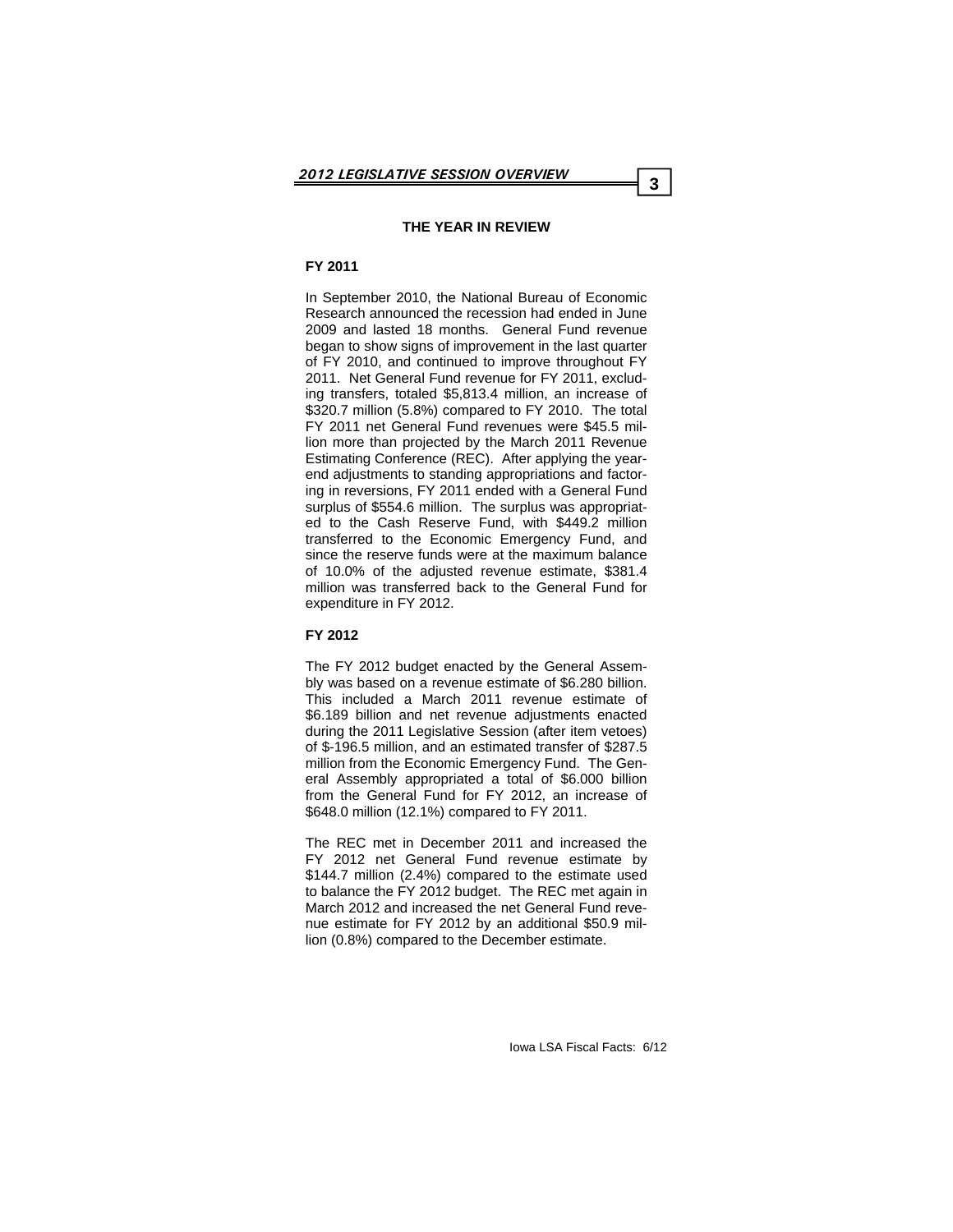#### **THE YEAR IN REVIEW (Continued)**

The FY 2012 General Fund budget, revised by the 2012 General Assembly, was based on total available revenues of \$6.435 billion. This included a March 2012 revenue estimate of \$6.051 billion, net revenue adjustments enacted during the 2012 Legislative Session of \$1.9 million, and a transfer of \$381.4 million from the Economic Emergency Fund.

During the 2012 Legislative Session, General Fund appropriations were adjusted by a total of \$10.1 million. This included an increase of \$7.5 million to cover projected State Appeal Board claims and \$2.6 million in other adjustments. After adjusting for estimated reversions of \$3.0 million, the revised General Fund surplus for FY 2012 is projected at \$427.4 million.

On March 16, 2012, the Iowa Supreme Court ruling in *Homan et. al. v. Branstad* nullified \$15.9 million in FY 2012 General Fund appropriations to the Department of Workforce Development. The General Assembly enacted supplemental bills that reinstated the \$15.9 million, and provided net supplemental appropriations of \$1.6 million. Included in the net supplemental appropriations was an additional \$7.5 million to the Department of Corrections and a deappropriation of \$6.5 million from Medicaid. In addition, the Governor item vetoed a \$1.0 million deappropriation, that resulted in increasing appropriations by a like amount.

According to a Spring 2012 report released by the National Conference of State Legislatures state fiscal conditions continue to improve at a slow and steady pace. In most states, revenue performance remains positive and expenditures are stable. Twelve states and the District of Columbia reported that personal income tax collections exceeded the latest estimate. Sixteen states, including Iowa, experienced on target collections, while 14 states reported underperforming collections, but in many of these states the revenues were underperforming only slightly. Iowa was one of 15 states (Arkansas, Connecticut, Hawaii, Iowa, Kansas, Kentucky, Maryland, Massachusetts, Nebraska, New York, North Carolina, Oregon, Texas, Virginia, and Wisconsin) to expect a return to peak revenue collections (FY 2008 levels) by the end of FY 2012. Five states are expected to return to peak in FY 2013 (Minnesota, Montana, Ohio, Pennsylvania, Tennessee, and Vermont).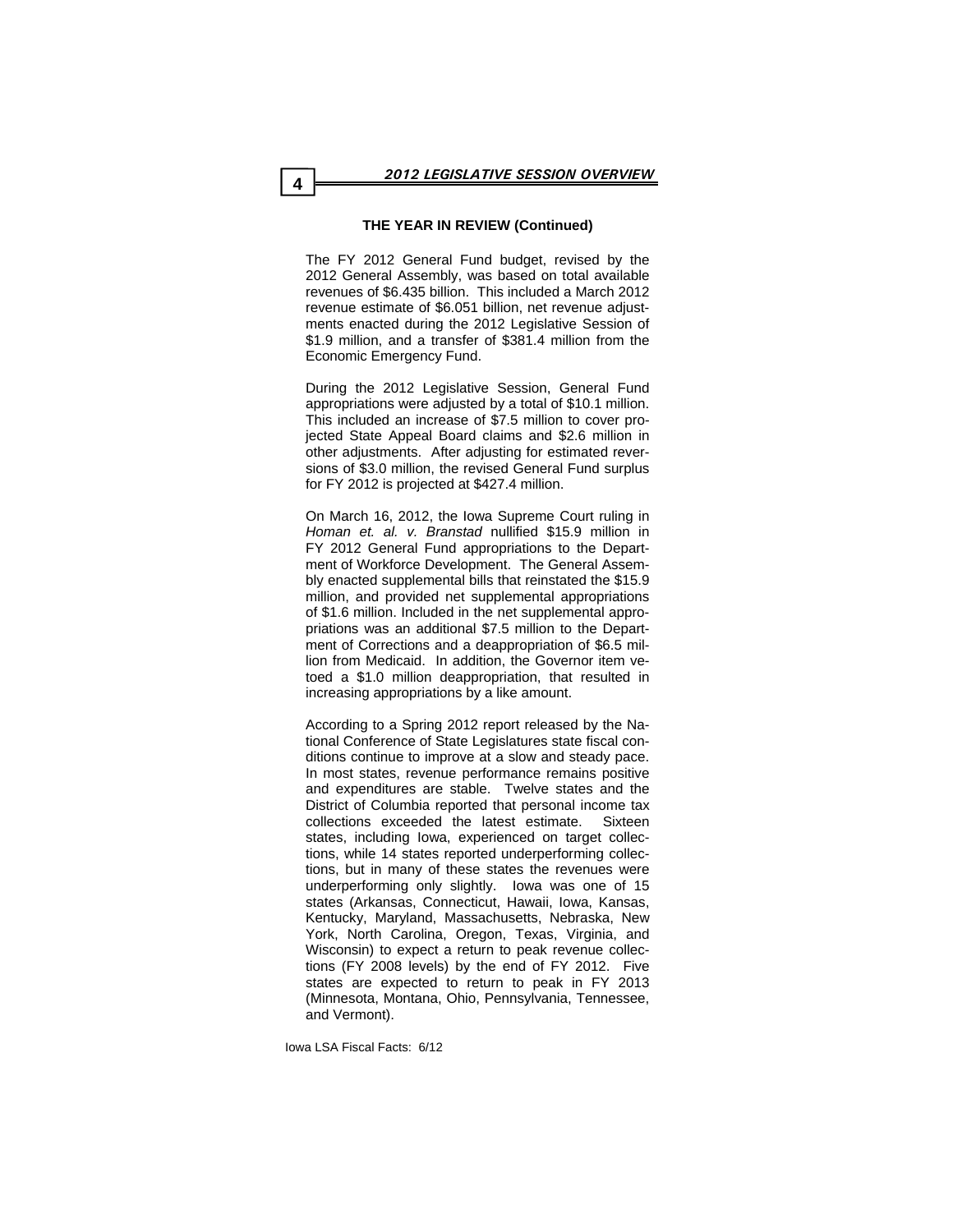#### **FY 2013**

The December 2011 REC estimate for FY 2013 reflected 4.2% growth and the March 2012 REC increased that projection by \$29.0 million for net receipts (after refunds, accruals, and transfers). Iowa's economy is in recovery, and as of April 2012, revenues have reached the prerecession revenue peaks which occurred in March 2008. Economic indicators continue to show recovery and Iowa has been slowly adding jobs. Net General Fund revenue has increased for eight of the last 13 months and the economic outlook is cautiously optimistic.

As part of the partial biennial budget plan enacted during the 2011 Legislative Session, the 2011 General Assembly appropriated \$5.156 billion from the General Fund for FY 2013. This was approximately 86.0% of the amount appropriated for FY 2012. Most of the state agencies' operating appropriations were funded at 50.0% of the FY 2012 level. However, several standing appropriations received appropriations at 100.0% of the FY 2012 level, while others received increases. Funding for schools was increased by \$89.1 million (3.4%) and included a 2.0% allowable growth rate. The \$5.156 billion in appropriations were later adjusted downward by \$61.9 million to reflect a revised school aid estimate and changes relating to the Supreme Court ruling in *Homan et. al. v. Branstad.* 

The 2012 General Assembly enacted additional appropriations of \$1.128 billion for FY 2013, resulting in total General Fund appropriations of \$6.223 billion. This represents an increase of \$212.5 million (3.5%) compared to estimated net FY 2012 appropriations. Negative revenue adjustments of \$30.4 million were enacted, and \$292.3 million was transferred from the Economic Emergency Fund since the reserve funds are projected to reach their statutory maximum in FY 2013. Prior to any item vetoes by the Governor, the projected General Fund ending balance is \$321.9 million. At the end of FY 2013, the reserve funds are estimated to be at the maximum statutory limit of \$622.1 million, and the Taxpayer Trust Fund is projected to have a balance of \$60.0 million.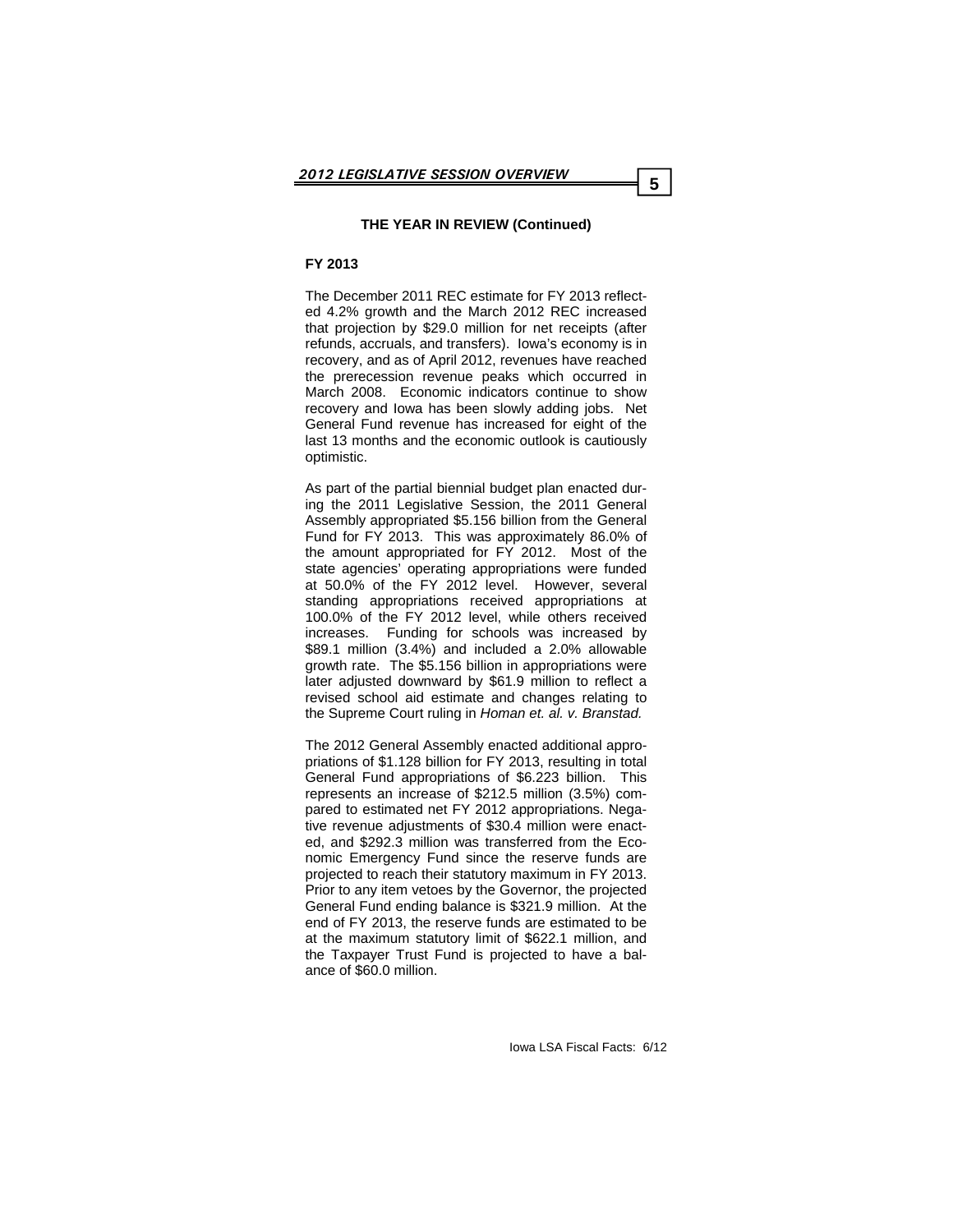

#### Note:

"Other" includes Administration and Regulation, Agriculture and Natural Resources, and Economic Development.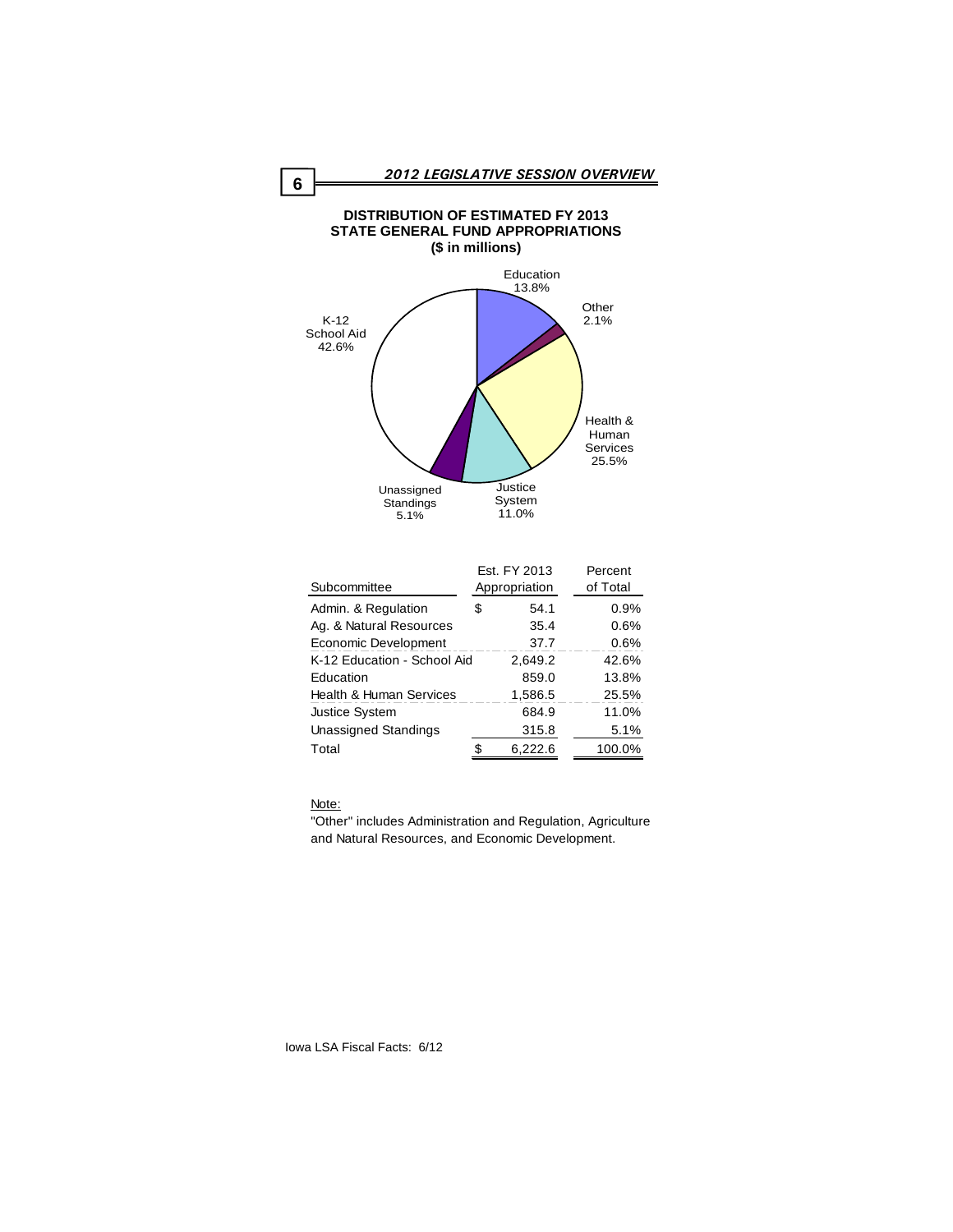#### **FY 2012 DEPARTMENT OF WORKFORCE DEVELOPMENT APPROPRIATIONS AND THE MARCH 2012 SUPREME COURT RULING**

#### **Background**

[Senate File 517](http://coolice.legis.state.ia.us/Cool-ICE/default.asp?Category=billinfo&Service=Billbook&menu=false&hbill=sf517) (FY 2012 Economic Development Appropriations Act) was item vetoed and signed by the [Governor on July 27, 2011. Governor Branstad line](http://coolice.legis.state.ia.us/linc/84/external/govbills/sf517.pdf) item vetoed the following sections:

- Section 15.3(c) and 61.3(c) requiring the Department of Workforce Development (IWD) to maintain the same number of field offices for FY 2012 and FY 2013 that were in operation on January 1, 2009. The Governor stated the language would prohibit the IWD from putting forth an enhanced delivery system.
- Sections 15.5 and 61.5 specifying the definitions of "Field Office" and "Workforce Development Center" for FY 2012 and FY 2013. The Governor stated the definitions would prevent growth and progress in serving Iowans.
- Sections 20 and 66 prohibiting the IWD from using any of the money appropriated for the National Career Readiness Certificate (NCRC) Program in FY 2012 and FY 2013. The Governor stated he could not agree to deny the IWD the potential use of this Program.
- Section 26 transferring and appropriating \$3.3 million of unobligated funds in the Save Our Small Business Fund to the IWD to be used for Field Offices in FY 2012. The Governor stated this onetime funding source did not create a sustainable operating environment and instead moved the funding problem into the future.**<sup>1</sup>**

Between August and October of 2011, 36 IWD Satellite Field Offices across the state were closed.

**<sup>1</sup>**The District Court's summary judgment ruling and the Iowa Supreme Court's appellate ruling did not address the Governor's veto of this provision.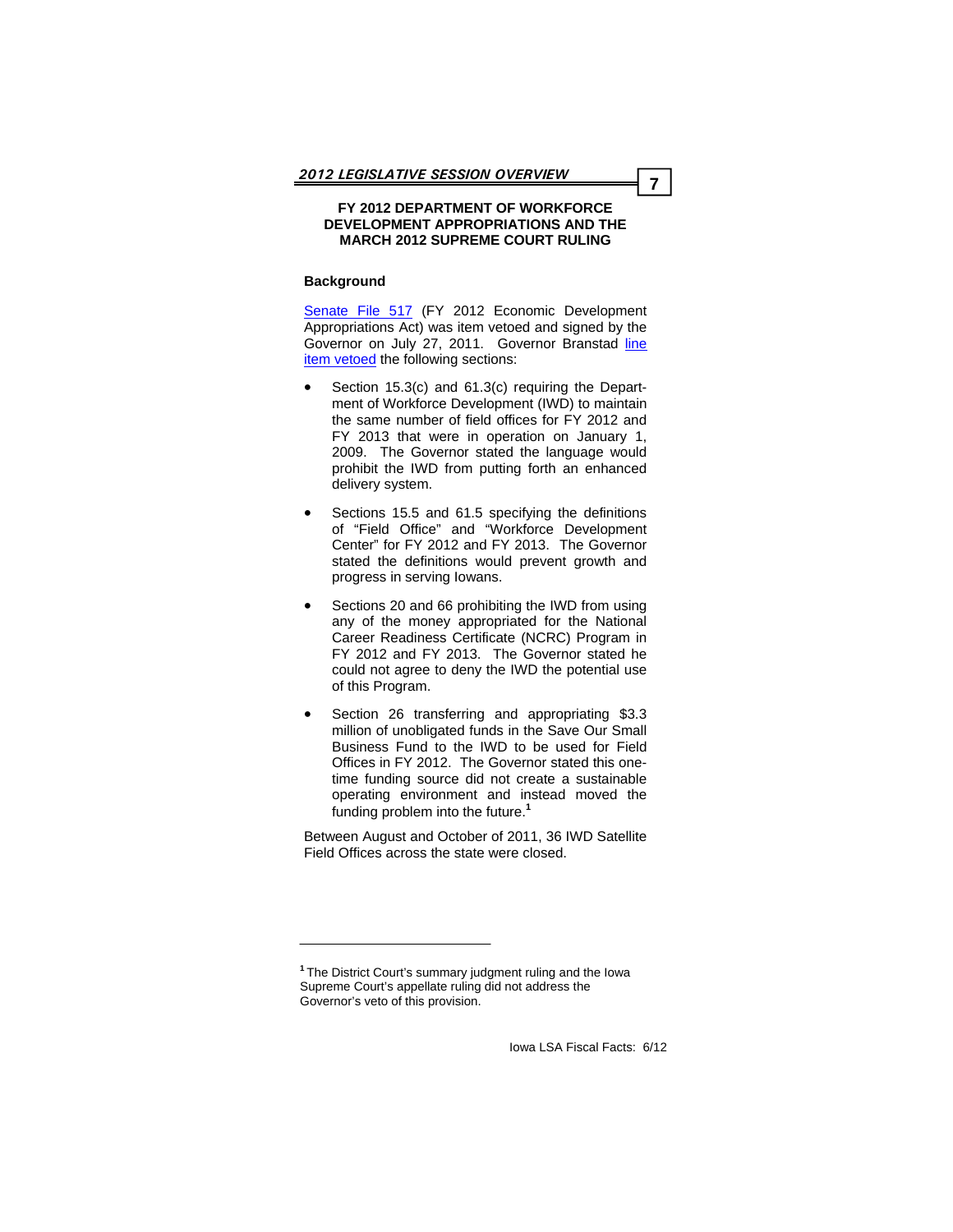#### **FY 2012 DEPARTMENT OF WORKFORCE DEVELOPMENT APPROPRIATIONS AND THE MARCH 2012 SUPREME COURT RULING (Continued)**

#### **Lawsuit**

On August 24, 2011, Danny Homan,<sup>2</sup> Senator William A. Dotzler Jr., Representative Bruce Hunter, Representative David Jacoby, and Representative Kirsten Running-Marquardt<sup>3</sup> filed a lawsuit against Governor Branstad in the Iowa District Court for Polk County challenging the constitutionally of the item vetoes.

The District Court ruling in the case was issued December 8, 2011. The Court determined that the item vetoes of sections 15.3(c) and 15.5 of the Act were unconstitutional and that those portions of [SF 517](http://coolice.legis.state.ia.us/Cool-ICE/default.asp?Category=billinfo&Service=Billbook&menu=false&hbill=sf517) should become law.

The case was subsequently appealed and counterappealed to the Iowa Supreme Court.

#### **Supreme Court Ruling**

In the **[Opinion](http://www.iowacourtsonline.org/Supreme_Court/Recent_Opinions/20120316/11-2022.pdf)** filed on March 16, 2012, the Supreme Court ruled that since Section 20 explicitly restricts the use of all funds appropriated to the IWD, it could not be vetoed without vetoing all of the associated appropriations.

Therefore, the Court ruled that Sections 15, 17, 18, 19, and 20 of Division I, and Sections 61, 63, 64, 65, and 66 of Division IV of SF 517 did not become law. The ruling declared the appropriations for the IWD for FY 2012 and FY 2013 to be invalid, but left all other provisions of the Act affirmatively approved by the Governor in place. The General Fund appropriations invalidated totaled \$15.9 million in FY 2012 and \$7.9 million in FY 2013 as well as 235.1 FTE positions in each fiscal year. Other fund appropriations invalidated totaled \$5.5 million in FY 2012 and \$1.8 million in FY 2013.

 $2$  President of the Iowa Chapter of American, Federal, State, County, and Municipal Employees (AFSCME)

<sup>&</sup>lt;sup>3</sup> Senator Daryl Beall was later added as a plaintiff.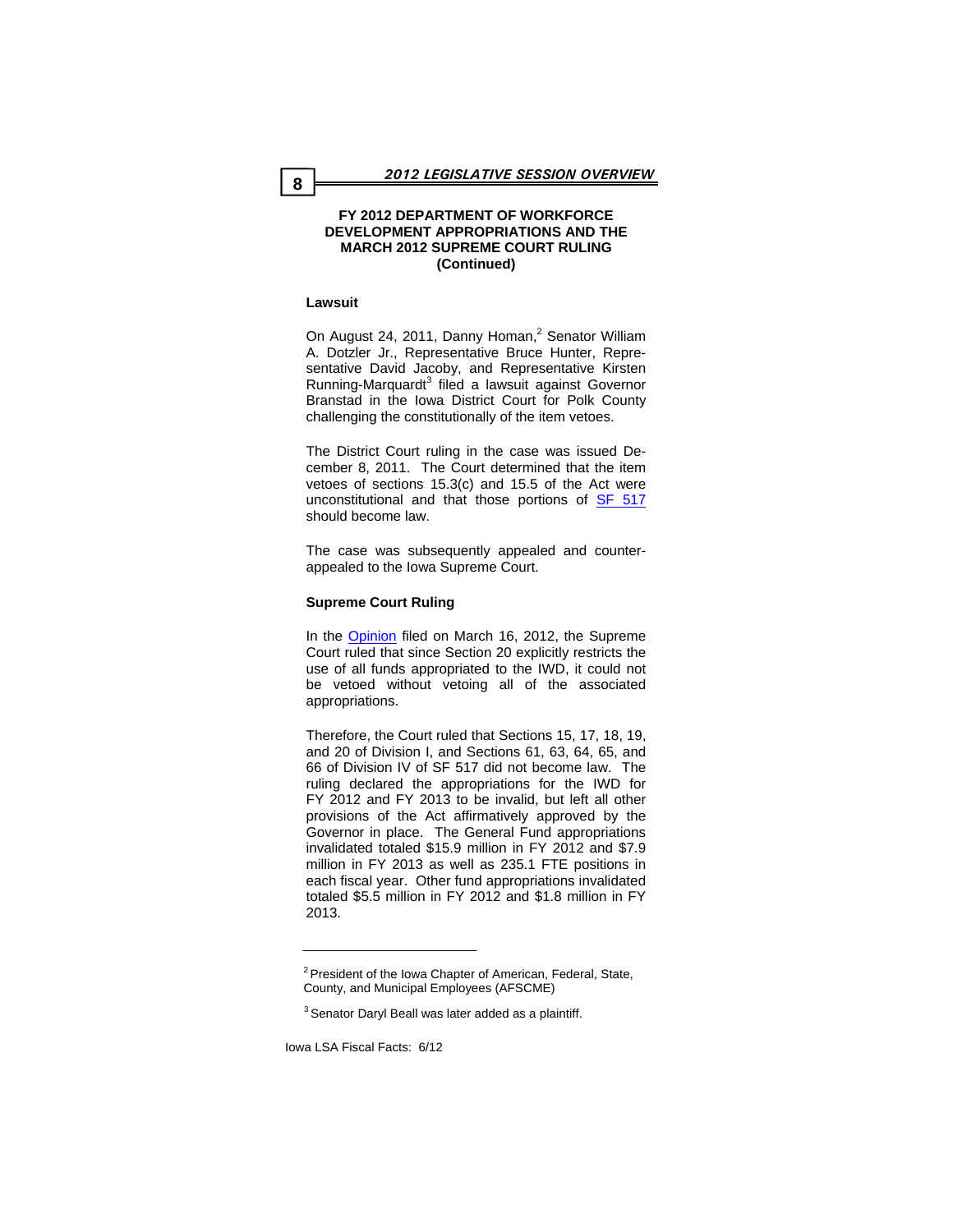#### **FY 2012 DEPARTMENT OF WORKFORCE DEVELOPMENT APPROPRIATIONS AND THE SUPREME COURT RULING (Continued)**

[Senate File 2324](http://coolice.legis.state.ia.us/Cool-ICE/default.asp?Category=billinfo&Service=Billbook&menu=false&hbill=sf2324) was approved by the General Assembly on March 29, 2012, and signed by the Governor on April 4, 2012. This Act appropriated a total of \$15.9 million from the General Fund and authorized 235.1 FTE positions as well as appropriating \$5.5 million from other funds for FY 2012. The Act required the IWD to maintain all Workforce Development Centers and Satellite Offices that were open and operational on November 1, 2011, for the remainder of the fiscal year. Additionally, the allocation of the General Fund appropriation was adjusted to provide funding for Satellite Offices in Decorah, Fort Madison, Iowa City, and Webster City rather than all field offices. The enactment preceded the deadline of April 6, 2012, for the case to be remanded and the judgment entered.

[House File 2337](http://coolice.legis.state.ia.us/Cool-ICE/default.asp?Category=billinfo&Service=Billbook&menu=false&ga=84&hbill=HF2337) appropriated a total of \$16.7 million from the General Fund to the IWD and authorized 236.1 FTE positions for FY 2013. The Act also appropriated \$2.3 million from other funds to IWD for FY 2013.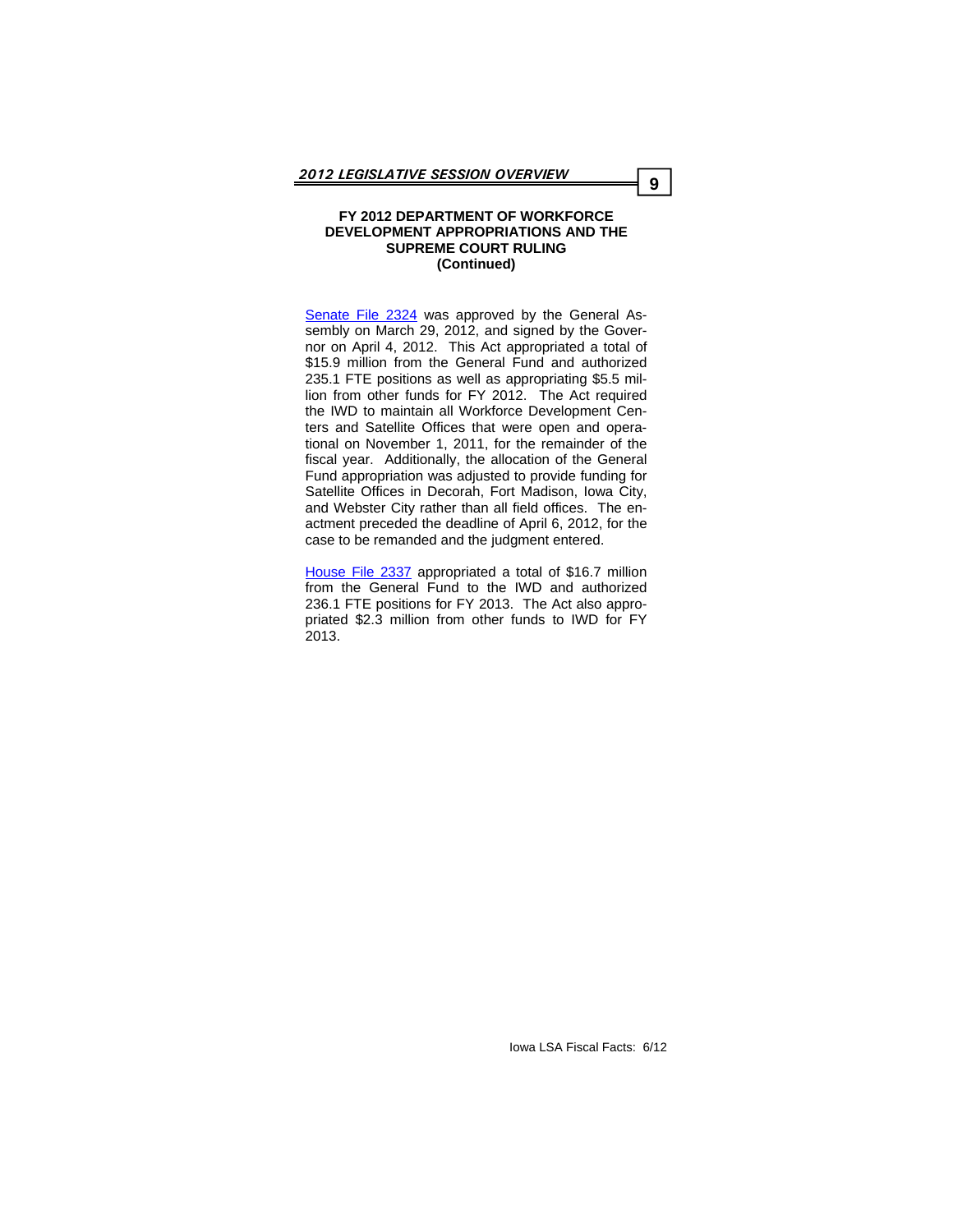#### **FEDERAL BUDGET CONTROL ACT OF 2011**

The federal Budget Control Act (BCA) of 2011 was signed into law on August 2, 2011, and is designed to provide for an increase in the federal debt limit while reducing long-term budget deficits. The Act includes automatic procedures, known as sequestration, to reduce the deficit by up to \$1.2 trillion over 10 years via across-the-board (ATB) spending reductions to discretionary and certain mandatory (entitlement) federal programs in the event deficit reduction legislation was not enacted by January 15, 2012. This deadline was not met and, thus, sequestration is scheduled to commence in January 2013.

Of the \$1.2 trillion reduction, approximately half is to come from defense spending and half is to come from nondefense, nonexempt discretionary and mandatory programs. As articulated in the BCA of 2011, FFY 2013 spending reductions are to be made through automatic ATB cuts and FFY 2014 through FFY 2021 spending reductions are to be determined through the regular appropriations process.

As of May 9, 2012, the President and Congress have not come to an agreement on the future of the planned sequestration. The President's FFY 2013 budget proposal includes tax and spending policies that would eliminate the sequester. The U.S. House of Representatives budget resolution proposes to eliminate the sequester on discretionary programs through lower spending caps and reconciliation. And the U.S. Senate proposes to adhere to the sequestration process outlined in the BCA of 2011. An agreement is not likely prior to the November 2012 elections.

According to information provided by the National Conference of State Legislatures, states have experienced an average reduction in federal discretionary funding of 2.7% in FY 2012 and expect reductions of an additional 8.0-9.0% in discretionary and mandatory programs in FY 2013 under the BCA of 2011. These reductions will occur mainly in the areas of education, energy, environment, criminal justice, labor, community development, and human services.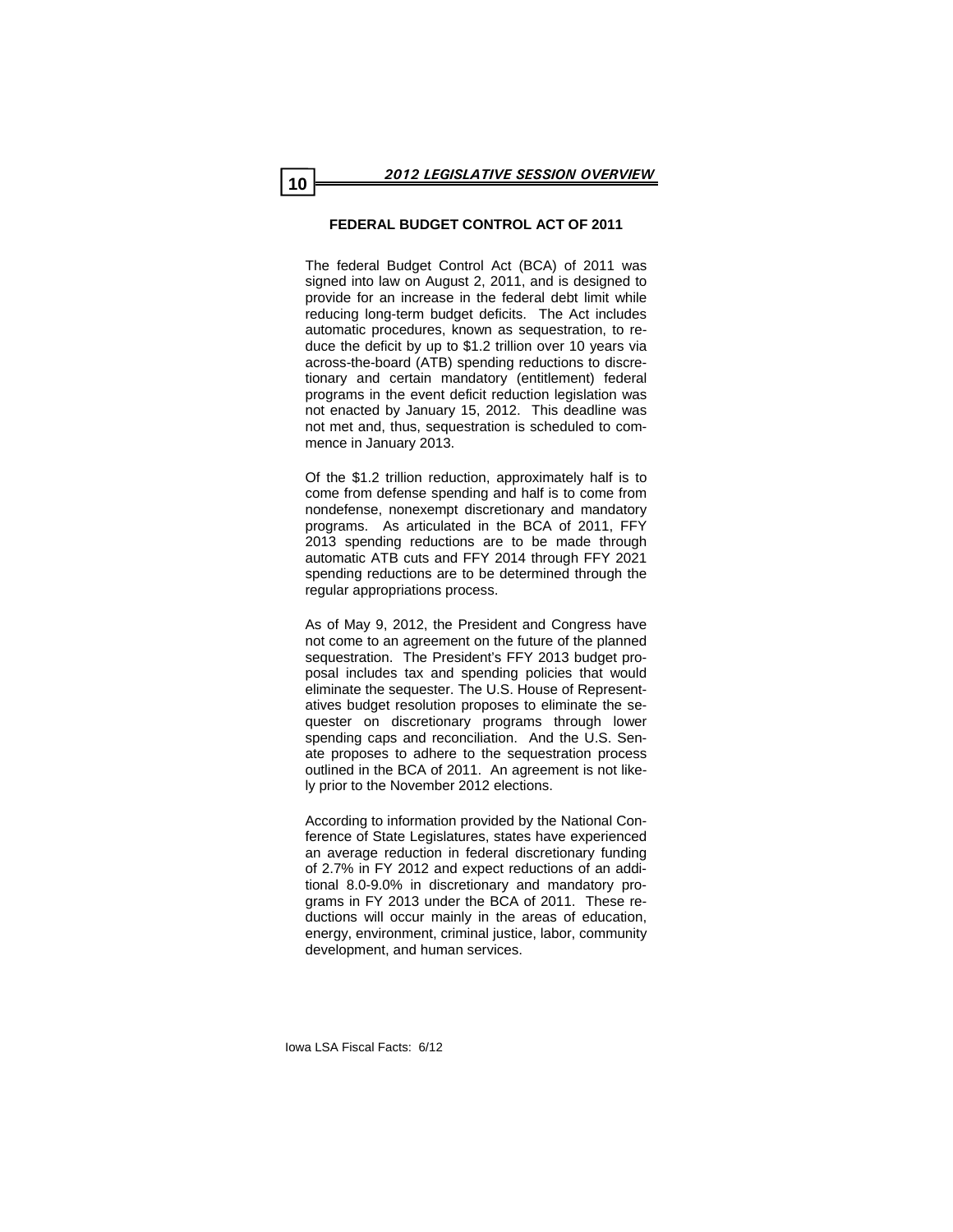#### **FEDERAL BUDGET CONTROL ACT OF 2011 (Continued)**

There are a number of federal programs that are exempt from the ATB reductions including Medicaid, the Temporary Assistance for Needy Families block grant, the Supplemental Nutrition Assistance Program, and other programs designed mainly to serve low-income populations.

According to information provided by Federal Funds Information for States, it is estimated that Iowa's nondefense federal funds will be reduced by \$28.7 million in FFY 2012 and an additional \$72.5 million in FFY 2013 based on an 8.8% reduction in federal funds as calculated by the National Governor's Association. The exact percentage that will be used and that each program will be reduced by is unknown and will be determined by the Office of Management and Budget using the enacted FY 2013 appropriations and baseline projections in effect in January 2013.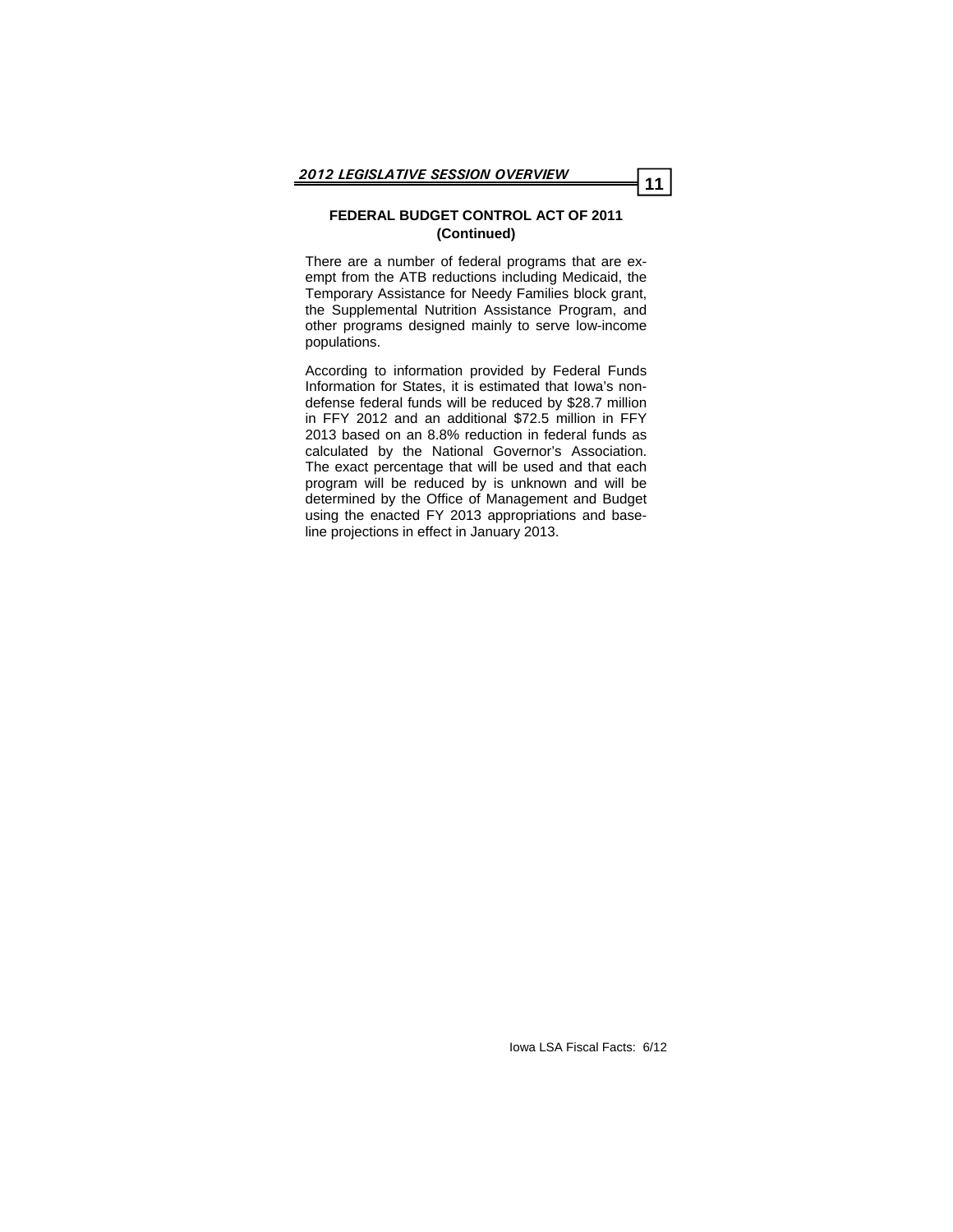# **EDUCATION REFORM**

[Senate File 2284](http://coolice.legis.state.ia.us/Cool-ICE/default.asp?Category=billinfo&Service=Billbook&menu=false&hbill=sf2284) provides broad reforms to the Iowa public education system. The General Assembly approved [SF 2284](http://coolice.legis.state.ia.us/Cool-ICE/default.asp?Category=billinfo&Service=Billbook&menu=false&hbill=sf2284) on May 9, 2012. The following summary describes each provision of the Bill and includes a table of the estimated General Fund fiscal impact.

# **Division I – Competency-Based Instruction**

This Division permits high school credit to be awarded to students that demonstrate competency in the subject areas required to be offered by accredited schools under the State's educational standards, and allows students to receive credit on a performance basis through the administration of an assessment.

# **Division II – Assessment of Student Progress on Core Academic Indicators**

This Division directs the State Board of Education to specify the approved district-wide assessments measuring student progress on core academic indicators in any rule adopted by the State Board associated with the core academic indicators.

# **Division III – Teacher and Administrator Matters**

This Division relates to teacher reviews, professional development, and administrator evaluations. The Division creates three new task forces: Statewide Educator Evaluation System Task Force, Iowa Teaching Standards and Criteria Review Task Force, and Teacher Performance, Compensation, and Career Development Task Force.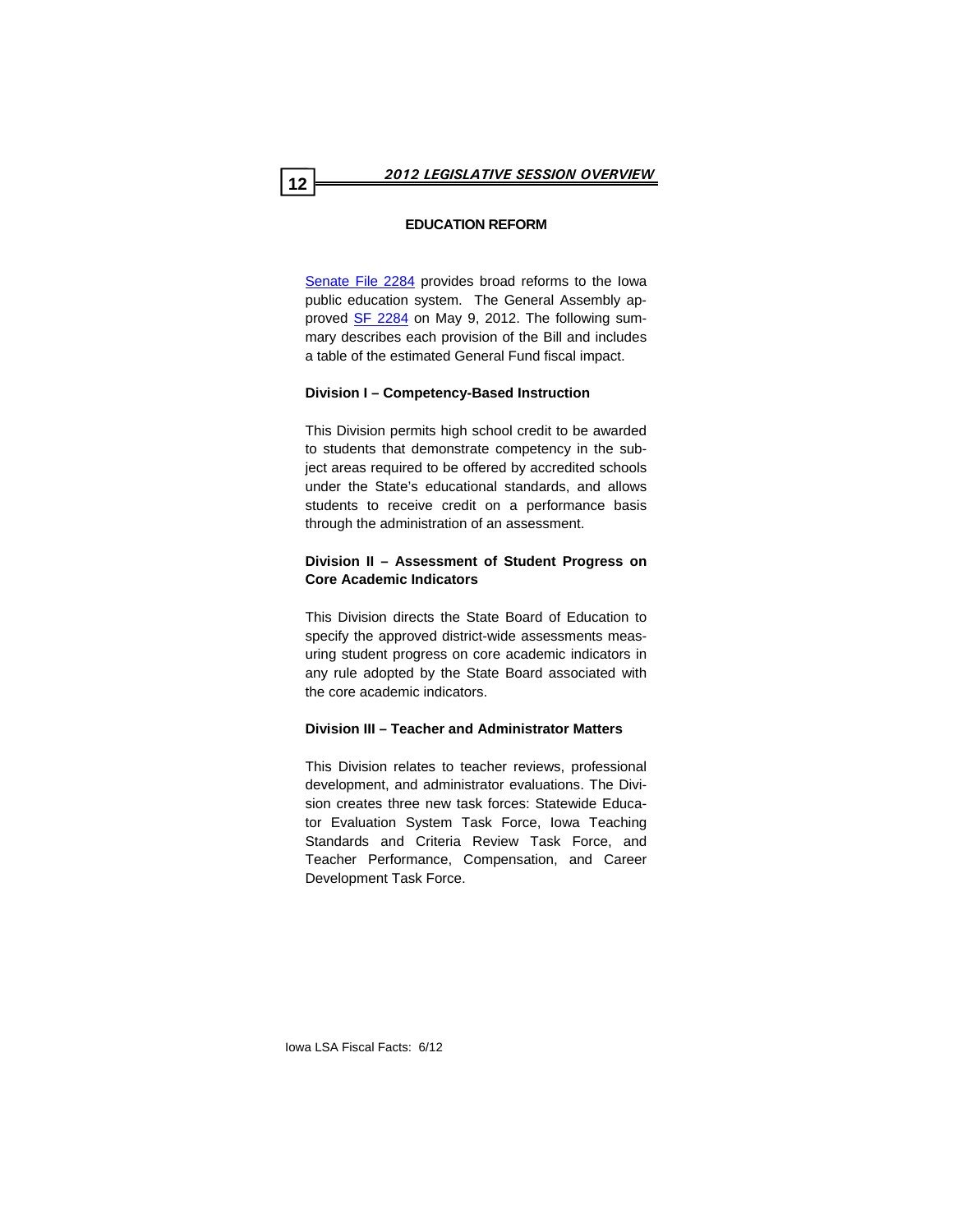#### **Division IV – Online Learning**

This Division requires the Department to develop and establish an online learning program model.

- Specifies that not more than 0.18% of students statewide and not more than 1.0% of a sending district's enrollment can be enrolled in courses where the content is delivered primarily over the internet.
- Establishes an online learning program model and an Iowa learning online initiative within the Department to provide distance education to high school students statewide.

#### **Division V – Board of Educational Examiners Provisions**

This Division requires the Governor to appoint the executive director of the Board of Educational Examiners subject to confirmation by the Senate. Also, the Division increases the length of the student teaching experience from 12 to 14 weeks.

# **Division VI – School Administration Manager**

This Division permits the authorization of individuals that successfully complete a training program and meet Board of Educational Examiners standards to assist school principals in performing noninstructional duties.

#### **Division VII – State Board of Regents Provisions**

This Division directs the State Board of Regents to develop a program for implementing continuous improvement methodologies in every undergraduate course offered by the Regents universities. The Division also permits the State Board of Regents to establish programs designed to increase college readiness and college awareness for potential first-generation college students and underrepresented populations.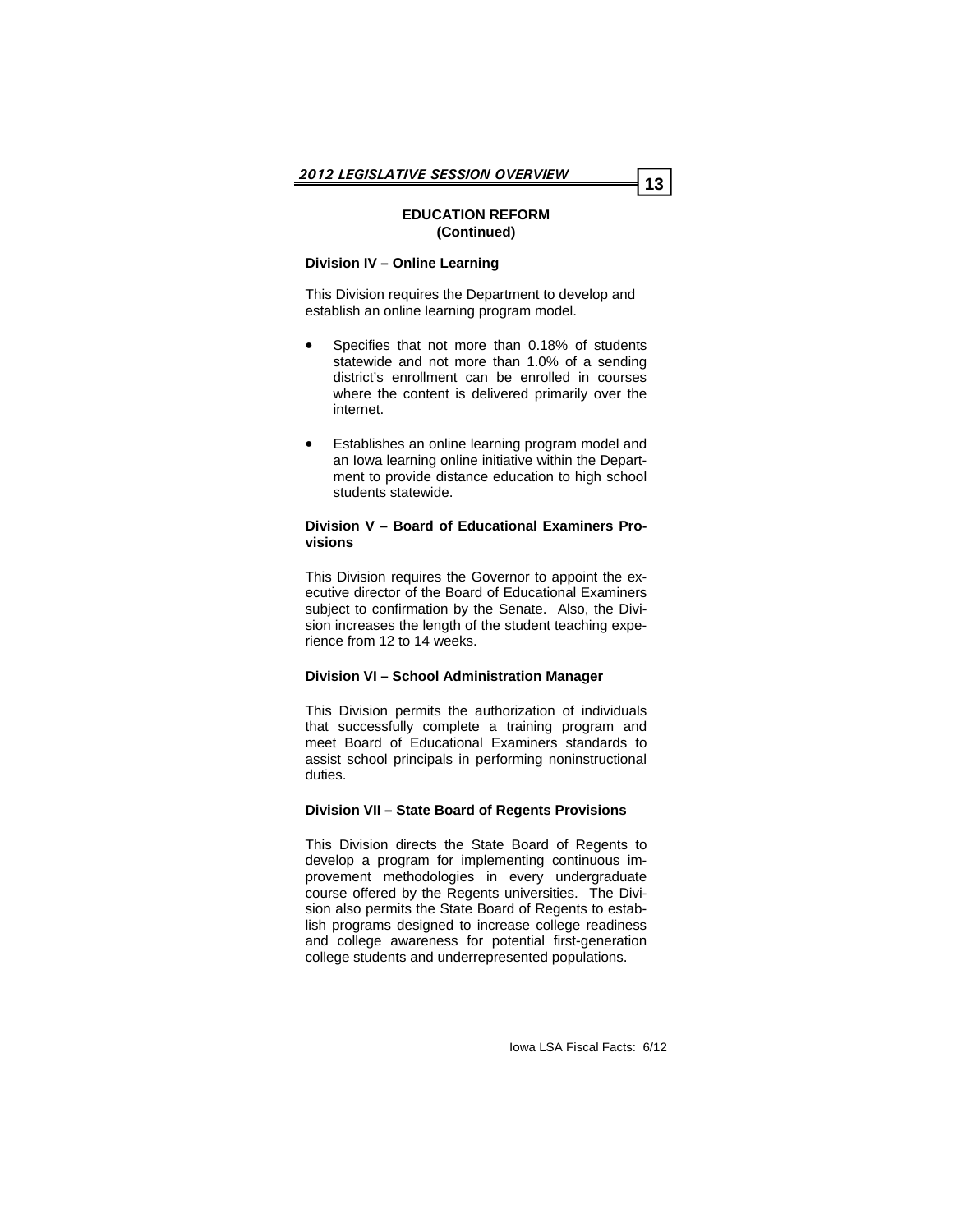#### **Division VIII – National Board for Professional Teaching Standards Awards**

This Division eliminates the end dates for the National Board for Professional Teaching Standards certification one-time fee reimbursement awards and the annual awards. The eligibility for the annual award is 10 years or for the years the individual maintains a valid certificate and remains employed as a public school teacher in Iowa, whichever time period is shorter.

#### **Division IX – Early Childhood Literacy**

This Division requires the State Board of Education to adopt, by rule, guidelines for school district implementation of basic levels of reading proficiency based on approved assessments and identification of tools to evaluate any student that may be determined deficient in reading.

#### **Iowa Reading Research Center**

• This subsection requires the director of the Department of Education to establish an Iowa reading research center for the application of current research literacy, subject to an appropriation by the General Assembly. The General Assembly appropriated \$2.0 million in HF 2465 (Standing Appropriations Act) for the Iowa Reading Research Center.

#### **Assessments**

This subsection directs school districts to administer a kindergarten readiness assessment prescribed by the Department to every resident prekindergarten or four-year-old child enrolled in the district. This subsection is repealed on July 1, 2013. Also directs school districts to administer the Iowa assessments, created by the University of Iowa, to all students in tenth grade.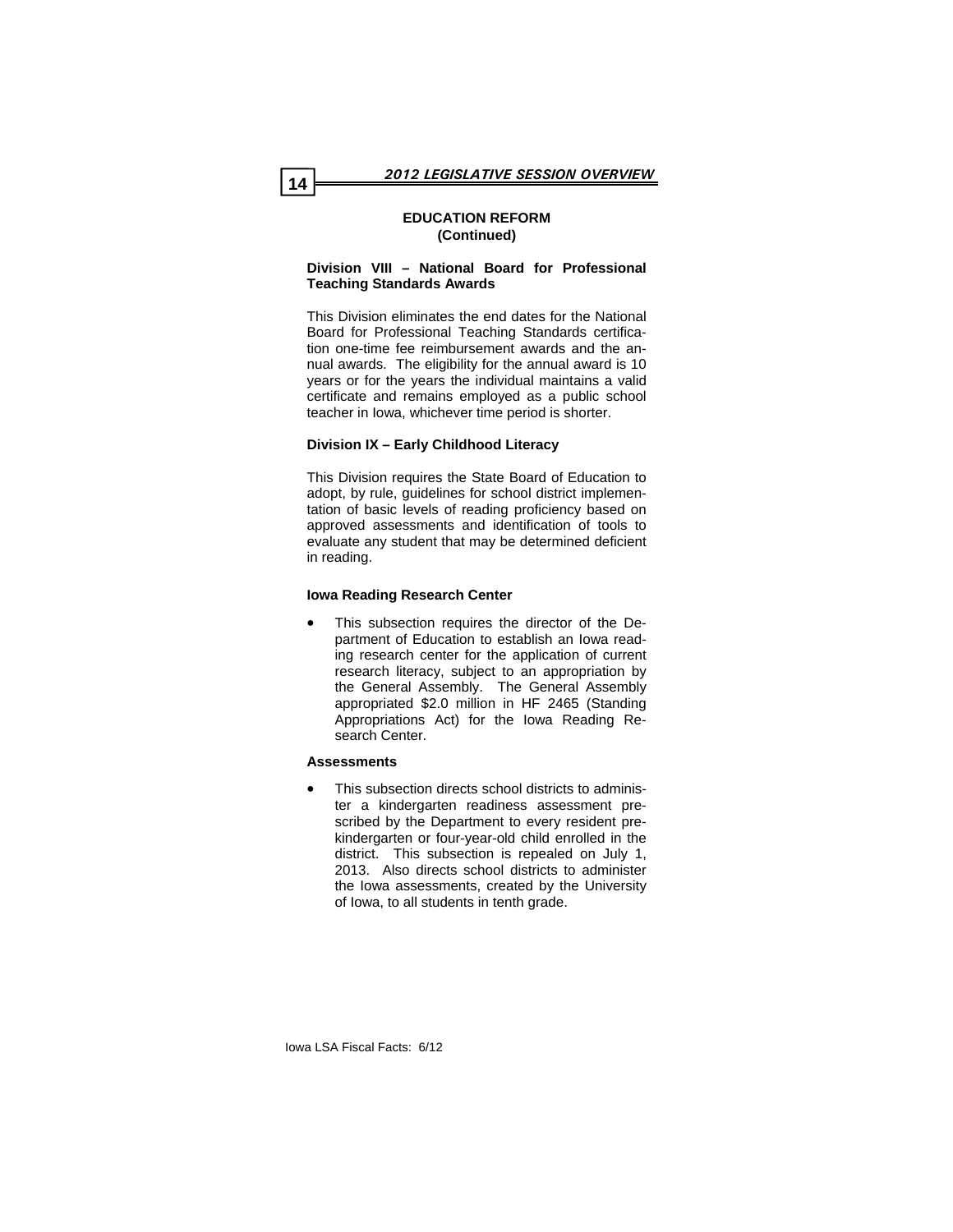#### **Student Progression, Remedial Instruction, Reporting Requirements, Promotion**

Subject to an appropriation by the General Assembly for the successful progression of early readers subsection, school districts must establish a reading enhancement and acceleration development initiative designed to offer intensive accelerated reading instruction to each student in kindergarten through third grade assessed as exhibiting a substantial deficiency in reading. Also, subject to an appropriation by the General Assembly, each school district must provide professional development services to enhance the skills of elementary teachers in responding to a child's unique reading issues and needs.

#### **Cross-Agency Assessment Instrument Planning Group**

• This subsection establishes a Cross-Agency Assessment Instrument Planning Group to study and select one standard, multidomain assessment instrument for implementation by all school districts for purposes of kindergarten assessments. The instrument must align with agreed-upon state and national curriculum standards.

#### **Division X – School Instructional Time Task Force**

This Division requires the director of the Department of Education to appoint members to a school instructional time task force.

#### **Division XI – Class Sharing Agreements**

This Division expands school aid supplementary weighting to allow full-year Project Lead the Way courses to be eligible for school aid formula supplementary weighting.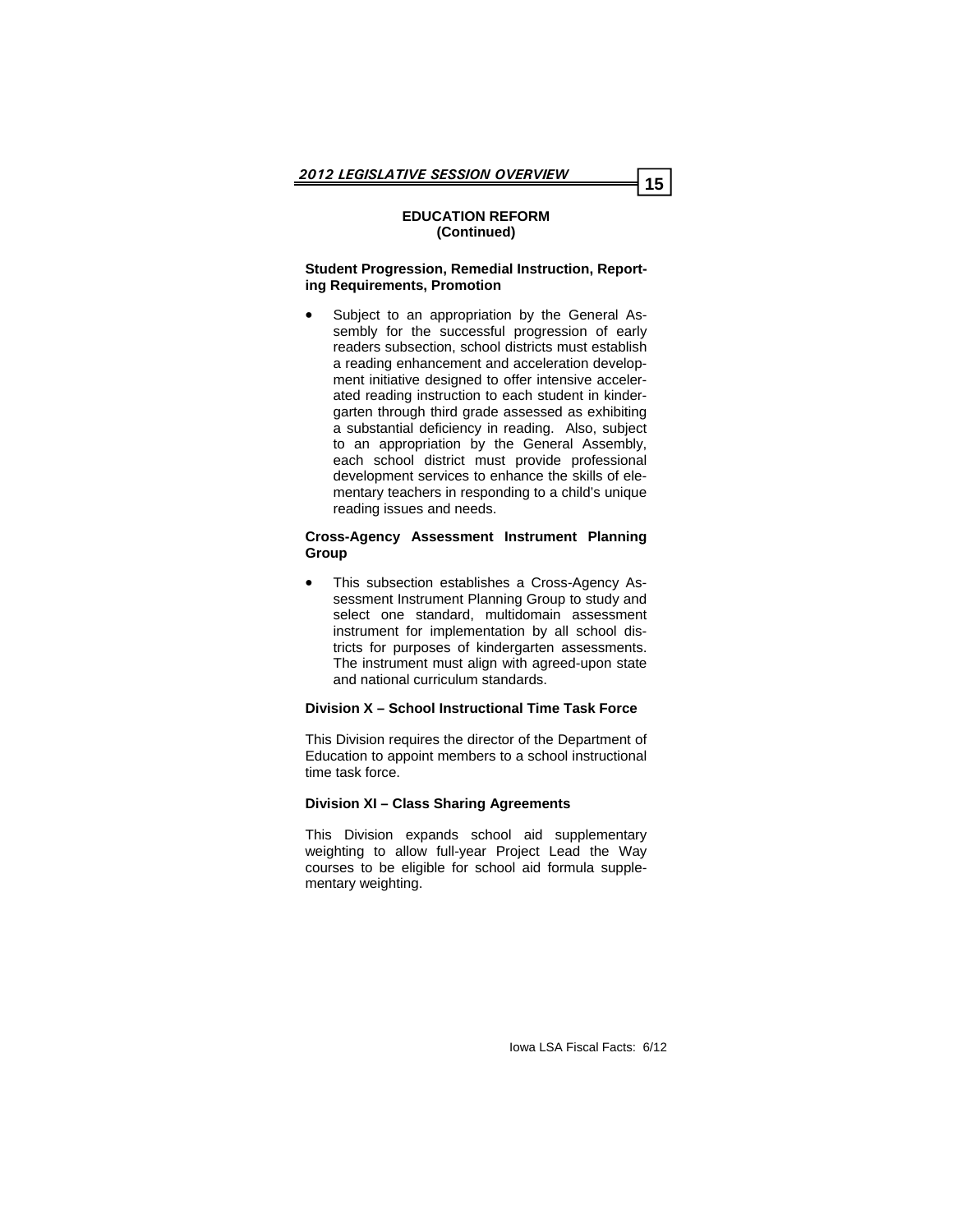#### **Division XII – Practitioner Preparation Program Assessments**

This Division requires institutions with approved practitioner preparation programs to administer a preprofessional skills test to admission candidates. Institutions must also administer, prior to a student's completion of the program, subject assessments, designed by a nationally recognized testing service, that measure pedagogy and knowledge of at least one subject area, or a valid and reliable subject area specific, performancebased assessment for preservice teacher candidates, centered on student learning**.** 

#### **Division XIII – Kindergarten Requirement**

This Division requires that a student enrolled in a school district and that is age five by September 15 be considered of compulsory attendance age.

#### **Division XIV – State Mandate**

Requires any additional costs resulting from this Bill to local school districts to be paid through funds from State aid generated from the school aid formula.

#### **Total General Fund Impact**

The estimated General Fund cost of [Senate File 2284](http://coolice.legis.state.ia.us/Cool-ICE/default.asp?Category=billinfo&Service=Billbook&menu=false&hbill=sf2284) will be approximately \$4.4 million in FY 2013, \$5.7 million in FY 2014, and \$6.0 million in FY 2015. The General Assembly appropriated \$2.0 million in HF 2465 (Standings Appropriations Act) for the Iowa Reading Research Center. An estimated fiscal analysis of each Division and provision of the Bill is presented in the following table.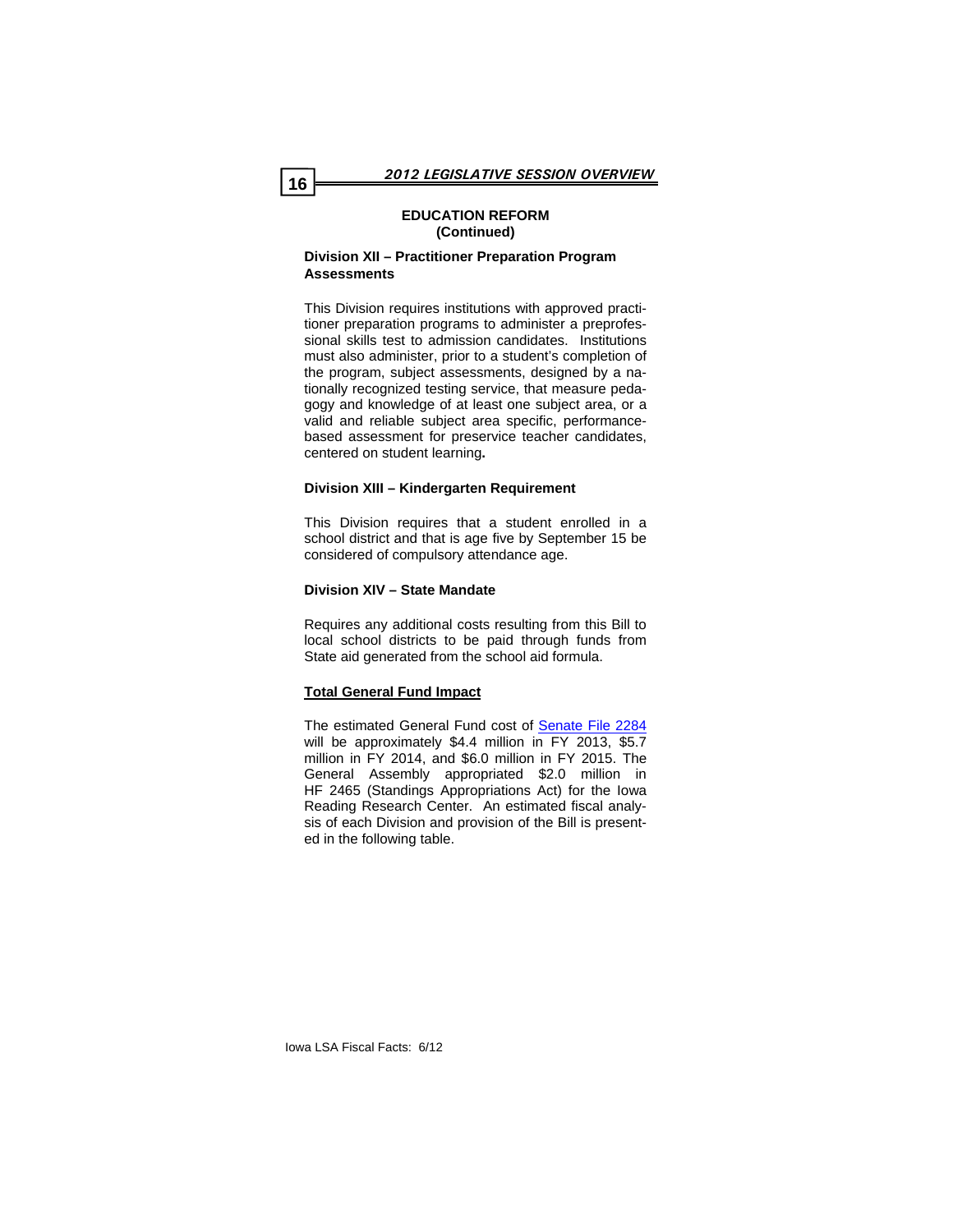| Div.      | <b>Reform Proposal</b>                                            | FY 2013       | FY 2014   | FY 2015      | <b>Mandate</b>       |
|-----------|-------------------------------------------------------------------|---------------|-----------|--------------|----------------------|
|           | Competency-Based Education Task Force                             | \$<br>100,000 | Ŝ<br>0    | \$<br>0      | \$<br>0              |
| I         | Assessment of Student Progress on Core Academic Indicators        | 0             | $\theta$  | $\theta$     | $\mathbf{0}$         |
| ⊪         | 36 Additional Hours of Practitioner Collaboration per school year | $\mathbf{0}$  | $\theta$  | $\theta$     | 0                    |
| ⊪         | Annual Reviews of Teacher's Performance with Peer Reviews         | 250,000       | 250,000   | 250,000      | Unknown              |
| ⊪         | Annual Evaluation for Administrators                              | 0             | 0         | 0            | Unknown              |
| ⊪         | Statewide Educator Evaluation System Task Force                   | 50.000        | 0         | $\theta$     | 0                    |
| ⊪         | lowa Teaching Standards and Criteria Review Task Force            | 50.000        | $\theta$  | 0            | $\mathbf{0}$         |
| ⊪         | Teacher Perf., Compensation, and Career Dev. Task Force           | 50.000        | 0         | 0            | 0                    |
| N         | Develop and establish an online learning program model            | 1,500,000     | 1,500,000 | 1,500,000    | 0                    |
| <b>N</b>  | Annual Survey of Online Courses                                   | $\theta$      | $\theta$  | 0            | $\theta$             |
| M         | lowa Learning online initiative                                   | 100.000       | 100.000   | 100.000      | $\mathbf{0}$         |
| <b>N</b>  | Online Learning Interim Study                                     | $\theta$      | $\theta$  | 0            | $\mathbf{0}$         |
| V         | Governor Appointed BOEE Director                                  | 0             | 0         | 0            | $\mathbf{0}$         |
| V         | Student Teaching to 14 weeks                                      | 0             | 0         | 0            | 0                    |
| <b>VI</b> | Rules for School Administrator Manager (SAM) Program              | $\mathbf{0}$  | $\theta$  | $\theta$     | $\mathbf{0}$         |
| VII       | Regents continuous improvement methodologies                      | 60.000        | 94.000    | 214,000      | 0                    |
| VII       | College readiness and awareness programs                          | ٨             | 0         | 0            | $\theta$             |
| VIII      | National Board for Professional Teaching Standards Awards         | 140.000       | 245.000   | 375,000      | $\theta$             |
| IX        | Establish Literacy Program by Rule                                | $\theta$      | 0         | 0            | $\mathbf{0}$         |
| IX        | Iowa Reading Research Center                                      | 2,000,000     | 2,000,000 | 2,000,000    | 0                    |
| IX        | Kindergarten Readiness Measures                                   | 0             | $\theta$  | 0            | 360,000 <sup>3</sup> |
| IX        | lowa Assessments for 10th graders in 2012 and 2013                | 0             | $\theta$  | $\theta$     | 0 <sup>4</sup>       |
| IX        | Early Childhood Literacy                                          | 0             | 0         | 0            | Unknown <sup>5</sup> |
| IX        | Cross-Agency Assessment Instrument Planning Group                 | $\theta$      | 0         | 0            | $\theta$             |
| X         | School Instructional Time Task Force                              | 50,000        | $\theta$  | $\theta$     | $\theta$             |
| XI        | <b>Class Sharing Agreements</b>                                   | 0             | 1,500,000 | 1,600,000    | 0                    |
| XII       | Practitioner Preparation Program Assessments                      | $\theta$      | $\theta$  | $\mathbf{0}$ | 0                    |
|           | XIII Kindergarten Attendance Requirement                          | 0             | $\theta$  | $\theta$     | $\mathbf{0}$         |

**Total Decrease in General Fund and Local Mandate 4,350,000 \$ 5,689,000 \$ 6,039,000 \$ 360,000 \$** 

Notes:

1. The estimated cost for this provision is associated with the online curriculum review done by the Department.

2. Costs will be based on the amount of funding appropriated by the General Assembly. The Department of Education estimated the cost of the Center to be \$2.0 million. HF 2465 Appropriated \$2.0 million for the Center.

3. The estimated fiscal impact of the kindergarten readiness assessment provision is an increased cost annually of \$363,000 beginning in FY 2013. The costs will be greater if additional students are required to take the assessment, with a maximum cost of \$600,000 annually (if all students entering kindergarten are required to take the assessment).

4. The Department has indicated that 94.0% of tenth graders are currently being assessed. Requiring all tenth graders to take the Iowa assessment will have a minimal fiscal impact.

5. Proposal is estimated to have a cost to school districts. The costs will depend on the intensive instructional services and supports school districts choose to implement for the progression of early readers. Additionally, language specifies that if funds are appropriated for the purposes of implementing the "Successful Progression for Early Readers" subsection, school districts will be required to implement the provisions of that subsection.

6. Statewide local property taxes will increase by an estimated \$200,000.

**Estimates as of May 14, 2012. Final Action of Legislature.**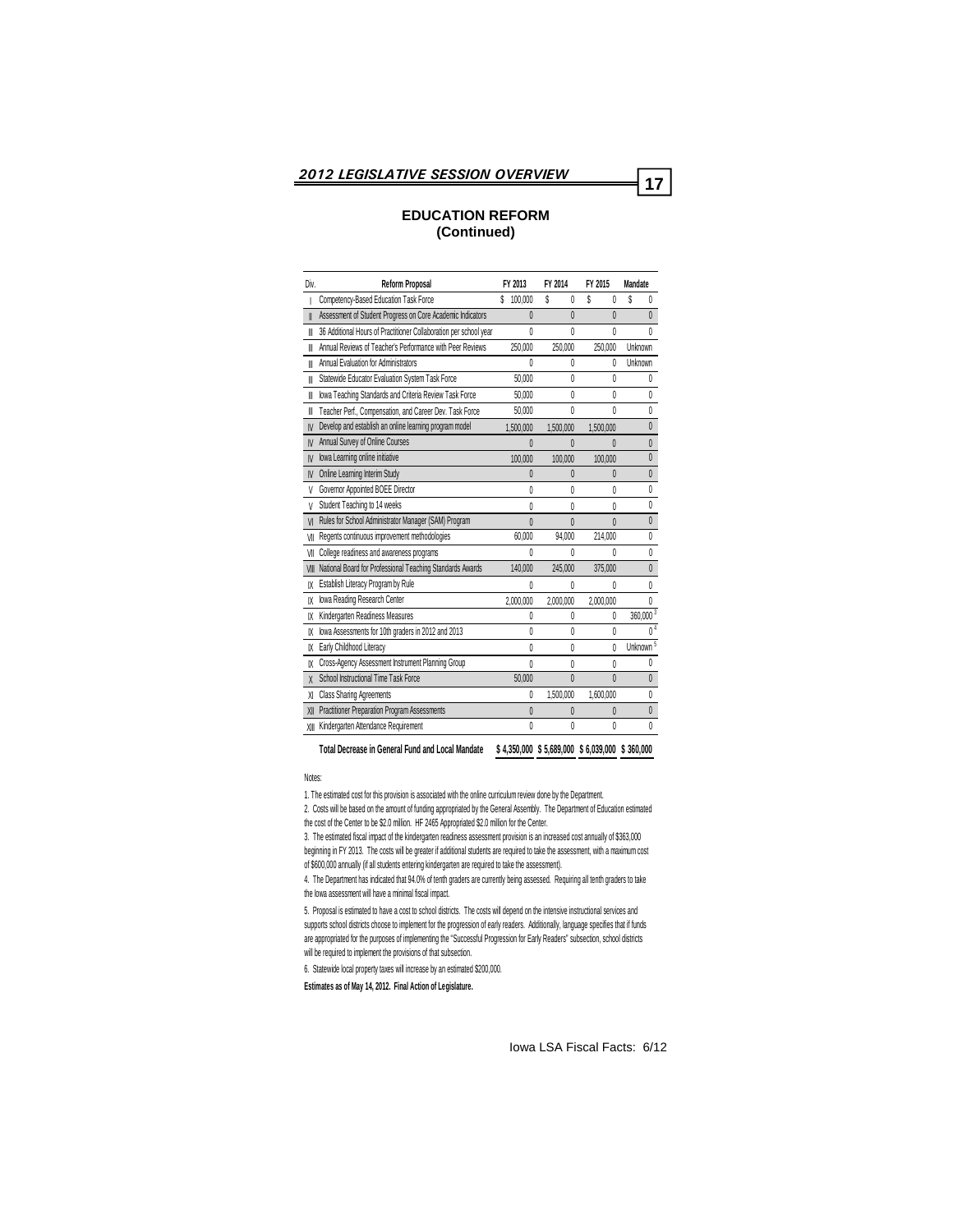# **Required Reports**

[Senate File 2284](http://coolice.legis.state.ia.us/Cool-ICE/default.asp?Category=billinfo&Service=Billbook&menu=false&hbill=sf2284) requires the following reports to be submitted to the General Assembly:

- Competency-Based Instruction
	- ♦Preliminary report due January 15, 2013
	- ♦Final report due November 15, 2013
- Statewide Educator Evaluation System Task Force – October 15, 2012
- Iowa Teaching Standards and Criteria Review Task Force – November 12, 2012
- Teacher Performance, Compensation, and Career Development Task Force – October 15, 2012
- Online Learning Survey Report January 15 annually (repealed July 1, 2015)
- Online Learning Interim Study December 14, 2012
- Continuous Improvement Plan developed by the Board of Regents – include annually in the Board's Strategic Plan Progress Report
- Iowa Reading Research Center activities report January 15 annually
- Cross-Agency Assessment Instrument Planning Group – November 15, 2012
- School Instructional Time Task Force October 15, 2012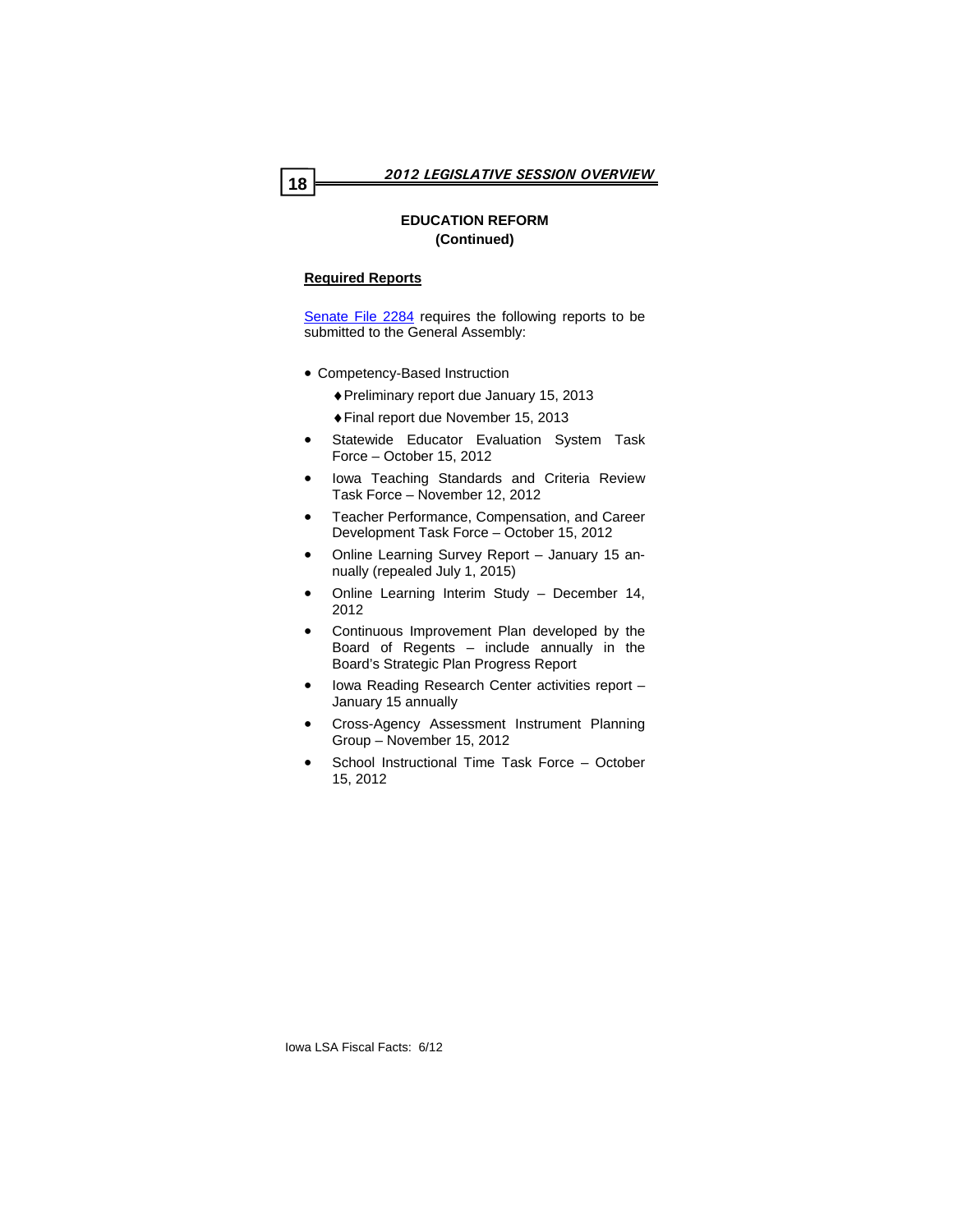#### **ADULT MENTAL HEALTH AND DISABILITY SERVICES REFORM**

[Senate File 2315](http://coolice.legis.state.ia.us/Cool-ICE/default.asp?Category=billinfo&Service=Billbook&menu=false&hbill=sf2315) implements recommendations made by the Mental Health and Disability Services Study Committee and SF 525 (FY 2012 Adult Disability Services System Redesign Act), which set out a framework for redesign.

[Senate File 2315](http://coolice.legis.state.ia.us/Cool-ICE/default.asp?Category=billinfo&Service=Billbook&menu=false&hbill=sf2315) specifies core services and service management requirements applicable to a regional service system and addresses responsibilities of the Department of Human Services (DHS) and the Mental Health and Disability Services (MH/DS) Commission relating to core services. Some of the major changes include:

- Requires the DHS to plan, collect, and analyze data as necessary to issue cost estimates for serving additional populations and providing core disability services statewide.
- Requires the DHS to cover core service domains under Medicaid to the greatest extent allowable under federal regulations. This provision is subject to available appropriations.
- Requires financial information submitted to the State by a county to segregate expenditures for purchase of service, administration, and enterprise costs.
- Requires counties to begin using a standardized functional assessment to determine services.
- Sets income guidelines for services at 150.0% of the federal poverty level (FPL) with no copay, a copay, or sliding fee scale for persons with incomes that exceed 150.0% of the FPL.
- Specifies a set of new core service domains for Mental Health and Intellectual Disabilities not covered under the Medicaid Program and adds a new set of services (core plus) that may be provided when funding becomes available.
- Specifies legislative intent to cover Brain Injury and Developmental Disabilities when funding becomes available.
- Regions are responsible for funding non-Medicaid expenditures, with the State providing for growth in non-Medicaid expenditures.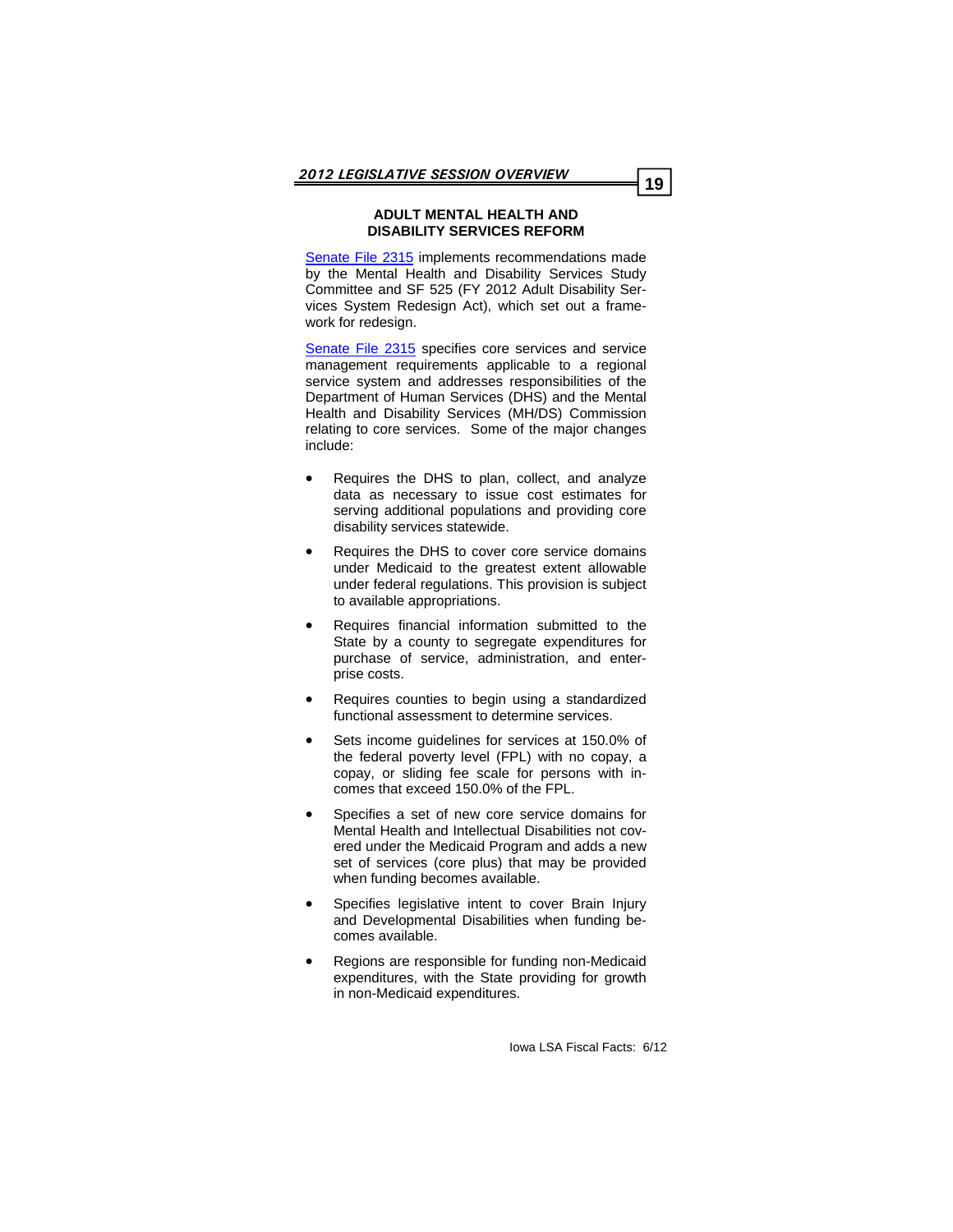#### **ADULT MENTAL HEALTH AND DISABILITY SERVICES REFORM (Continued)**

[Senate File 2315](http://coolice.legis.state.ia.us/Cool-ICE/default.asp?Category=billinfo&Service=Billbook&menu=false&hbill=sf2315) establishes a Mental Health and Disability Services Workforce Development Workgroup to be convened by the DHS. The Workgroup is to address issues connected with assuring there is adequate workforce to provide MH/DS in the State. This Bill requires the DHS to establish an Outcomes and Performance Measures Committee for the regional service system. The Committee is to provide recommendations regarding outcomes and performance measures that are consistent across the MH/DS population and review data requirements that could be eliminated or revised due to low relevance to outcomes. The Bill also requires the DHS, the Department of Inspections and Appeals, and the Department of Public Health to work together to review and improve regulatory requirements applied to MH/DS administration and providers.

[Senate File 2315](http://coolice.legis.state.ia.us/Cool-ICE/default.asp?Category=billinfo&Service=Billbook&menu=false&hbill=sf2315) creates a regional structure for the MH/DS system. The regional structure will be based on Iowa Code chapter 28E agreement between the counties in the region. Iowa Code chapter 28E agreement is an agreement between two or more political subdivisions that allows the parties to take on an activity jointly. Some of the major decisions that will be included in the agreement are as follows:

- Regional governance structure.
- Regional finances.
- Regional governance agreements.

The Bill also lays out a timeline for the process of counties joining into regions. The timeline is as follows:

| <b>Milestones</b>                             | Date              |
|-----------------------------------------------|-------------------|
| Regions begin to form                         | January 2012      |
| DHS ensures all counties are part of a region | April 1, 2012     |
| All regions are formed and begin to organize  | July 1, 2013      |
| Regions meet the formation criteria           | December 31, 2013 |
| Regions meet the implemention criteria        | June 30, 2014     |

Counties will be given the option to apply for an exemption from the regional structure, but they will still be required to meet the service and administrative requirements set forth for the regions.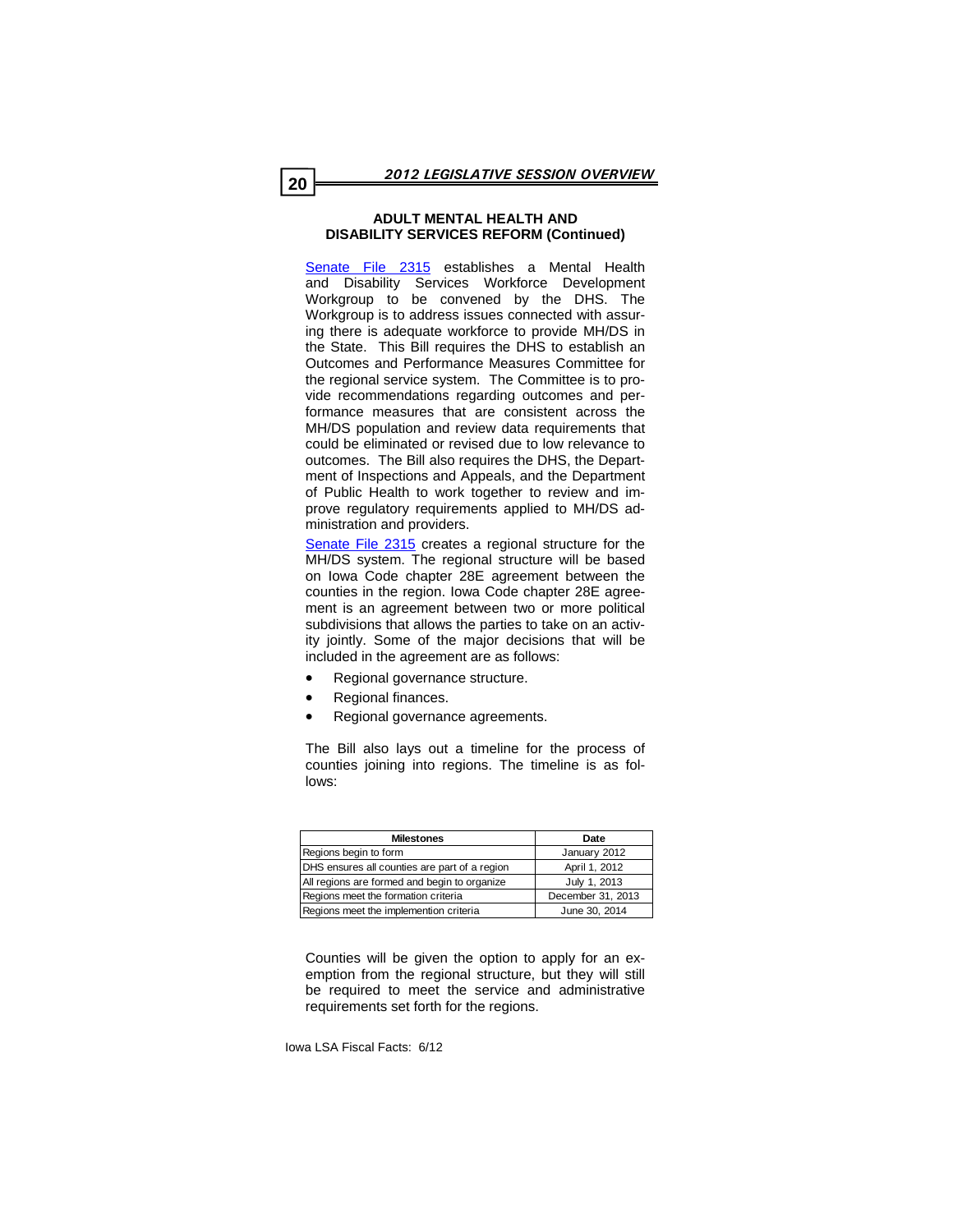#### **ADULT MENTAL HEALTH AND DISABILITY SERVICES REFORM (Continued)**

[Senate File 2315](http://coolice.legis.state.ia.us/Cool-ICE/default.asp?Category=billinfo&Service=Billbook&menu=false&hbill=sf2315) creates a new facility licensure chapter for a subacute level of care for persons with serious and persistent mental illness. The new chapter defines terms of care and licensure requirements, and specifies it is the intent of the General Assembly to set the daily rate for this level of care between \$400 and \$500 per day. In addition, the DHS is required to conduct a feasibility study and cost analysis of providing subacute care at one or more of the State Mental Health Institutes (MHIs) or the Veterans Home. The Bill authorizes a facility-based, crisis stabilization program pilot project to provide a prototype for the Departments of Human Services, Inspections and Appeals, and Public Health to develop regulatory standards for such programs and facilities. The pilot project must comply with appropriate standards associated with funding of the services provided by the project that are identified by the DHS. The facility is limited to 10 beds and shall be authorized to operate through June 30, 2013.

#### **Interim Study Committee**

The Legislative Council is requested to authorize an interim study committee to analyze the viability of the mental health and disability services redesign financing provisions in the Bill. The study committee may contract for an independent analysis to be performed and should consider reports from the transition committee created in the Bill. Reports of the analysis containing findings and recommendations are to be submitted for consideration by the Eighty-fifth General Assembly during the 2013 Legislative Session.

Under [Senate File 2315,](http://coolice.legis.state.ia.us/Cool-ICE/default.asp?Category=billinfo&Service=Billbook&menu=false&hbill=sf2315) the State will be responsible for paying the cost of services eligible for Medicaid funding, and regions or individual counties will be responsible for funding non-Medicaid services. To pay for the Medicaid costs, the State will retain all appropriations currently directed to counties except for the Social Services Block Grant, which will be used by counties to pay for individuals with no county of legal settlement. Counties will retain their current property tax levy to pay for non-Medicaid services. Senate File 2336 (FY 2013 Health and Human Services Appropriations Bill) provides an additional \$40.0 million to fund the State buyout of the current county-funded Medicaid services.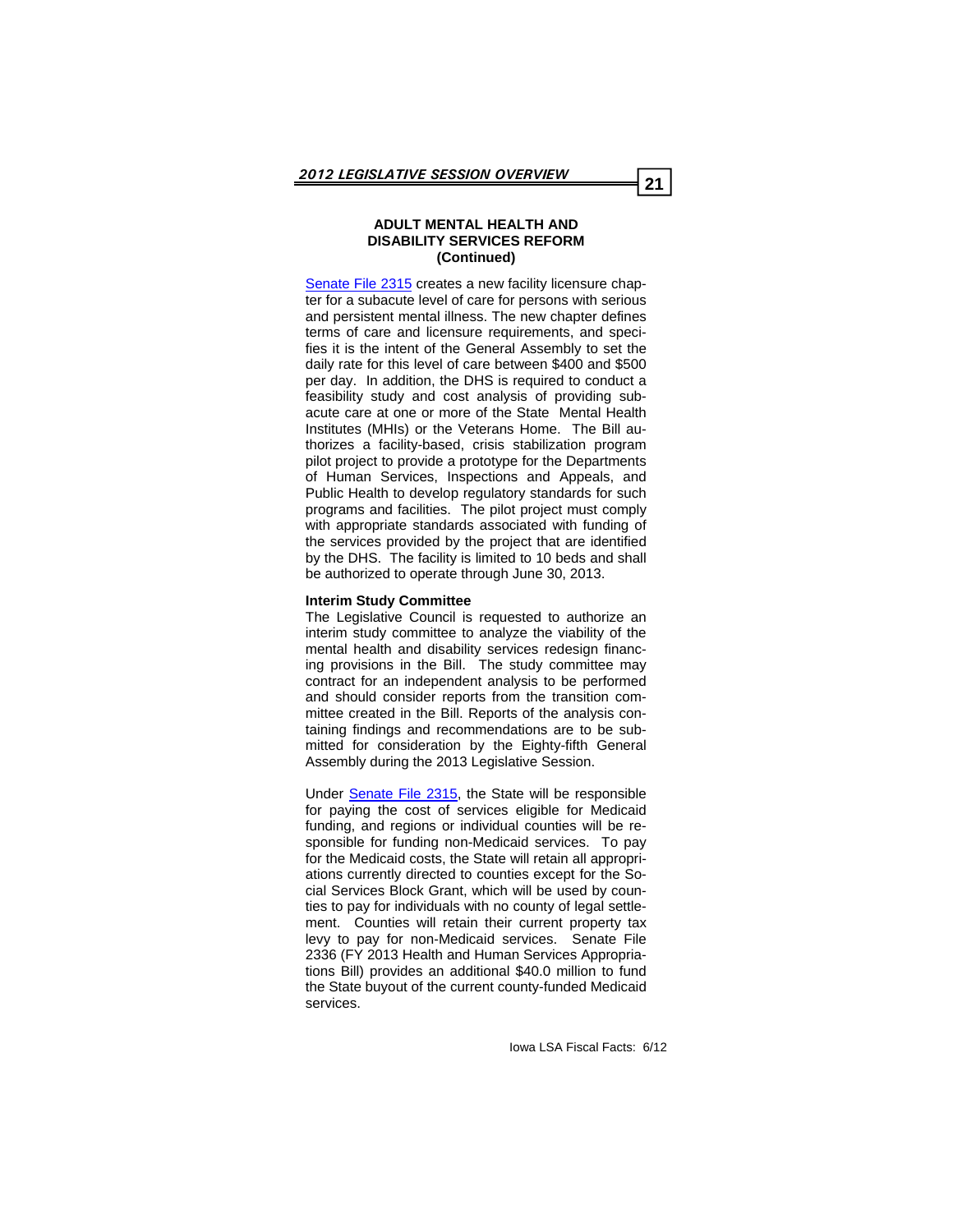# **ADULT MENTAL HEALTH AND DISABILITY SERVICES REFORM (Continued)**

#### **New State Expenditures**

| Medicaid State Buyout Costs     | \$ 231,031,788 |
|---------------------------------|----------------|
| New Initiatives and Staff Costs | 3.900.000      |
| <b>Total Cost</b>               | \$234,931,788  |

| <b>Revenues Retained for Medicaid Buyout</b> |   |             |  |  |  |
|----------------------------------------------|---|-------------|--|--|--|
| Allowed Growth                               | S | 74,697,893  |  |  |  |
| <b>Property Tax Relief</b>                   |   | 88,400,000  |  |  |  |
| <b>Community Services</b>                    |   | 14,187,556  |  |  |  |
| State Payment Program                        |   | 11,150,820  |  |  |  |
| <b>CMHC Block Grant</b>                      |   | 200,000     |  |  |  |
| Palo Property Tax Relief                     |   | 1,167,465   |  |  |  |
| New General Fund Appropriation               |   | 40,000,000  |  |  |  |
| Underfund Medicaid                           |   | 5.134.444   |  |  |  |
|                                              |   | 234,938,178 |  |  |  |

A transition fund was created to assist counties that are short of funding for FY 2013, but no funds have yet been appropriated to the fund.

In addition to funding provided, the State will writeoff \$12.6 million in disputed billings between the county and State. This includes disputed billings at the MHIs and other commitment costs.

In FY 2014, a new funding target of \$47.28 per capita will be set for county-funded non-Medicaid services. Counties that levy less than \$47.28 per capita will have their property tax levy subsidized up to that level. Counties that levy in excess of \$47.28 per capita will be required to reduce their levy to the new target. The cost to the State to subsidize counties that levy less than \$47.28 is projected to be \$29.0 million. It is anticipated that \$12.4 million of this can be offset by the Social Services Block Grant. No funds have yet to be appropriated for the equalization of the levy. The new per capita target will be in place for two fiscal years and if not extended, will revert back to the current \$125.8 million property tax levy.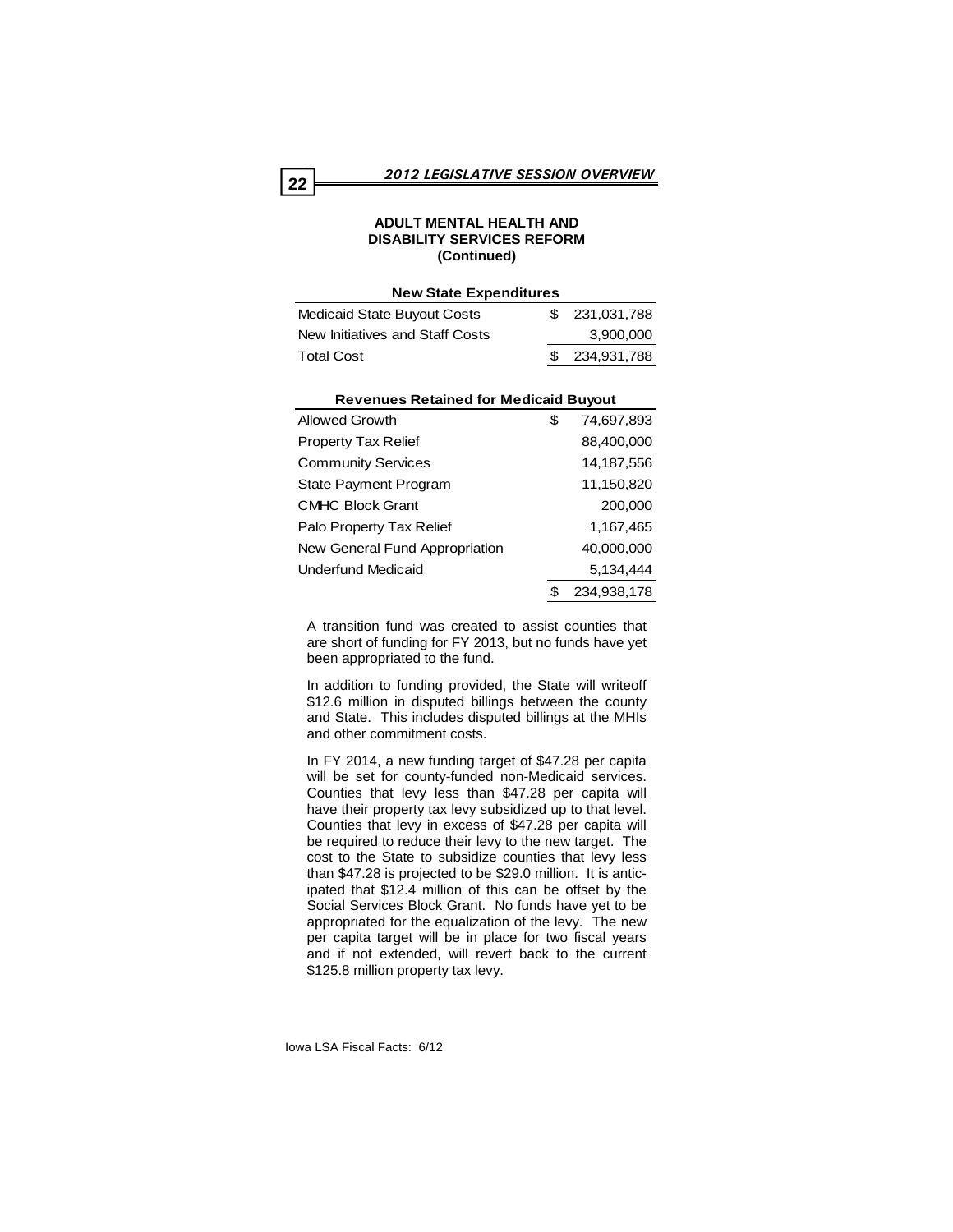# **TAX ISSUES**

[House File 2460](http://coolice.legis.state.ia.us/Cool-ICE/default.asp?Category=billinfo&Service=Billbook&menu=false&ga=84&hbill=HF2460) – Urban Renewal and Tax Increment Financing Reporting Act

- Implements new reporting requirements for cities, counties, and rural improvement zones that utilize Urban Renewal and Tax Increment Financing (TIF) (see Iowa Code Chapter 403) to fund development projects. The reporting requirements direct the Department of Management, in consultation with the Legislative Services Agency, to develop an electronic reporting format.
- Prohibits the use of a school district instructional support levy for TIF financing. Existing TIFs may continue to access the levy under specified circumstances.
- Restricts the use of TIF revenue to relocate a commercial or industrial enterprise to a location within a county from its current location within that county, or from a location within a contiguous county.
- Requires future local option sales tax TIFs to be first approved by the board of supervisors.

[Senate File 2342](http://coolice.legis.state.ia.us/Cool-ICE/default.asp?Category=billinfo&Service=Billbook&menu=false&ga=84&hbill=SF2342) – Geothermal and Solar Tax Credits, Auto Body and Car Wash Tax Exemptions Act.

• **Geothermal Tax Credit** - Creates an individual income tax credit for the installation of a residential geothermal heat pump. The new income tax credit is equal to 20.0% of the federal residential energy efficiency tax credit available for geothermal heat pump installations. The federal credit is equal to 30.0% of qualified geothermal heat pump installation expenditures and is set to expire December 31, 2016. The Iowa tax credit will continue to be available should the federal tax credit be extended. The new State tax credit is first available in tax year 2012 and it is not refundable, but unused credits can be carried forward and utilized by the taxpayer in 10 future fiscal years.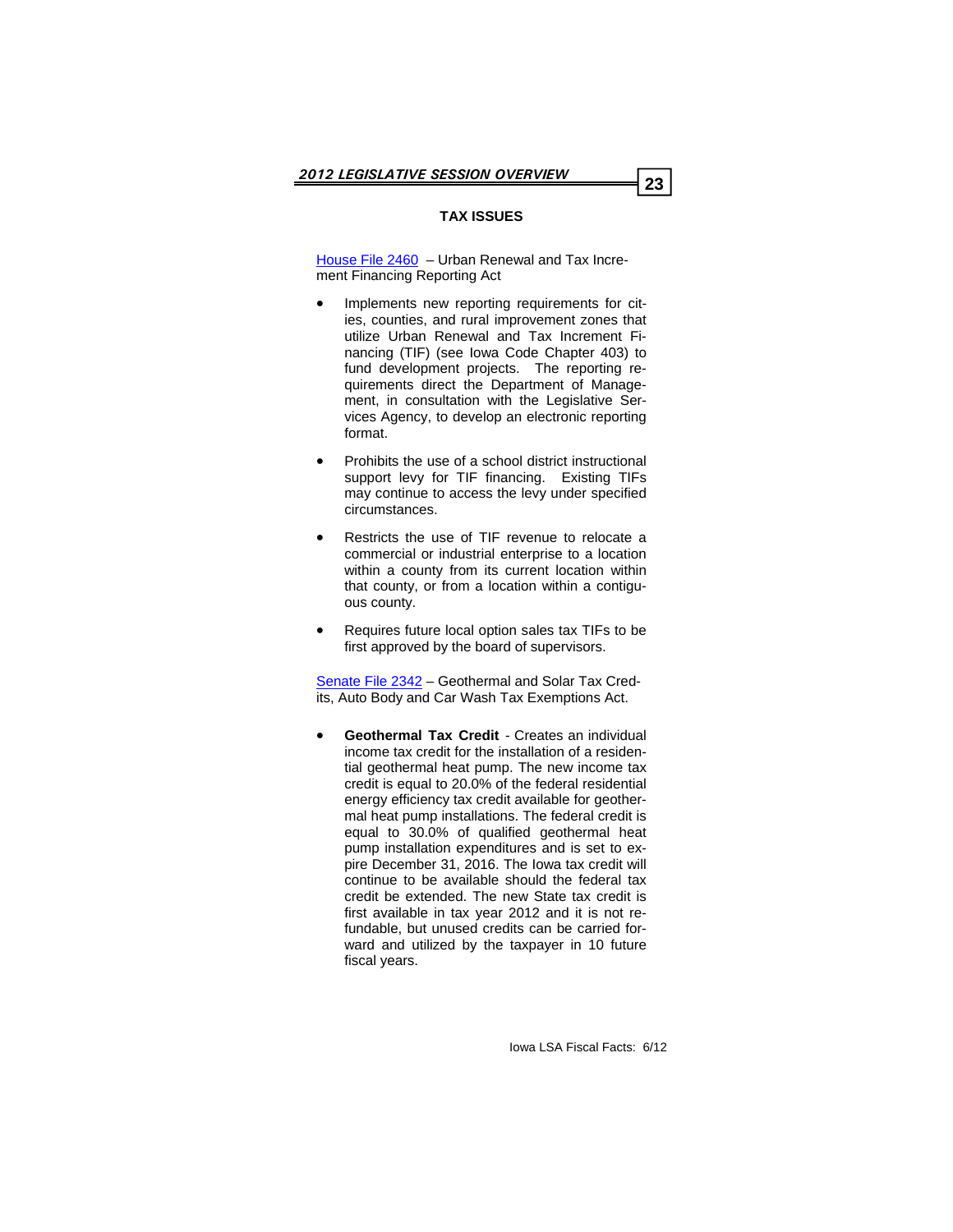# **TAX ISSUES (Continued)**

- **Solar Energy System Tax Credit**  Creates a State individual and corporate income tax credit equal to 25.0% of the federal tax credit for the installation of solar energy systems. The federal credit is equal to 30.0% of qualified solar energy system installation expenditures and is set to expire December 31, 2017. The Iowa tax credit will continue to be available should the federal tax credit be extended. The annual aggregate limit for all Iowa solar energy credits is \$1.5 million. The new income tax credit is first available in tax year 2012 and is not refundable, but unused credits may be carried forward and utilized by the taxpayer in 10 future fiscal years.
- **Auto Body Tax Credit**  Creates a sales tax exemption for auto body repair materials. The exemption is effective on enactment.
- **Car Wash Tax Credit**  Creates a sales tax exemption for inputs used in a car wash for a retailer providing a car wash service. The exemption is effective on enactment.

| Summary of General Fund Impact for SF 2342 |
|--------------------------------------------|
| FY 2012 - 2015                             |
| <b>Dollars in Millions</b>                 |

|                                  | <b>General Fund Revenue Reduction</b> |            |         |     |         |     |         |     |  |
|----------------------------------|---------------------------------------|------------|---------|-----|---------|-----|---------|-----|--|
|                                  | FY 2012                               |            | FY 2013 |     | FY 2014 |     | FY 2015 |     |  |
| Geothermal Tax Credit            |                                       | <b>N/A</b> |         | 1.2 |         | 1.8 |         | 2.0 |  |
| Solar Energy Systems Tax Credit  |                                       | <b>N/A</b> |         | 0.8 |         | 1.3 |         | 1.4 |  |
| Auto Body Repair & Car Wash      |                                       |            |         |     |         |     |         |     |  |
| Sales Tax Exemption Net Impact   |                                       | 0.1        |         | 0.3 |         | 0.3 |         | 0.3 |  |
| <b>Total General Fund Impact</b> |                                       | 0.1        |         | 2.3 | S       | 3.4 |         | 3.7 |  |

Note**:** SF 2342 also impacts school aid appropriations, local property tax revenue, the SAVE Fund, and local option sales tax revenue.

Iowa LSA Fiscal Facts: 6/12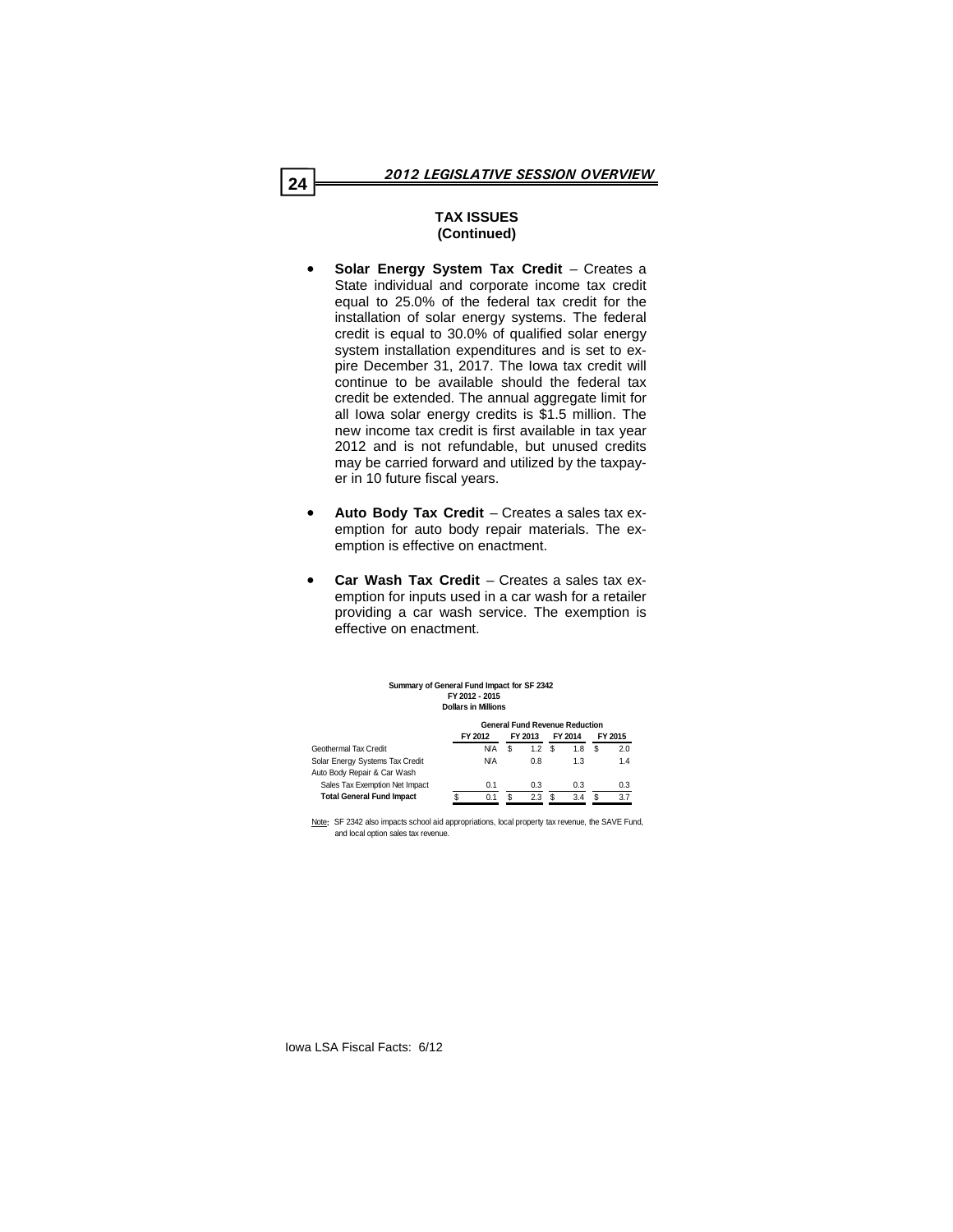# **FLOOD MITIGATION**

[Senate File 2217](http://coolice.legis.state.ia.us/Cool-ICE/default.asp?Category=billinfo&Service=Billbook&menu=false&ga=84&hbill=SF2217) (FY 2013 Flood Mitigation Act) es-

tablishes a Flood Mitigation Program and a Flood Mitigation Board to review proposed flood mitigation projects and authorize funding for approved projects. The Act establishes two funding sources to provide funding for approved projects that include:



# **Flood Mitigation Fund**

- Consists of appropriations and other moneys for grants, loans, and forgivable loans that are awarded on a first come, first serve basis.
- Retains interest earned and loan repayments.
- Retains unexpended money in the Fund.
- Reverts money to General Fund when projects are completed.
- Allows the Board to make a multiyear commitment of up to \$4.0 million in any one fiscal year.

#### **Sales Tax Increment Fund**

- Authorizes sales tax increases for impacted areas, as calculated by the Department of Revenue, to be deposited in the Fund on a quarterly basis.
- Specifies the dates the Department of Revenue will credit the Fund and the methods for remitting funds.
- Specifies that no money will be credited to the Sales Tax Increment Fund prior to January 1, 2013.
- The maximum amount that a governmental entity can receive is \$15.0 million per year and the maximum amount that can be rewarded to all governmental entities is \$30.0 million per year.
- The maximum time limit for a project funded from the Sales Tax Increment Fund is 25 years.

The Flood Mitigation Board will approve projects to receive funding and all projects will be approved by January 1, 2016. The Program will be administered by the Homeland Security and Emergency Management Division of the Department of Public Defense.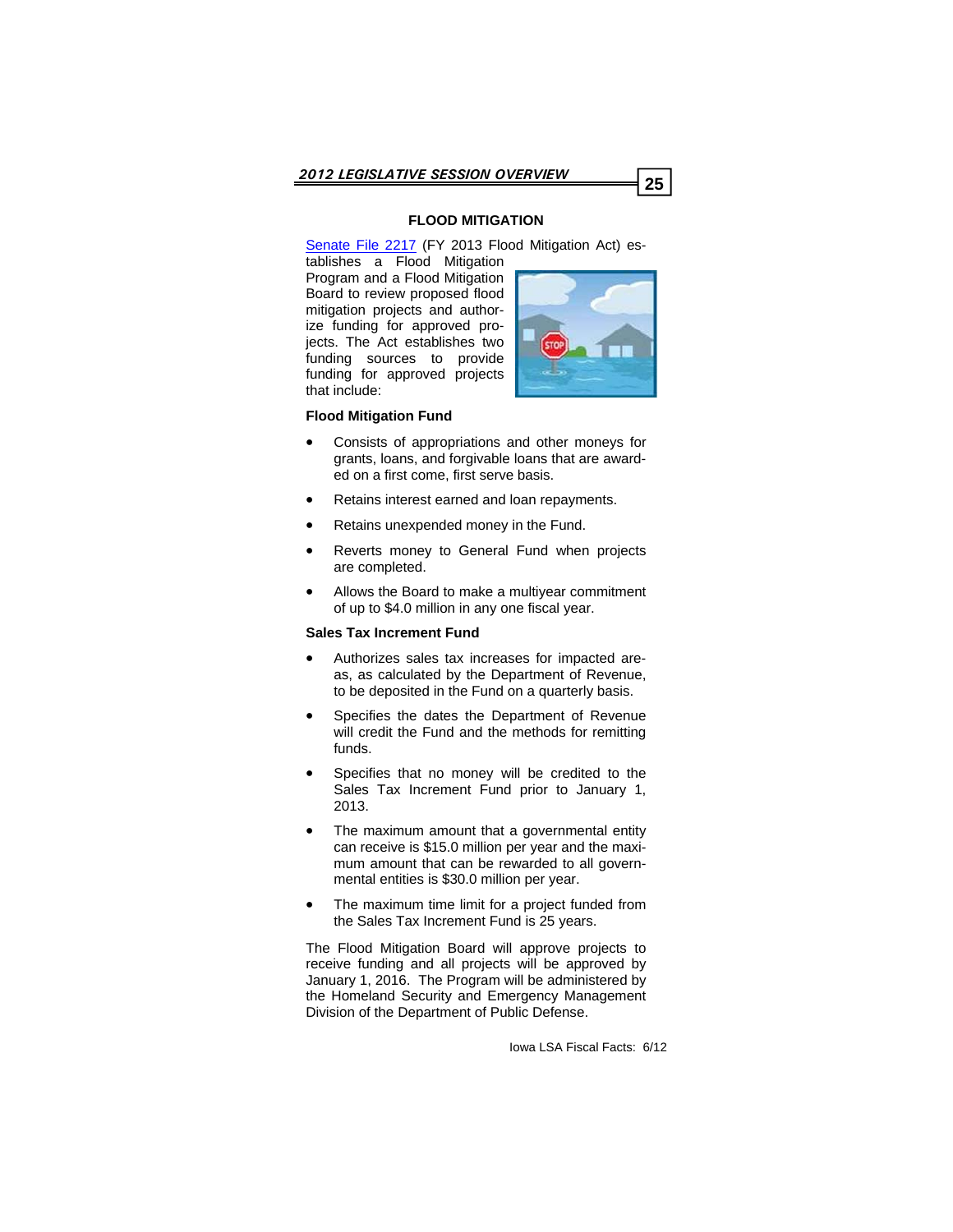# **NATURAL RESOURCE LEGISLATION**

# **HUNTING AND FISHING LICENSE OPTIONS**

[Senate File 2317](http://coolice.legis.state.ia.us/Cool-ICE/default.asp?Category=billinfo&Service=Billbook&menu=false&ga=84&hbill=SF2317) creates new hunting and fishing license options. Each license purchase requires an administrative fee for hunters and anglers. New licensing options will allow hunters and anglers to purchase multiyear licenses in lieu of annual licenses. This change will reduce administrative fees paid by hunters and anglers. The Bill also makes several other changes to licensing options related to trapping and fee collection. Changes in the bill include:

- Creates a three-year fishing license for \$52.
- Creates a three-year hunting license, including Wildlife Habitat Fee, for \$84.
- Allows for a third fishing line with the purchase of a third line permit for \$10.
- Creates an annual combination hunting and fishing license, including Wildlife Habitat Fee for \$45.
- Provides the option to include the Wildlife Habitat Fee with the purchase of resident and nonresident hunting and fur trapping licenses.
- Creates a one-day fur dealer license for \$250.

#### **SNOWMOBILES, ALL-TERRAIN VEHICLES (ATVs), AND WATERCRAFT**

[House File 2467](http://coolice.legis.state.ia.us/Cool-ICE/default.asp?Category=billinfo&Service=Billbook&menu=false&ga=84&hbill=HF2467) updates Iowa Code language and definitions pertaining to snowmobiles, all-terrain vehicles (ATVs) and watercraft. Fee and fine changes include:

- Requires residents to purchase an annual \$15 resident user permit to operate snowmobiles on public land.
- Eliminates dealer special registration exemptions for off-road utility vehicles.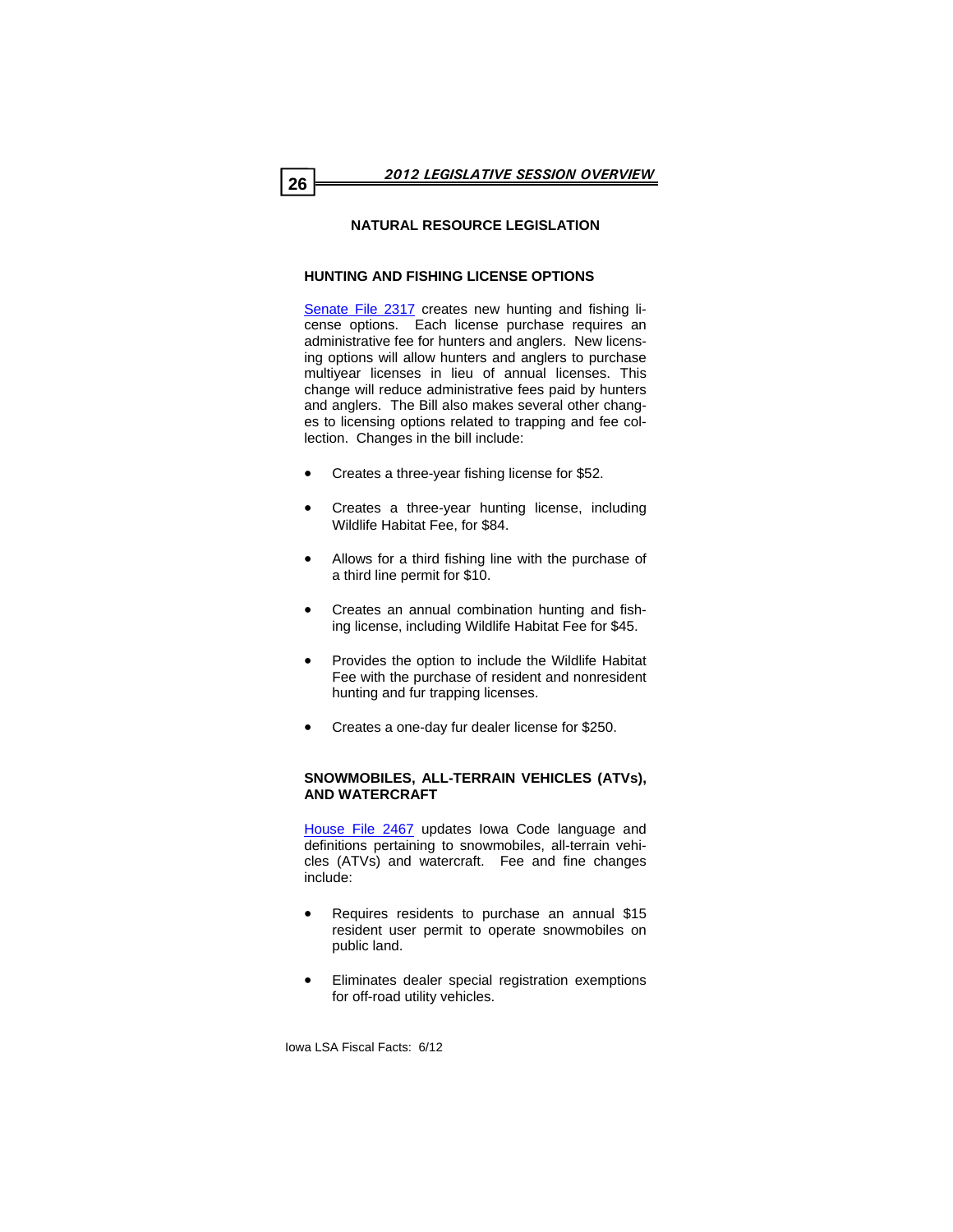# **NATURAL RESOURCE LEGISLATION**

# **(Continued)**

- Changes snowmobile and ATV dealer special registration fees from an annual \$15 fee to a three -year \$45 fee.
- Defines waterskipping as driving a snowmobile on the surface of water by utilizing the skis, track, and bottom surface area of the snowmobile for flotation while in motion.
- Prohibits waterskipping except on rivers and streams during the period between November 1 and April 1 and adds a waterskipping violation and fine of \$100.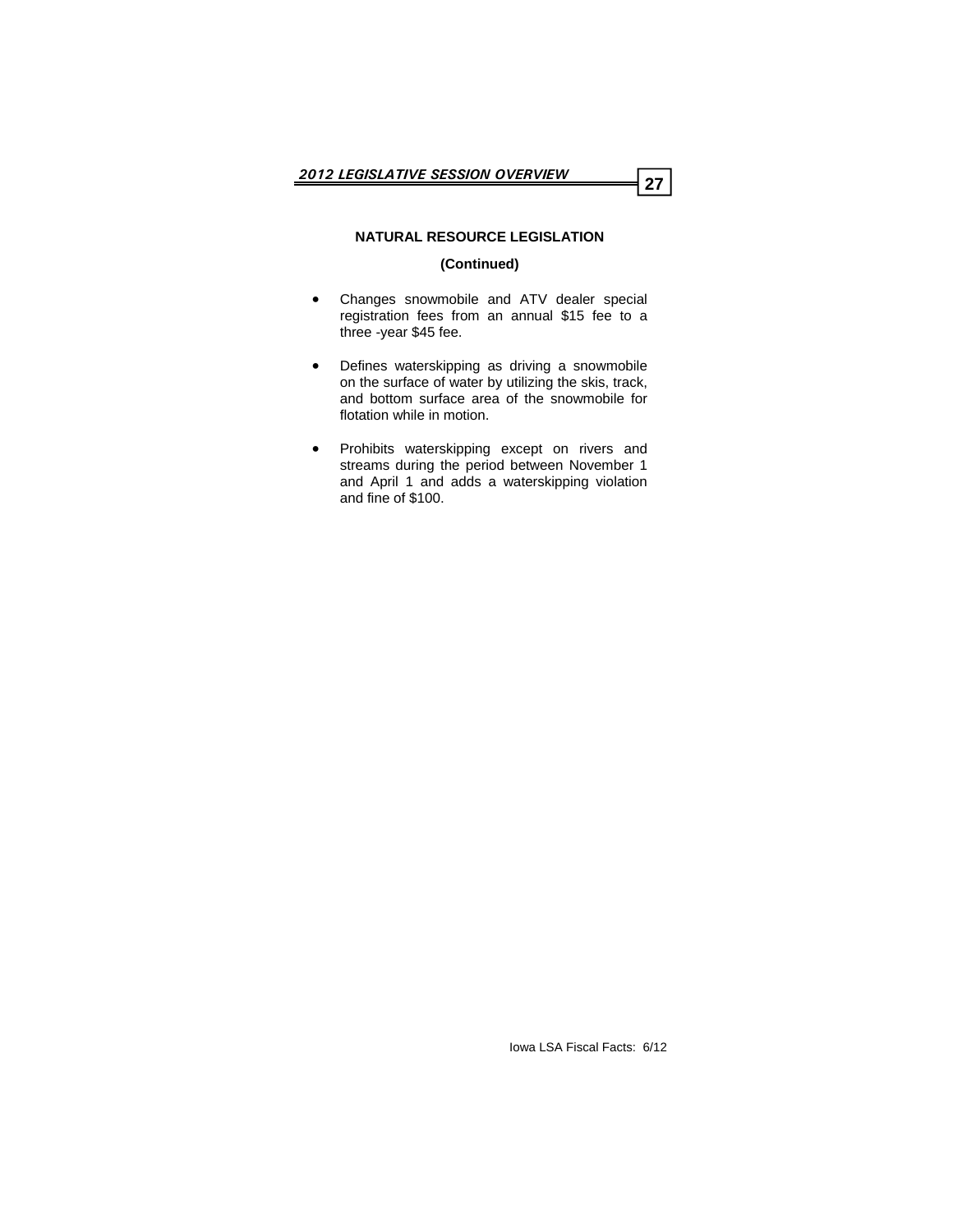#### **VETERANS TRUST FUND**

[House File 2466](http://coolice.legis.state.ia.us/Cool-ICE/default.asp?Category=billinfo&Service=Billbook&menu=false&ga=84&hbill=HF2466) creates a standing limited appropriation, beginning in FY 2013, from the Veterans Trust Fund to the Commission on Veterans Affairs of the first \$300,000 received from designated Lottery Fund proceeds deposited in the Veterans Trust Fund. The money appropriated to the Commission that remains unobligated or unexpended at the end of the fiscal year will revert to the Veterans Trust Fund. This provision is effective July 1, 2012.

The Bill provides for a one-time appropriation of \$300,000 for FY 2012 from the Veterans Trust Fund to the Commission of Veterans Affairs. This provision is effective on enactment.

The Bill also provides for a sales tax exemption for veterans organizations games of chance that provide for educational scholarships. This provision takes effect retroactively to January 1, 2012**.**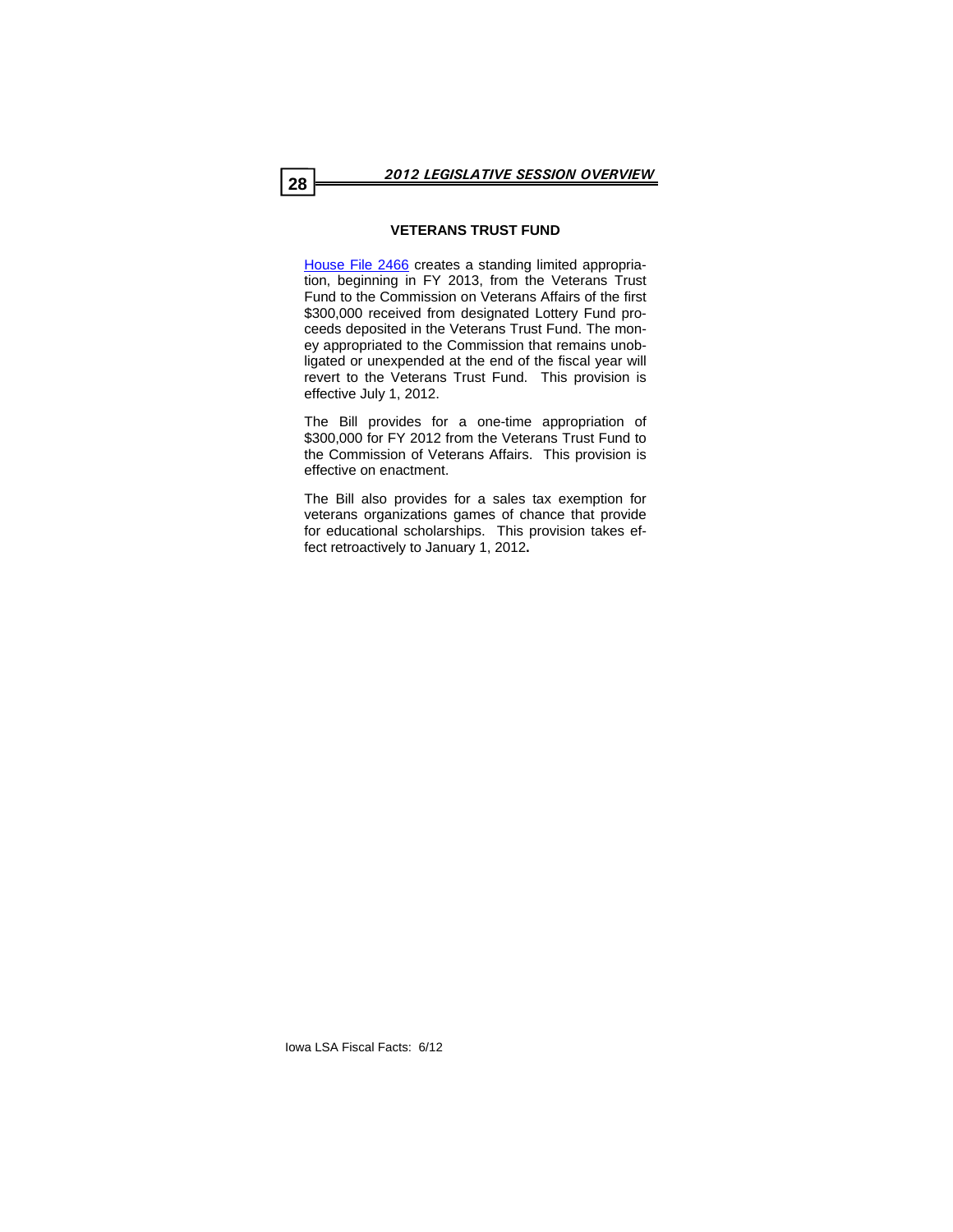# **TAXPAYER TRUST FUND**

[Senate File 209](http://coolice.legis.state.ia.us/Cool-ICE/default.asp?Category=billinfo&Service=Billbook&menu=false&ga=84&hbill=SF209) (Internal Revenue Code Update Act), enacted during the 2011 Legislative Session, created the Taxpayer Trust as a separate Fund from the General Fund. The purpose of the Fund is to provide tax relief as outlined in appropriation bills approved by the General Assembly. The Fund is not subject to reversion and retains any interest earned.

The amount transferred to the Fund is limited to the difference between the actual net General Fund revenue for the preceding fiscal year and the adjusted revenue estimate used in establishing the budget for that fiscal year. The Taxpayers Trust Fund receives up to the first \$60.0 million of the excess funds in the Economic Emergency Fund.

Fiscal year 2013 will be the first year that the Taxpayers Trust Fund will be funded. Based on the Revenue Estimating Conference that met on March 23, 2012, the Fund is expected to receive \$60.0 million.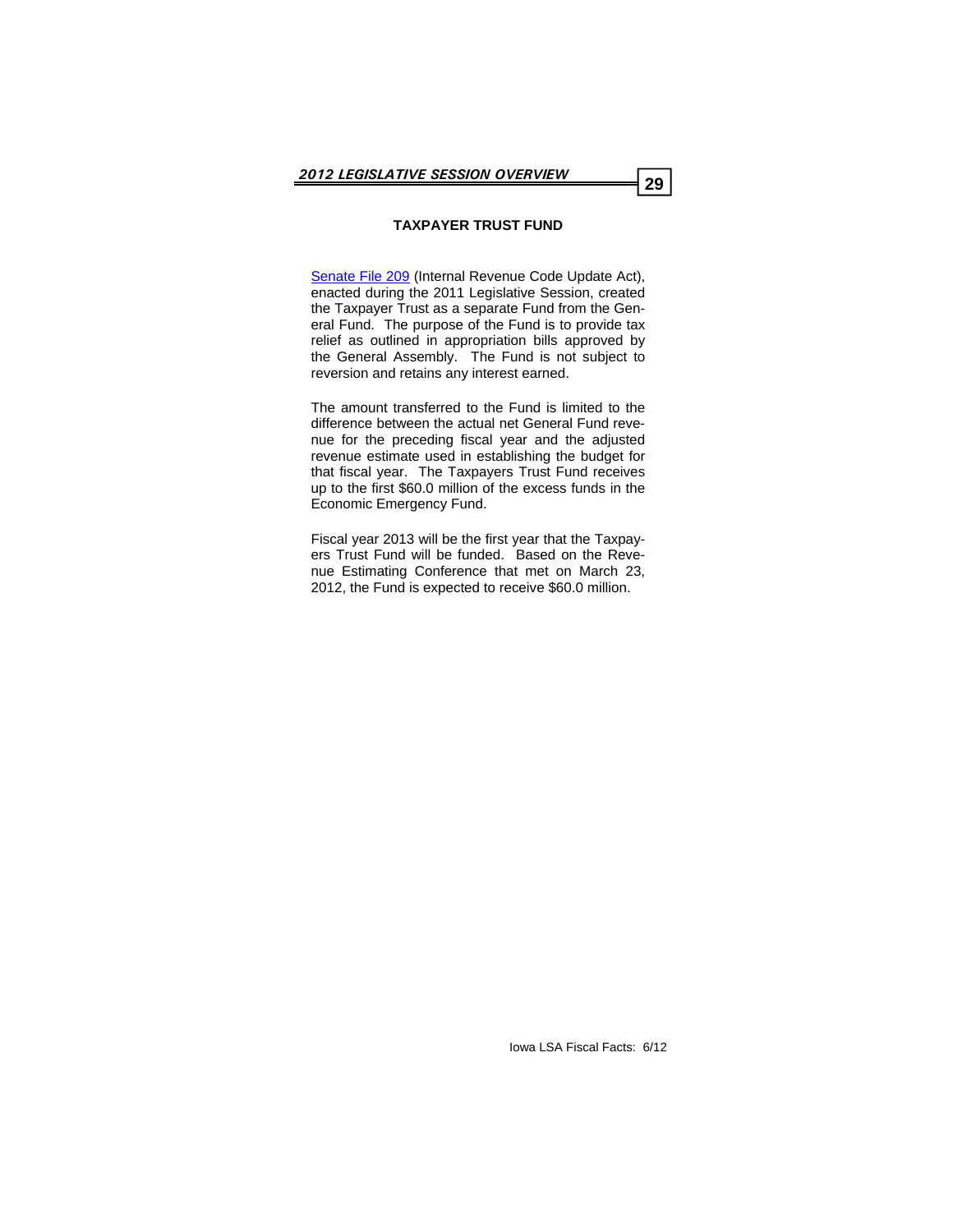# **EXPENDITURE LIMITATION**



In the 1980s and early 1990s, Iowa experienced serious financial problems including tax revenues below expectations; expenditures above budget; and a lack of reserves. The Legislature established spending limits and reformed

the budget process to restore fiscal integrity, improve cash flow, and creating balances in reserve funds.

The Governor and the General Assembly have statutory responsibility to balance the budget. In 1992, several statutory reforms were enacted to provide long-term solutions to the State's budget problems. These included the "Expenditure Limitation" laws.

- Spending is limited to 99.0% of adjusted revenues, 95.0% of any new revenue implemented in a fiscal year, and any carryover from the previous year.
- The Governor and the General Assembly are required to use the revenue estimates agreed to by the December Revenue Estimating Conference or a later estimate during the legislative session, if it is lower, as a basis to determine the General Fund budget for the following fiscal year. If the General Assembly holds an Extraordinary Session, the lower estimate applies, and the Governor and the General Assembly are required to use the lower estimate.
- Three reserve accounts or funds have been created. These include: the Cash Reserve Fund; the Generally Accepted Accounting Principles (GAAP) Deficit Reduction Account; and the Economic Emergency Fund (Rainy Day Fund).
- Expenditures from these reserve funds are limited by statute.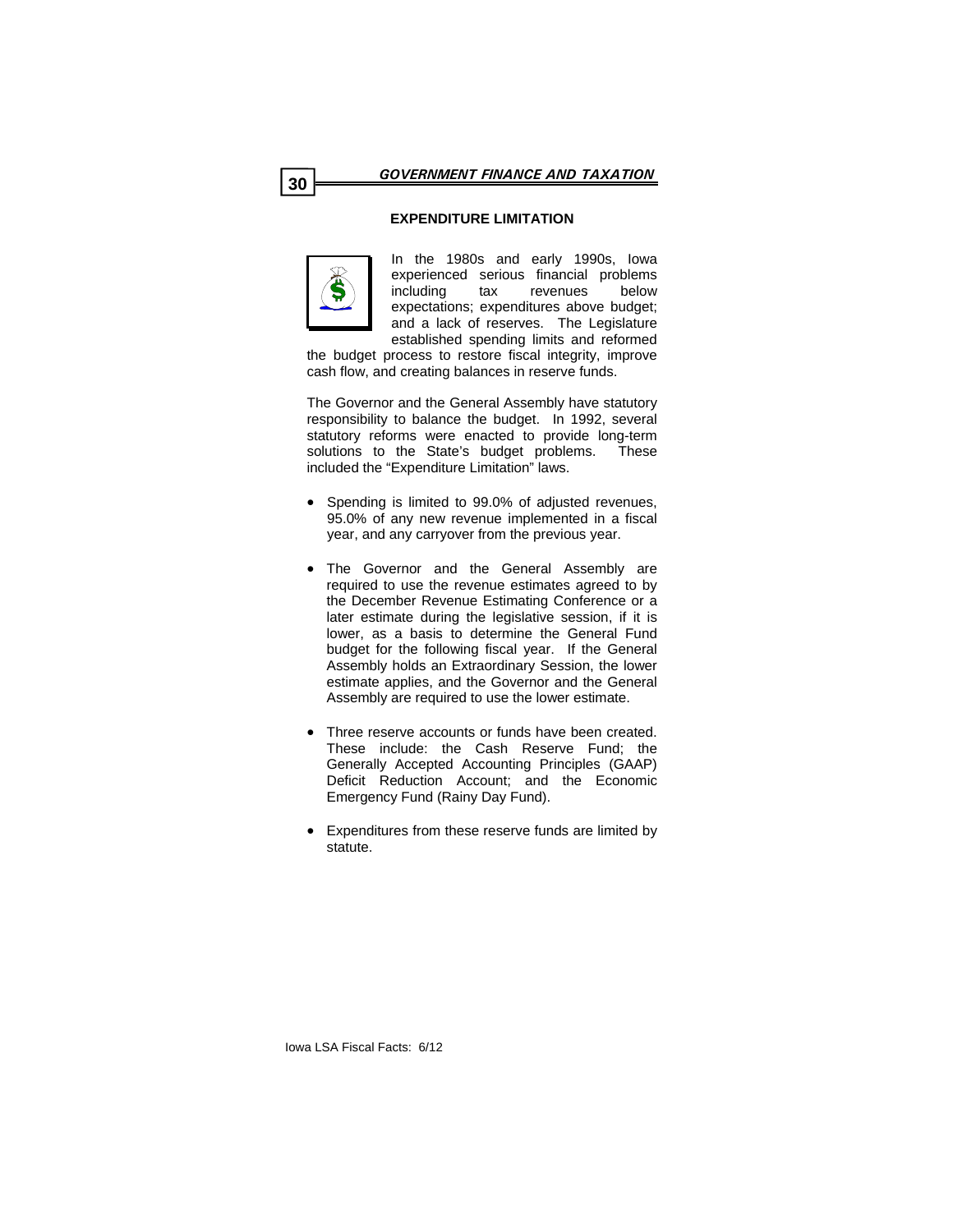#### **IOWA'S RESERVE FUNDS (RAINY DAY FUNDS)**

Iowa's reserve funds are comprised of the Cash Reserve Fund and the Economic Emergency Fund. Together, the balance in these funds is projected to total \$622.1 million in FY 2013.

#### **Cash Reserve Fund**

- The maximum balance the Fund may attain is equal to 7.5% of the General Fund adjusted revenue estimate, as established by the Revenue Estimating Conference (REC).
- Moneys in the Cash Reserve Fund may be used for cash flow purposes but are to be returned by the end of the fiscal year.
- Expenditures from the Cash Reserve Fund are limited to nonrecurring emergency expenditures.
- For FY 2013, \$427.4 million of the FY 2012 General Fund surplus is appropriated to the Cash Reserve Fund.

#### **Generally Accepted Accounting Principles (GAAP) Deficit Reduction Fund**

- Unexpended money from the General Fund, after the Cash Reserve Fund target is made, is also deposited to the GAAP Fund.
- Funds are appropriated for the purpose of eliminating the State's GAAP deficit. The Deficit was eliminated during FY 1995.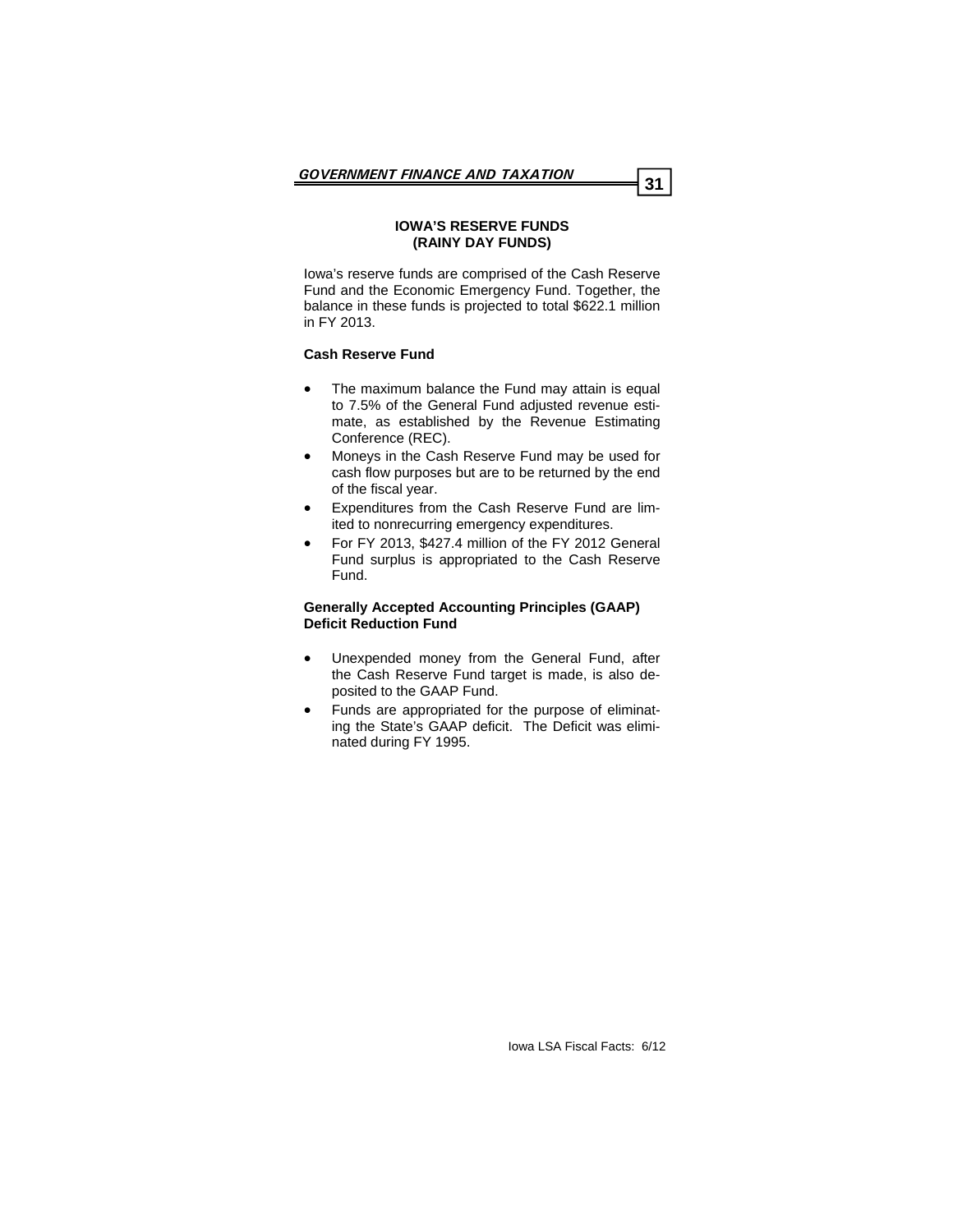# **IOWA'S RESERVE FUNDS (RAINY DAY FUNDS) (Continued)**

# **The Economic Emergency Fund**

- Established in 1984 and modified in later years.
- The maximum balance the Fund may attain is equal to 2.5% of the General Fund adjusted revenue estimate.
- Once all GAAP obligations are retired, remaining funds are credited to the Economic Emergency Fund.
- Moneys in the Economic Emergency Fund may be used for cash flow purposes but are to be returned by the end of the fiscal year.
- Spending from the Fund is limited to emergency expenditures.
- Allows for an appropriation from the Economic Emergency Fund to reduce a negative ending balance in the State General Fund. The appropriation is limited to \$50.0 million and is contingent on certain circumstances.

There are several appropriations from the Fund in FY 2013:

- A standing unlimited appropriation for expenses approved by the Executive Council through the Performance of Duty appropriation. For FY 2013, the expenses are estimated to total \$28.5 million.
- The Taxpayers Trust Fund was created during the 2011 Legislative Session and effective beginning in FY 2013. Moneys in the Fund are required to be used for tax reduction purposes. The law does not specify the type of tax reduction. The Taxpayers Trust Fund receives up to the first \$60.0 million of the excess funds in the Economic Emergency Fund. The amount that can be transferred is limited to the difference between the actual net General Fund revenue for the preceding fiscal year and the adjusted revenue estimate that was used in establishing the budget for that fiscal year.
- The General Assembly made a one-time appropriation from the Economic Emergency Fund of \$20.0 million to the Rebuild Iowa Infrastructure Fund for FY 2013.
- Moneys in excess of the maximum balance are transferred to the General Fund. For FY 2013, the amount transferred to the General Fund is estimated to be \$292.3 million.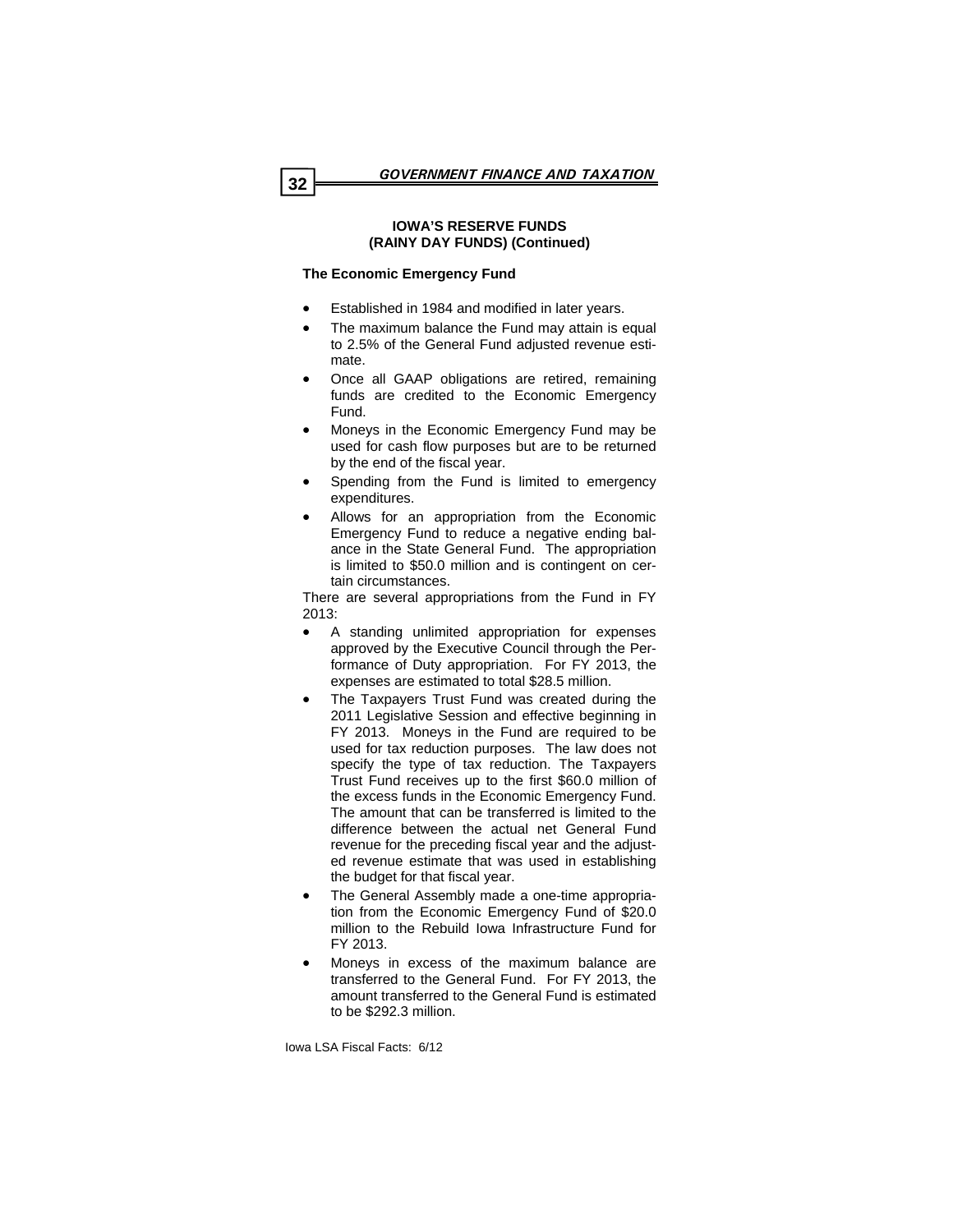#### **FLOW OF GENERAL FUND REVENUES AFTER EXPENDITURE LIMITATION Est. FY 2013**

(Dollars in Millions)



- 
-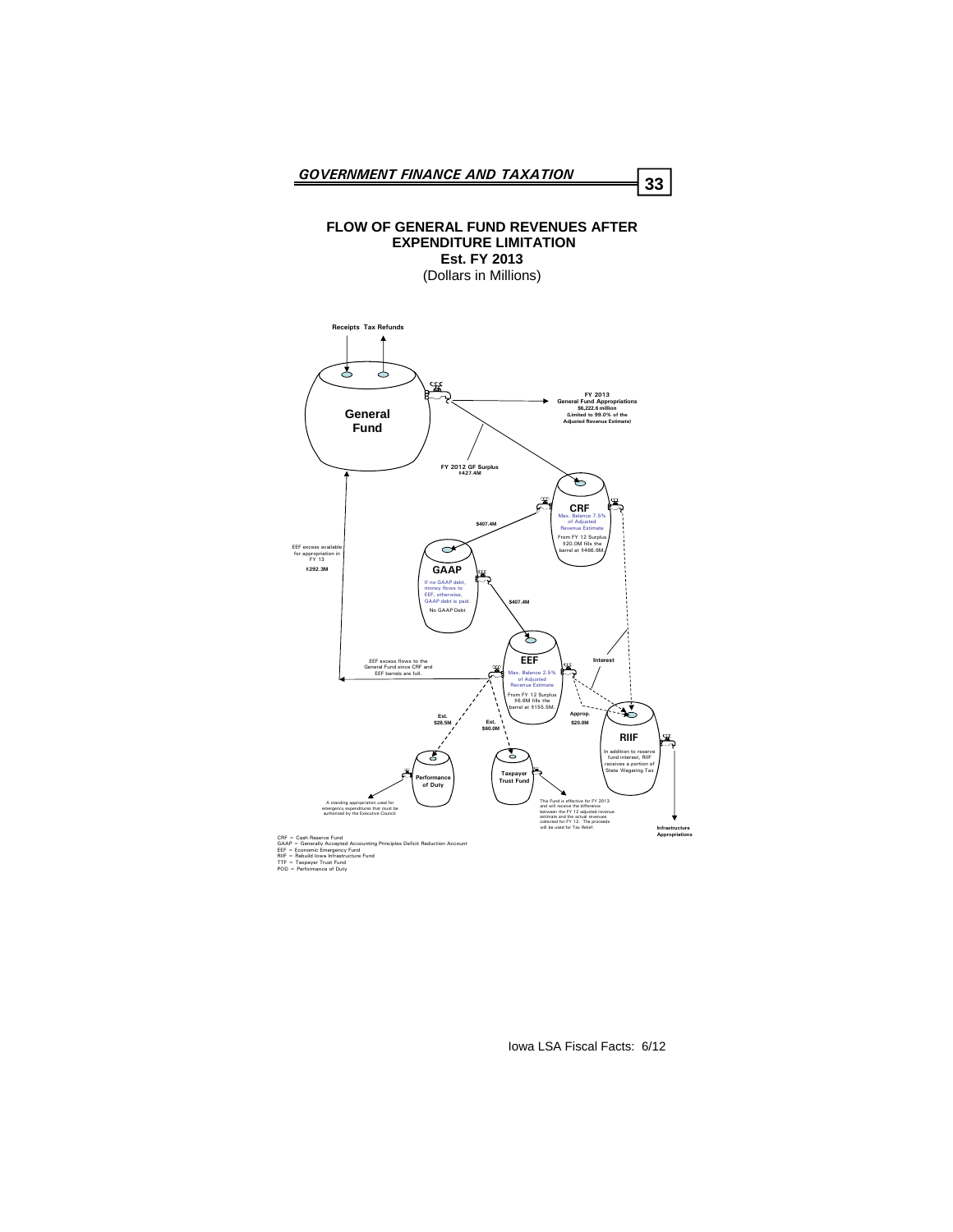## **CASH RESERVE FUND (\$ in millions)**

|                        | FY 2012      | FY 2013     |
|------------------------|--------------|-------------|
| <b>Balance Forward</b> | 341.2        | 446.6<br>\$ |
| Gen. Fund Surplus      | 554.6        | 427.4       |
| <b>Total Revenue</b>   | 895.8<br>\$. | 874.0<br>\$ |
| Transfer to EFF        | $-449.2$     | $-407.4$    |
| <b>Ending Balance</b>  | 446.6        | 466.6       |
| Max. 7.5%              | 446.6        | 466.6       |

# **ECONOMIC EMERGENCY FUND (\$ in millions)**

|                                 | FY 2012 |          |     | FY 2013  |
|---------------------------------|---------|----------|-----|----------|
| <b>Balance Forward</b>          | \$      | 99.1     | \$  | 148.9    |
| <b>CRF Excess</b>               |         | 449.2    |     | 407.4    |
| <b>Total Revenue</b>            | \$      | 548.3    | \$  | 556.3    |
|                                 |         |          |     |          |
| <b>Transfer to General Fund</b> |         | $-381.4$ |     | $-292.3$ |
| <b>Taxpayor Trust Fund</b>      |         | 0.0      |     | $-60.0$  |
| <b>RIF Appropriation</b>        |         | 0.0      |     | $-20.0$  |
| Missouri River Damage           |         | $-2.9$   |     | 0.0      |
| <b>MH Property Tax Relief</b>   |         | $-7.2$   |     | 0.0      |
| Exec. Council Approp            |         | $-7.9$   |     | $-28.5$  |
| <b>Ending Balance</b>           | \$.     | 148.9    | \$. | 155.5    |
|                                 |         |          |     |          |
| Max. 2.5%                       |         | 148.9    |     | 155.5    |

\* Numbers may not equal totals due to rounding.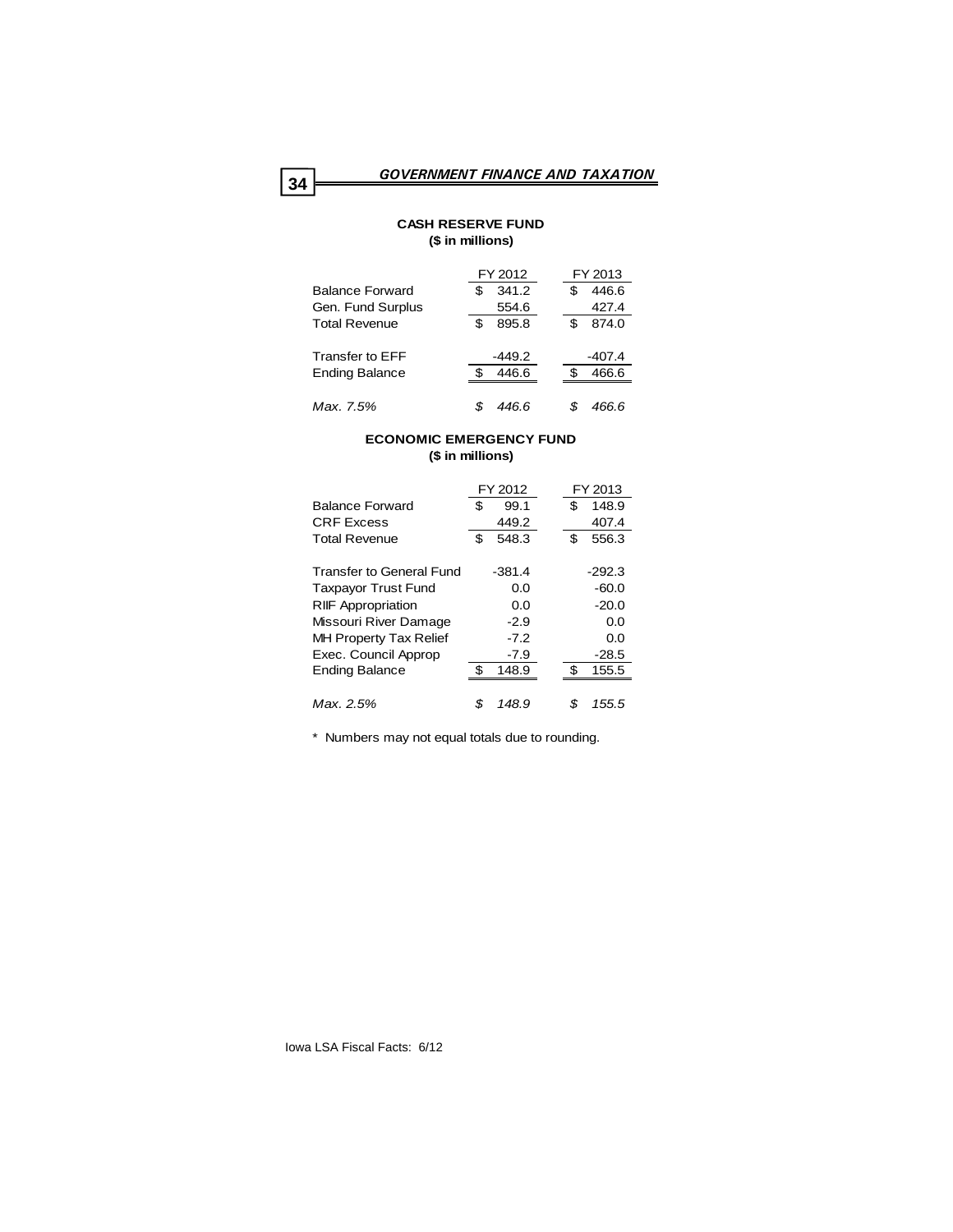# **STATE FUNDING SOURCES**

Most State operations are accounted for through governmental fund types (as specified in the Iowa Comprehensive Annual Financial Report). Governmental revenues and other financing sources totaled \$14.6 billion for FY 2011. Net receipts increased \$677.9 million (4.9%) compared to FY 2010. Tax revenue increased \$398.6 million (5.6%), receipts from other entities increased \$19.8 million (0.3%), and fees, licenses, and permits increased \$117.6 million (10.9%) compared to FY 2010.

# **FY 2011 STATE REVENUE BY SOURCE**

Governmental Revenues & Other Financing Sources Excludes Refunds

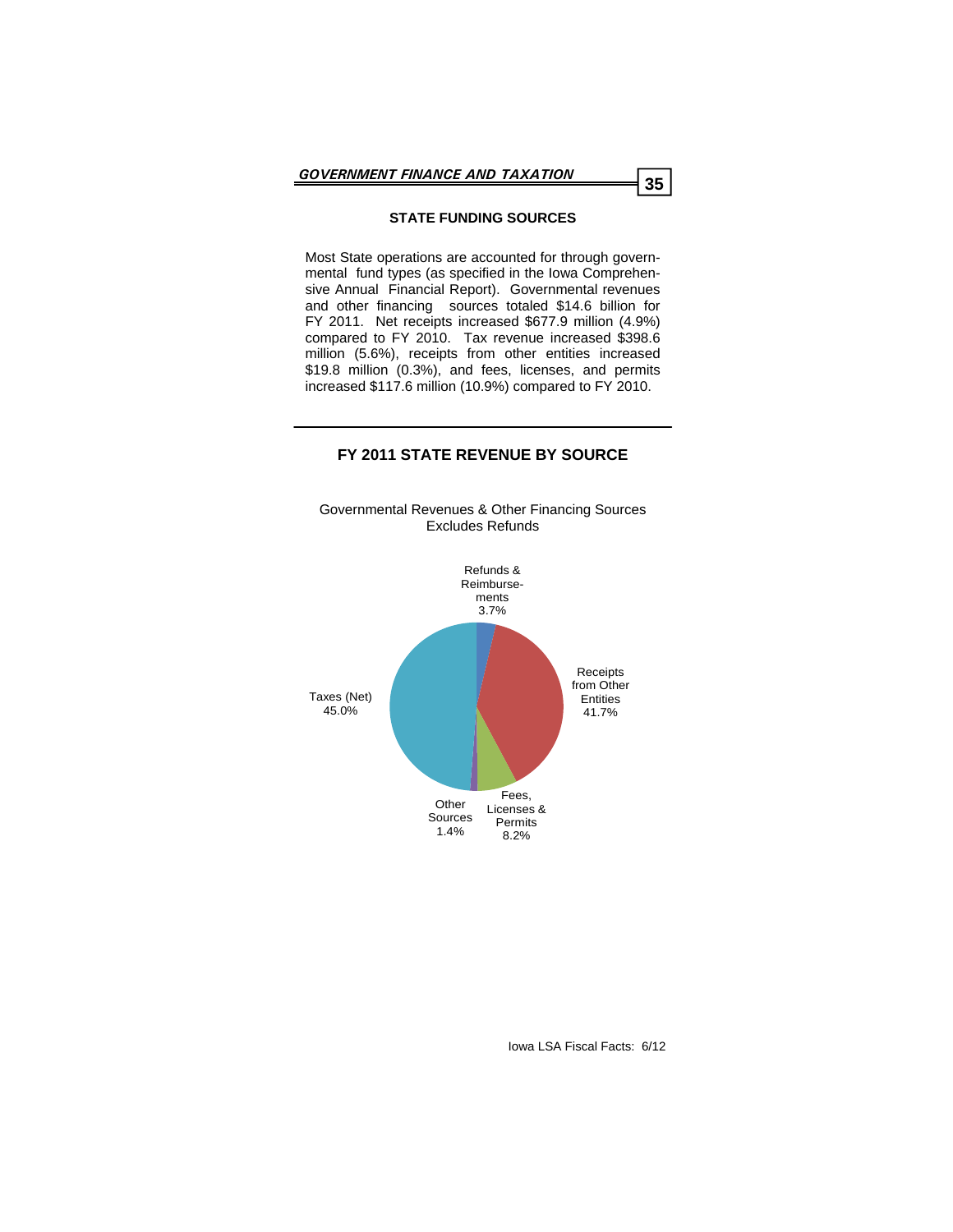# **STATE EXPENDITURES GOVERNMENTAL FUNDS**

FY 2011 State Government Expenditures



May not total to 100.0% due to rounding.

- Includes General Fund and all other governmental funds. (Comprehensive Annual Financial Report)
- Governmental expenditures totaled \$14.1 billion for FY 2011, an increase of \$0.555 billion (4.1%) compared to FY 2010.
- Revenues for FY 2011 exceeded expenditures by \$0.511 billion. Adjusting for net transfers and other financing uses results in FY 2011 positive net Fund balance change of \$0.350 billion.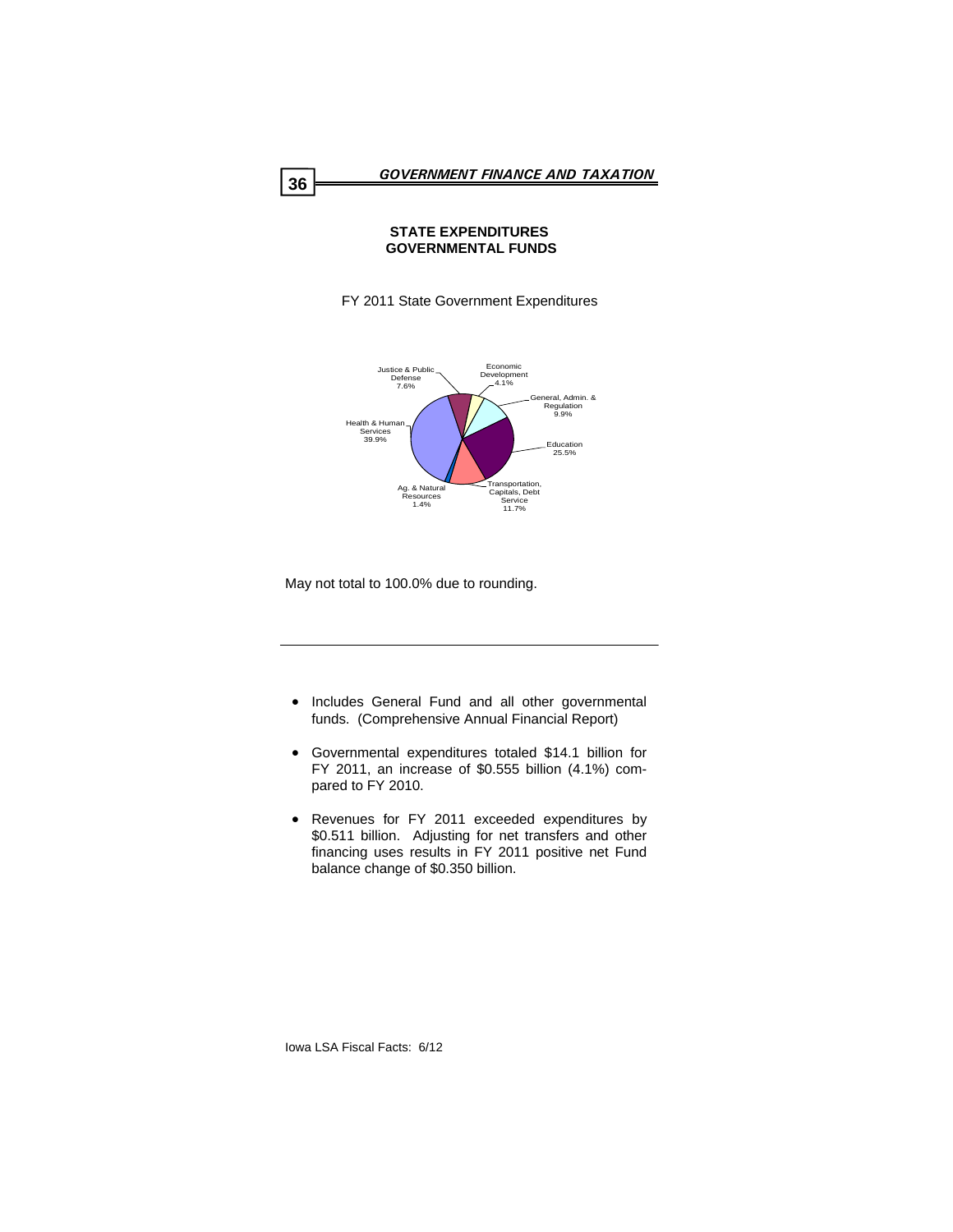

May not total to 100.0% due to rounding.

- The chart above does not include transfers to the General Fund from other funds, or accrued revenue, and has not been adjusted for refunds.
- Since FY 2001, growth in personal income tax accounted for 54.4% of the total increase in gross General Fund receipts. Sales and use tax accounted for 36.3% of the total increase. Taxes paid by businesses (corporate income tax, franchise tax, and insurance tax) account for 4.5% of the increase. The percentages in this paragraph have not been adjusted for tax refunds.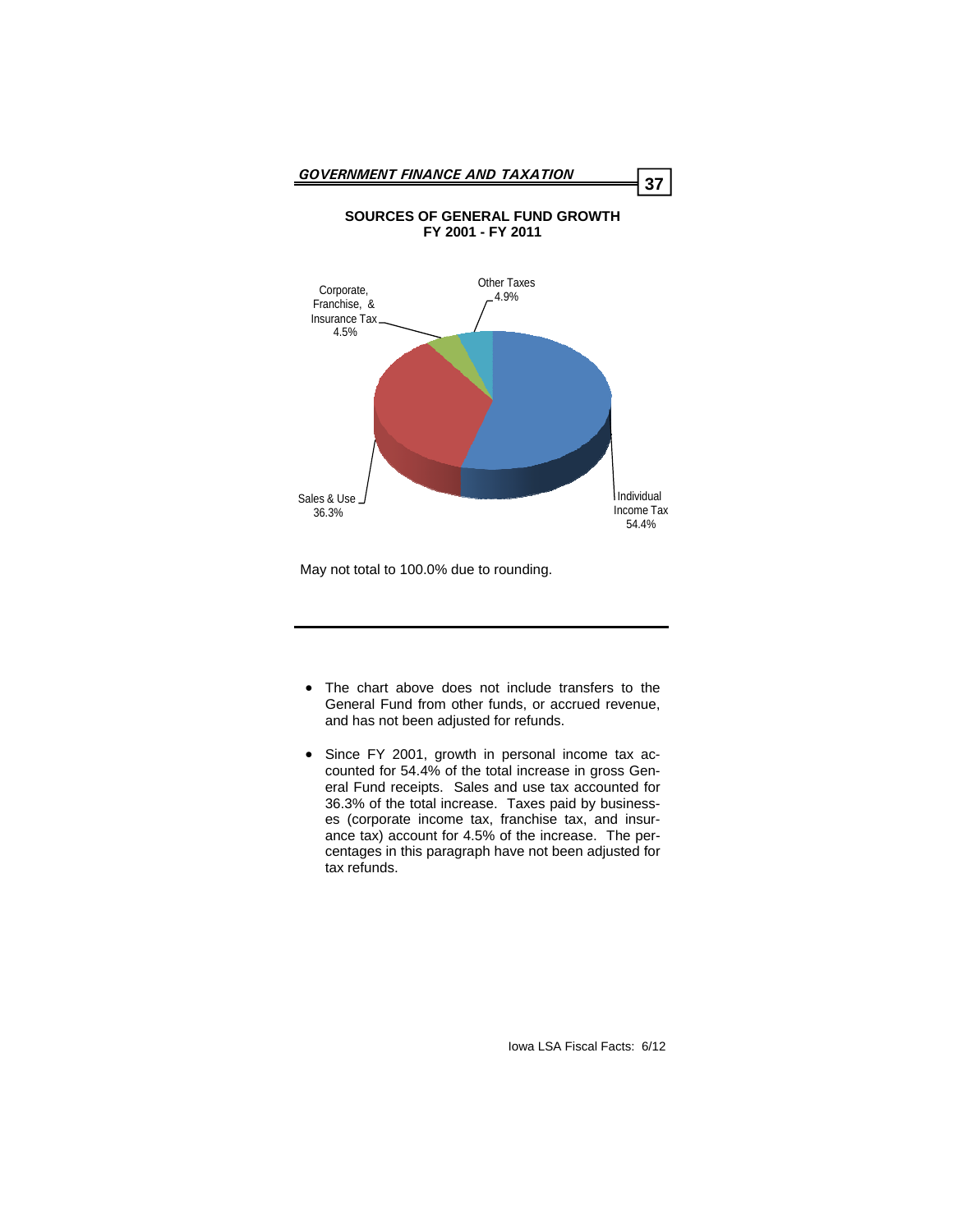



**GENERAL FUND RECEIPTS HISTORY** 

- Actual General Fund receipts are net of refunds but are not adjusted for accrued revenue or transfers.
- Real receipts are actual net General Fund receipts adjusted for inflation, using the Consumer Price Index (CPI-U).
- Receipts as a percentage of personal income are actual net receipts divided by personal income. This is a measure of the change in the magnitude of the General Fund relative to the personal income of all Iowans.
- From FY 2001 through FY 2011, Iowa General Fund net receipts grew \$1.235 billion (27.1%). During that same period, Iowa's total State personal income grew \$42.1 billion (51.5%).
- In FY 2001, Iowa General Fund net receipts equaled 5.6% of total State personal income. In FY 2011, General Fund net receipts equaled 4.7% of personal income.
- Adjusted for inflation, General Fund net receipts increased 0.2% from FY 2001 to FY 2011.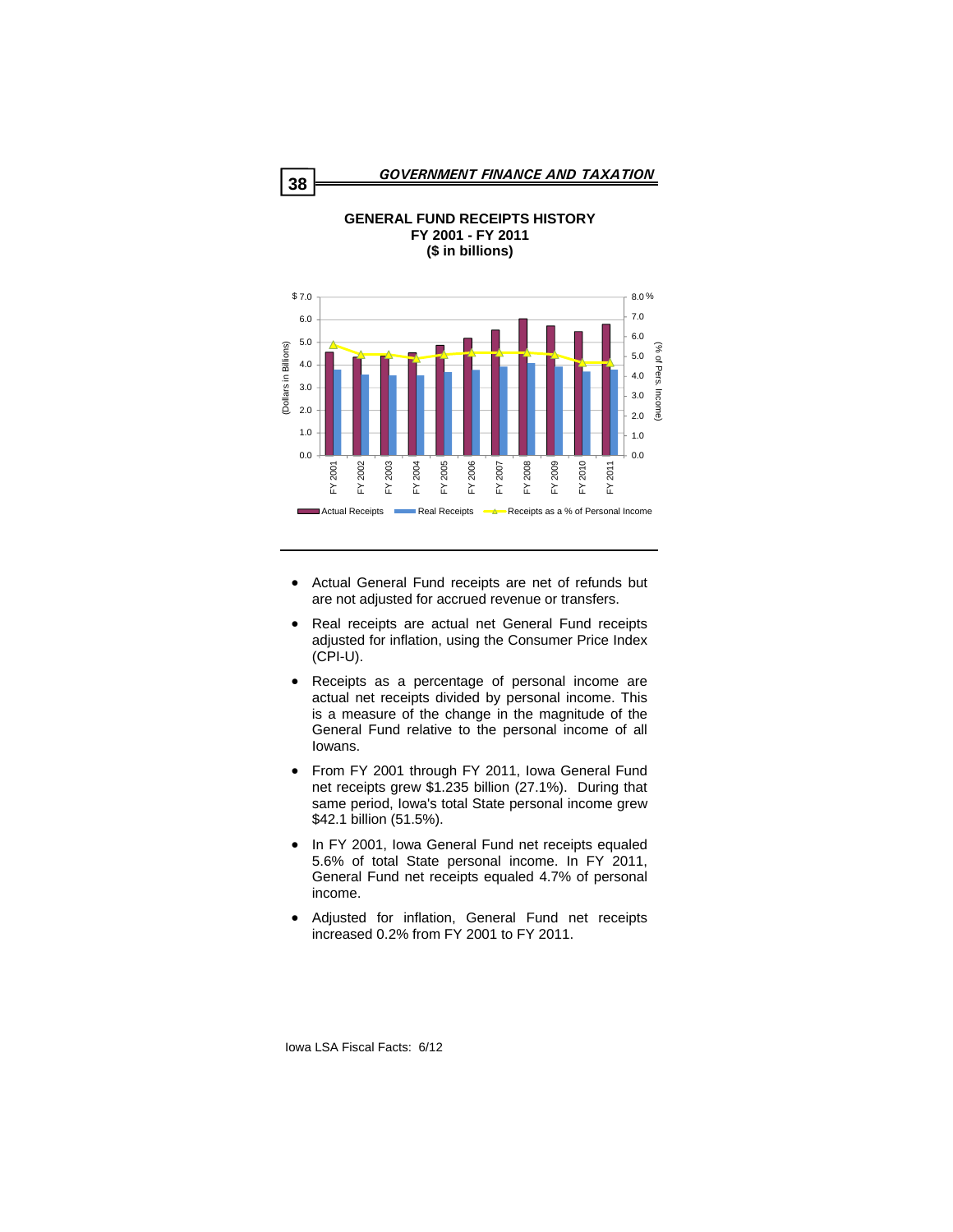## **GENERAL FUND EXPENDITURES SHIFTED TO OTHER FUNDING SOURCES (\$ in millions)**

|                                   | Est.    | Est.       |
|-----------------------------------|---------|------------|
|                                   | FY 2012 | FY 2013    |
| Economic Emergency Fund           | 18.0    | \$<br>28.5 |
| <b>Environment First Fund</b>     | 9.5     | 10.4       |
| Commerce Revolving Fund           | 26.9    | 27.2       |
| lowaCare Account                  | 27.3    | 27.3       |
| <b>Health Care Trust Fund</b>     | 106.4   | 106.0      |
| Gaming Enforcement Revolving Fund | 10.3    | 10.3       |
| <b>Gaming Regulatory Fund</b>     | 5.8     | 5.8        |
| Rebuild lowa Infrastructure Fund  | 39.8    | 40.1       |
| Medicaid Fraud Fund               | 2.2     | 1.9        |
| Total                             | \$246.2 | \$257.5    |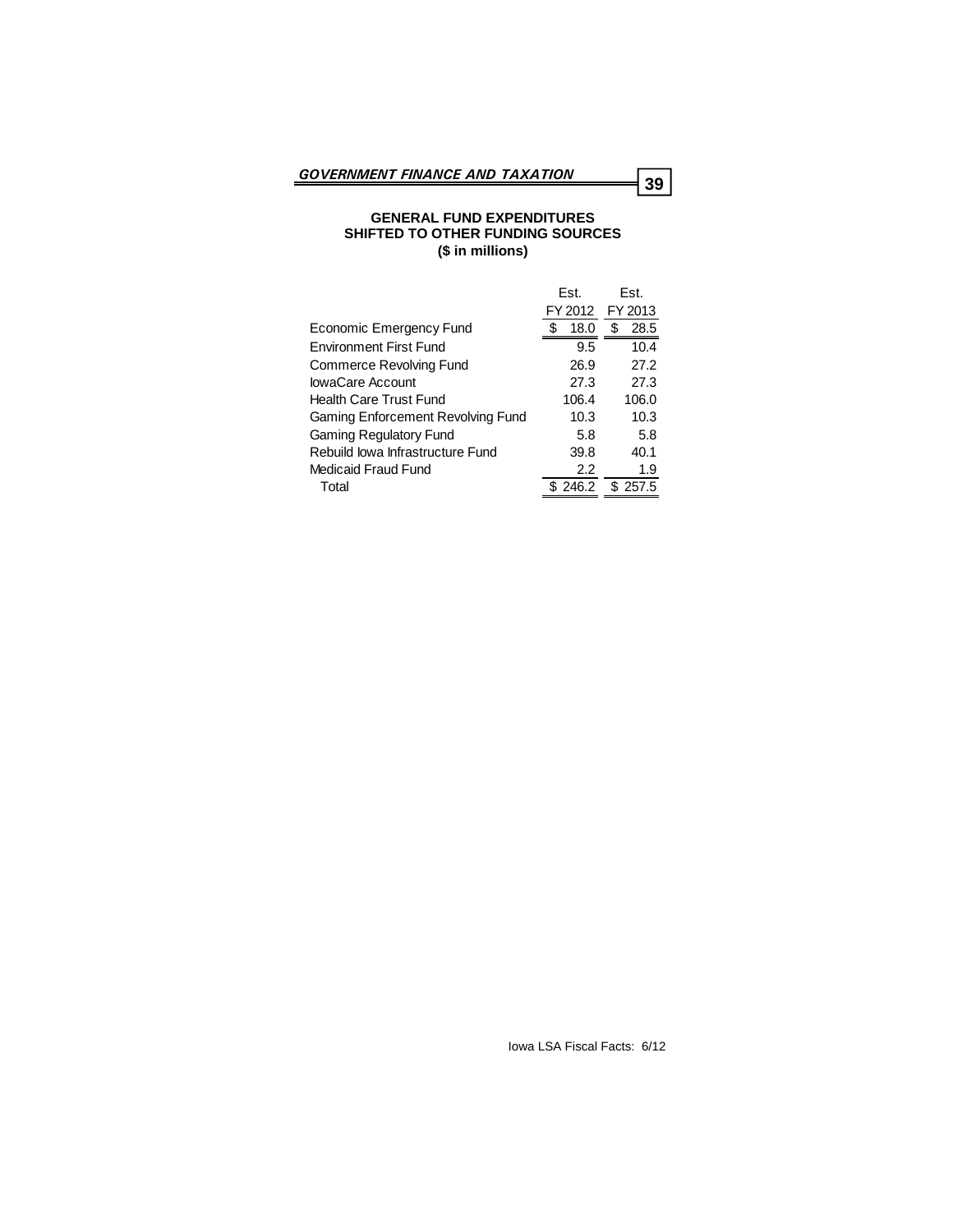# **GENERAL FUND RECEIPTS (\$ in millions)**

|                               | Estimated<br>FY 2013<br><b>REC</b> | Percent of<br>Total<br>Receipts |
|-------------------------------|------------------------------------|---------------------------------|
| <b>Tax Receipts</b>           |                                    |                                 |
| Personal Income Tax           | \$<br>3,786.7                      | 49.7%                           |
| Sales/Use Tax                 | 2,538.3                            | 33.3%                           |
| Corporate Income Tax          | 511.3                              | 6.7%                            |
| <b>Inheritance Tax</b>        | 79.9                               | 1.0%                            |
| <b>Insurance Premium Tax</b>  | 102.4                              | 1.3%                            |
| Cigarette Tax                 | 93.5                               | 1.2%                            |
| Tobacco Tax                   | 16.1                               | 0.2%                            |
| Beer Tax                      | 14.4                               | 0.2%                            |
| <b>Franchise Tax</b>          | 40.3                               | 0.5%                            |
| Miscellaneous Tax             | 1.1                                | $0.0\%$                         |
| <b>Total Tax Receipts</b>     | 7,184.0                            | 94.2%                           |
| <b>Other Receipts</b>         |                                    |                                 |
| <b>Institutional Payments</b> | 15.3                               | 0.2%                            |
| <b>Liquor Profits</b>         | 93.5                               | 1.2%                            |
| Interest                      | 3.0                                | 0.0%                            |
| Fees                          | 20.9                               | 0.3%                            |
| Judicial Revenue              | 112.0                              | 1.5%                            |
| Miscellaneous                 | 27.5                               | 0.4%                            |
| Racing and Gaming             | 66.0                               | 0.9%                            |
| Transfers                     | 87.2                               | 1.1%                            |
| Accruals (Net)                | 15.10                              | 0.2%                            |
| <b>Total Other Receipts</b>   | 440.5                              | 5.8%                            |
| <b>Total Receipts</b>         | 7,624.5                            | 100.0%                          |
| Refunds                       | $-1,343.9$                         | $-17.6%$                        |
| Net Receipts                  | \$<br>6,280.6                      | 82.4%                           |

REC = Revenue Estimating Conference (March 2012)

#### Note:

Totals may not add due to rounding.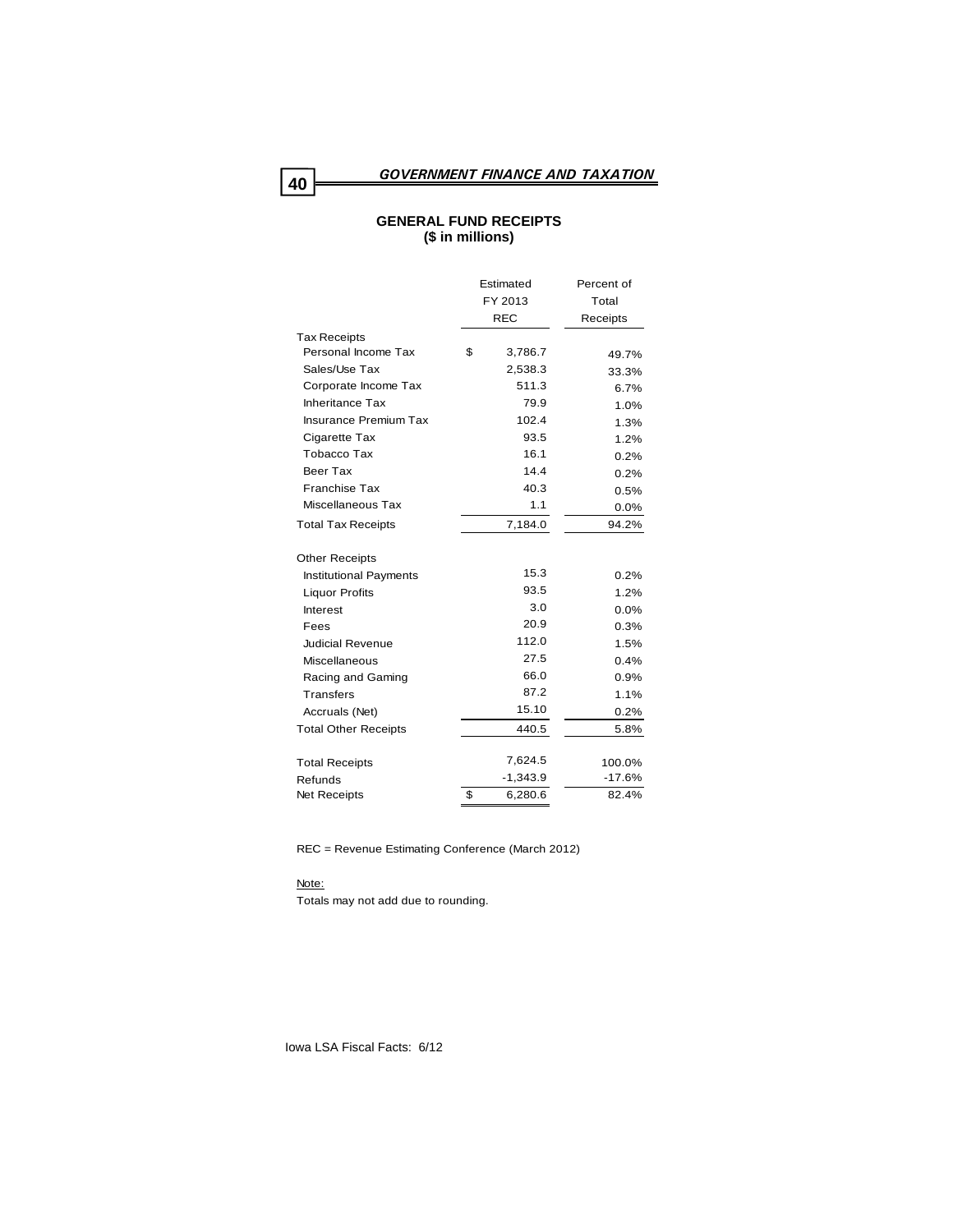# **DISTRIBUTION OF MAJOR STATE AND LOCAL TAX SOURCES - ACTUAL FY 2011 (\$ in millions)**



|                           |                          |            | Percent of |
|---------------------------|--------------------------|------------|------------|
|                           |                          | Actual     | Major Tax  |
| ٠                         | Rate                     | FY 2011    | Sources    |
| Property                  | Varies                   | \$4,637.4  | 38.6%      |
| Individual Income         | $0.36\% - 8.98\%$        | 2,855.9    | 23.8%      |
| Sales & Use               | 5.00%                    | 2.238.8    | 18.6%      |
| <b>Local Option Sales</b> | 1.00% to 2.00%           | 701.4      | 5.8%       |
| Local Option Income       | up to 20.0% of state tax | 97.0       | 0.9%       |
| Local Option Hotel/Motel  | up to 7.00%              | 40.5       | 0.3%       |
| Motor - Fuel              | \$ 0.190 to \$0.225      | 445.6      | 3.7%       |
| Environ, Prot, Fee        | \$0.01 per gallon        | 21.8       | 0.2%       |
| Corporate Income          | 6.00% - 12.00%           | 231.5      | 1.9%       |
| <b>Insurance Premium</b>  | 1.00%                    | 96.5       | 0.8%       |
| Cigarettes & Tobacco      | \$1.36 per pack          | 225.6      | 1.9%       |
| Beer & Wine               | \$0.19 per gallon        | 21.4       | 0.2%       |
| Gambling/Other            | Varies                   | 298.5      | 2.5%       |
| Inheritance               | 1.00% - 15.00%           | 63.6       | 0.5%       |
| Franchise                 | 5.0% of net income       | 35.0       | 0.3%       |
| Total                     |                          | \$12,010.5 | 100.0%     |

Note:

Totals may not add due to rounding.

Property tax includes Tax Increment Financing revenue.

Property tax includes gas & utility replacement tax.

Sales & Use includes motor vehicle use tax and fee for new registration.

Sales & Use excludes the statewide 1.0% tax for school infrastructure.

Local option sales includes the statewide 1.0% tax for school infrastructure. Cash Basis - July 1 thorugh June 30.

Receipts are net of refunds.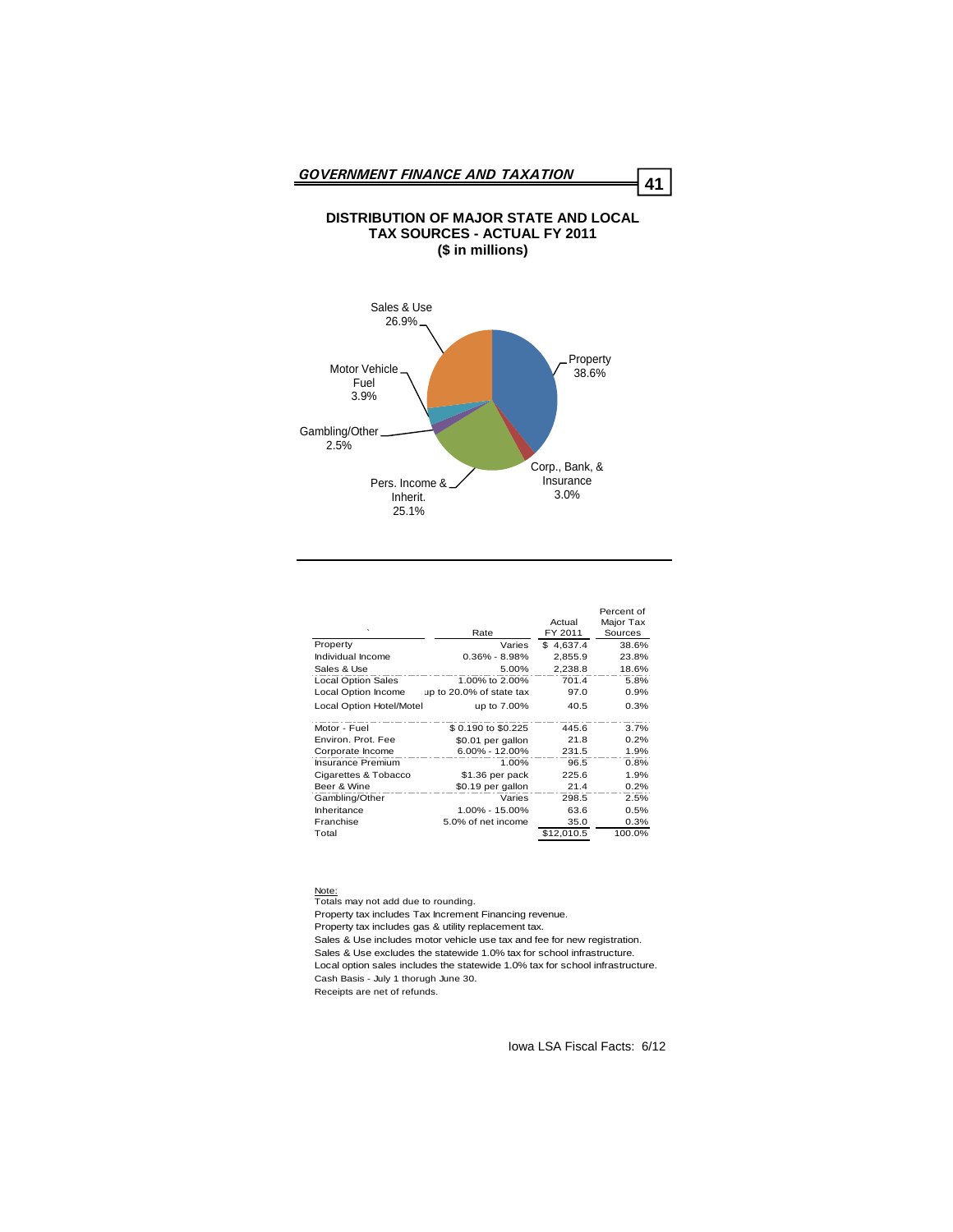# **IOWA'S CASH MANAGEMENT PRACTICES**



Iowa's cash is managed by the State Treasurer's Office. To earn the most interest possible, cash is invested as soon as it is collected, while enough cash remains on hand to pay State

bills. Funds of State agencies that are temporarily available for investment are pooled together and invested in certificates of deposit, U.S. Treasury bills and notes, and other corporate debt instruments as allowed by law. Investment goals set by statute include:

- Safety restrictions on types of investments, limits on credit risk, maturities, and use of leverage is prohibited.
- Liquidity always have the next 60 days of bills funded: purchase liquid securities.
- Yield core portfolio invested for longer periods; use of laddered maturities.

The current size of the investment pool is approximately \$2.3 billion. The realized cash annual rate of return for FY 2010 was 0.77%.

# **DEBT ADMINISTRATION**

The Constitution of the State of Iowa prohibits the State from exceeding a maximum of \$250,000 in general obligation debt without voter approval. However, statute authorizes the issuance of Tax and Revenue Anticipation Notes (TRANS), provided the total issuance does not exceed anticipated revenue receipts for the fiscal year and the total issuance mature during the fiscal year.

- In FY 2010 and FY 2011 the State did not issue any TRANS.
- To date in FY 2012, the State has not issued any TRANS.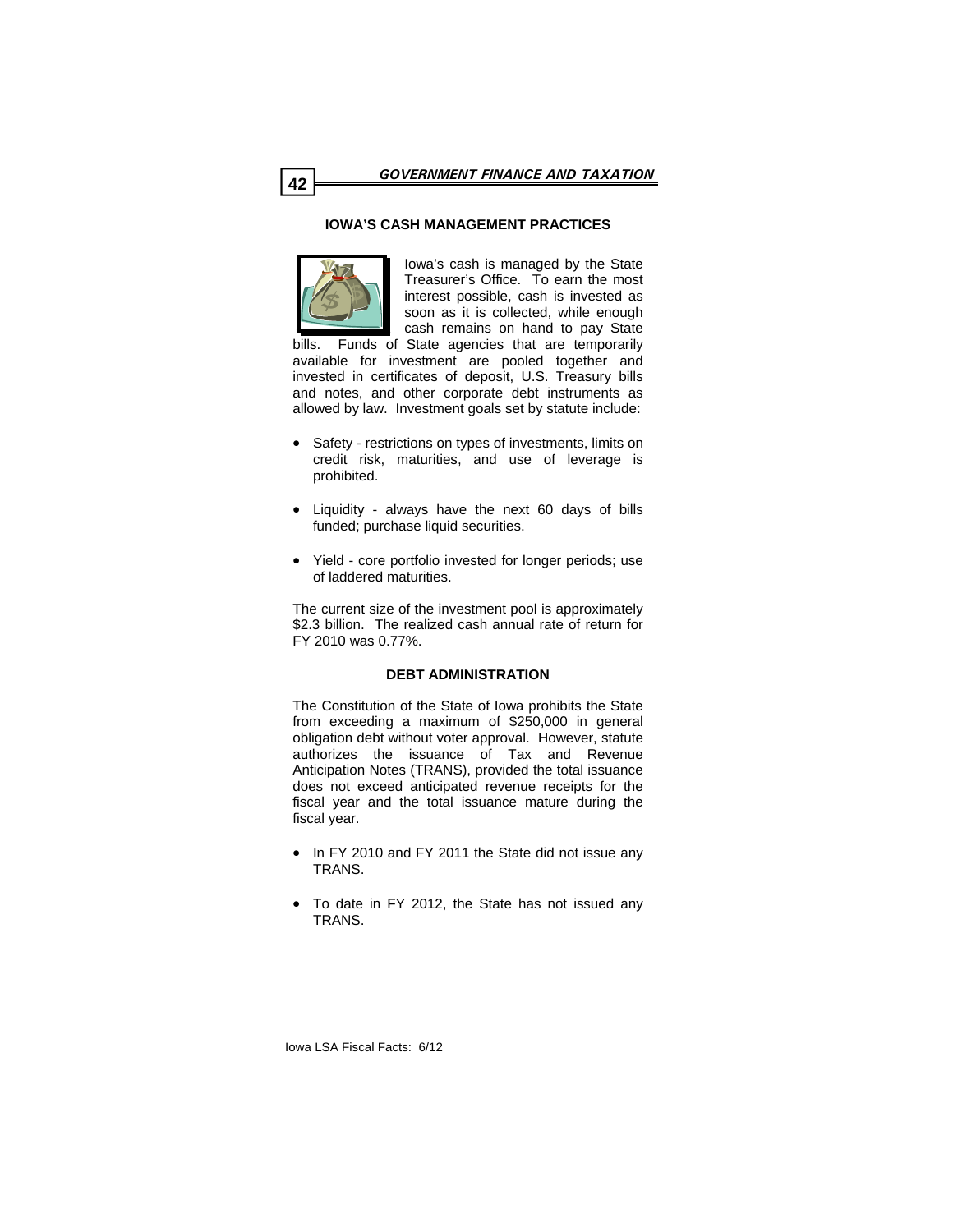# **DEBT MANAGEMENT**



The State of Iowa reported total outstanding debt of \$13.801 billion on June 30, 2011, for all governmental entities. This represents an overall increase of \$855.6 million (6.6%) compared to FY 2010.

Governmental entities that reported increases in obligations during FY 2011 include:

| Governmental<br>Entity    | Dollar Amount<br>Increase Compared<br>to FY 2010 |               | Percentage<br>Change |
|---------------------------|--------------------------------------------------|---------------|----------------------|
| Cities                    | \$                                               | 232.6 million | 5.05%                |
| Counties                  |                                                  | 154.4 million | 22.90%               |
| <b>Community Colleges</b> |                                                  | 16.7 million  | $3.00\%$             |
| <b>Board of Regents</b>   |                                                  | 60.6 million  | 4.66%                |
| School Districts/AEAs     |                                                  | 235.7 million | 9.46%                |
| <b>State Agencies</b>     |                                                  | 273.4 million | 33.41%               |

Governmental entities that reported decreases in debt during FY 2011 include: Other and utility systems with a decrease of \$2.9 million (-6.9%) and State Authorities with a decrease of \$114.9 million (-4.7%).

Debt financing is used for a variety of purposes, including: construction and renovation of public buildings, schools, housing and urban development, utilities, jails and prisons, park and recreational facilities, and local streets and parking lots.

A variety of financing mechanisms are available for use by the State and local units of government for public infrastructure improvements. These include:

- General obligation bonds
- Revenue bonds
- Certificates of participation (lease purchase)
- Special assessments on property
- Tax increment financing
- Special tax allocation and dedication of revenue sources, such as hotel and motel taxes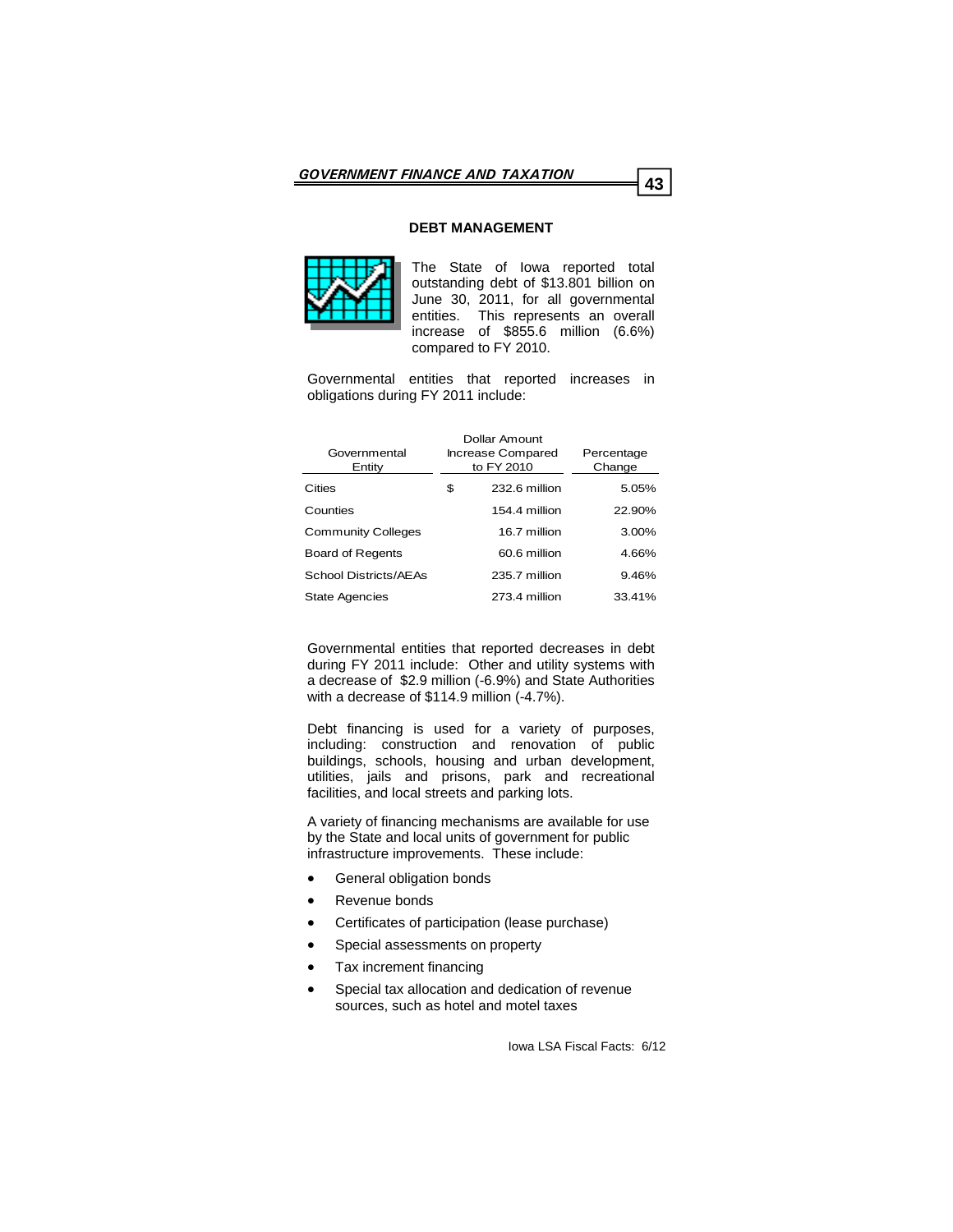# **IOWA'S BUDGET PROCESS**

The Governor and the General Assembly allocate State resources and set revenue collection levels through the budgeting process.

The process begins in June of each year for the fiscal year that starts 12 months later on July 1.



State agencies prepare budget requests within the guidelines set by the Governor and submit their requests by October 1.

Statute permits agencies to use a 75.0% modified based budget" method in determining the future fiscal year budget. In this method, 75.0% of the prior year budget is assumed to be recommended and decision packages to reinstate the remaining 25.0% are submitted to the Department of Management. For FY 2007 through FY 2013, this statute has been notwithstood and agencies are required to submit estimates of their expenditure requirements, including every proposed expenditure. The estimates are to be accompanied by performance measures for evaluating the effectiveness of the program or results.

The Revenue Estimating Conference (REC) meets before December 15 to set revenue estimates that will serve as a basis for the General Fund budget for the following fiscal year. House File 148 (Transfer Authority Act) allowed the REC to estimate revenues for an additional fiscal year to accommodate the biennial budget process.

The Governor submits annual recommendations to the General Assembly in January.

By statute, the Governor's budget must be balanced and must meet expenditure limitations.

The General Assembly conducts budget hearings during January and February. Recommendations from the seven joint budget subcommittees are passed on to the full Appropriations Committees and to the floor for debate in each chamber.

The State Constitution permits the Governor line-item veto authority over appropriations bills.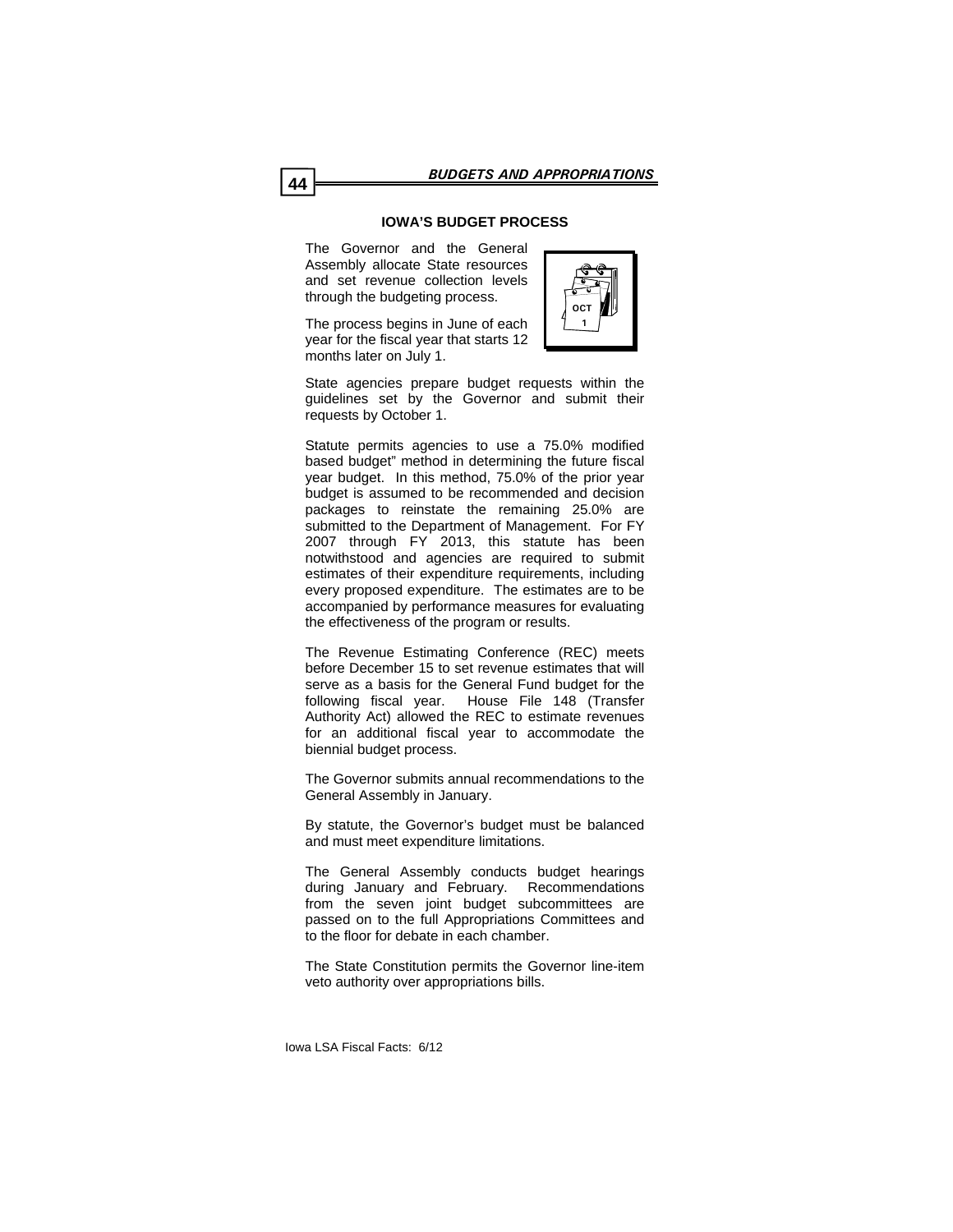

|                                  | Est. FY 2013<br>Appropriations |        | Percent of<br>Total |
|----------------------------------|--------------------------------|--------|---------------------|
| Administration and Regulation    | \$                             | 54.1   | 4.4%                |
| Ag. and Natural Resources        |                                | 81.0   | 6.6                 |
| Economic Development             |                                | 24.5   | 2.0                 |
| Education                        |                                | 0.0    | 0.0                 |
| <b>Health and Human Services</b> |                                | 490.9  | 40.0                |
| <b>Justice System</b>            |                                | 13.5   | 1.1                 |
| Trans., Infra., and Capitals     |                                | 530.4  | 43.3                |
| <b>Unassigned Standings</b>      |                                | 31.4   | 2.6                 |
| Total                            |                                | 1225.8 | 100.0%              |

- Sources of other fund appropriations include but are not limited to: federal funds, the Road Use Tax Fund, the Primary Road Fund, the Tobacco Settlement Fund, and the Rebuild Iowa Infrastructure Fund.
- "Other" includes Administration and Regulation, Agriculture and Natural Resources, Economic Development, Education, and the Justice System.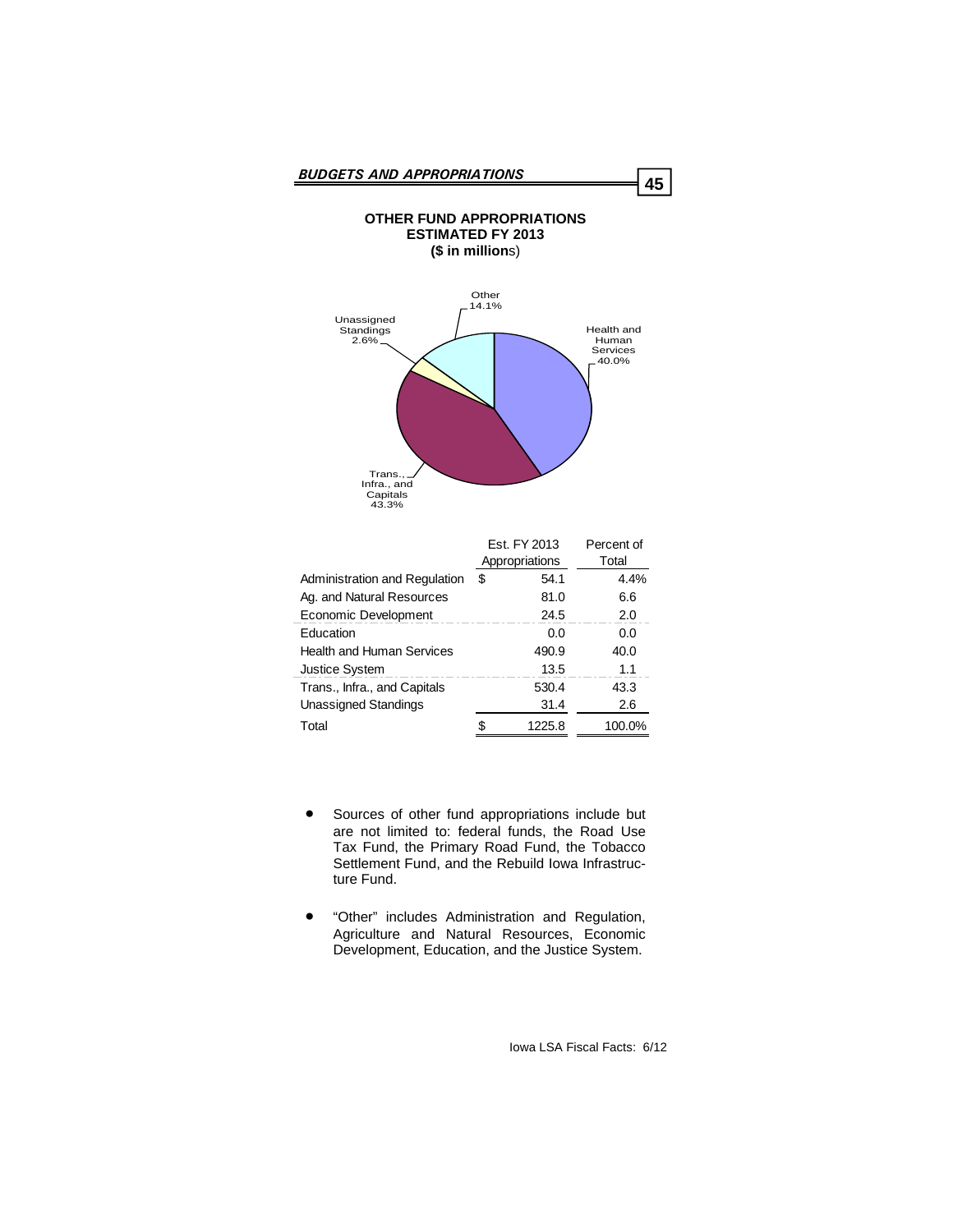# **SALARY ADJUSTMENT**



Salary adjustment is an increase allocated to each State department's personnel services budget to provide funding for such things as Cost of Living Adjustments (COLA), changes in the cost of health insurance premiums, salary annualization, and merit step increases awarded

during the upcoming fiscal year.

For FY 2013, no funds were appropriated from the General Fund to the Salary Adjustment Fund administered by the Department of Management. The FY 2013 General Fund need was estimated at \$92.0 million.

Salary annualization is the amount needed to pay for merit step increases that were not included in the prior year's salary adjustment. For example, if an employee received a merit step increase in March 2012, an amount sufficient to pay the merit step increase for three months during FY 2012 would have been included in the FY 2012 salary adjustment. Salary annualization would be included in the FY 2013 salary adjustment for the employee's merit step from July 2012 to March 2013 (nine months).

If all employees had review dates at the beginning of the fiscal year, there would be no salary annualization due to merit step increases. However, if this was the case, the cost of salary adjustment would increase proportionately.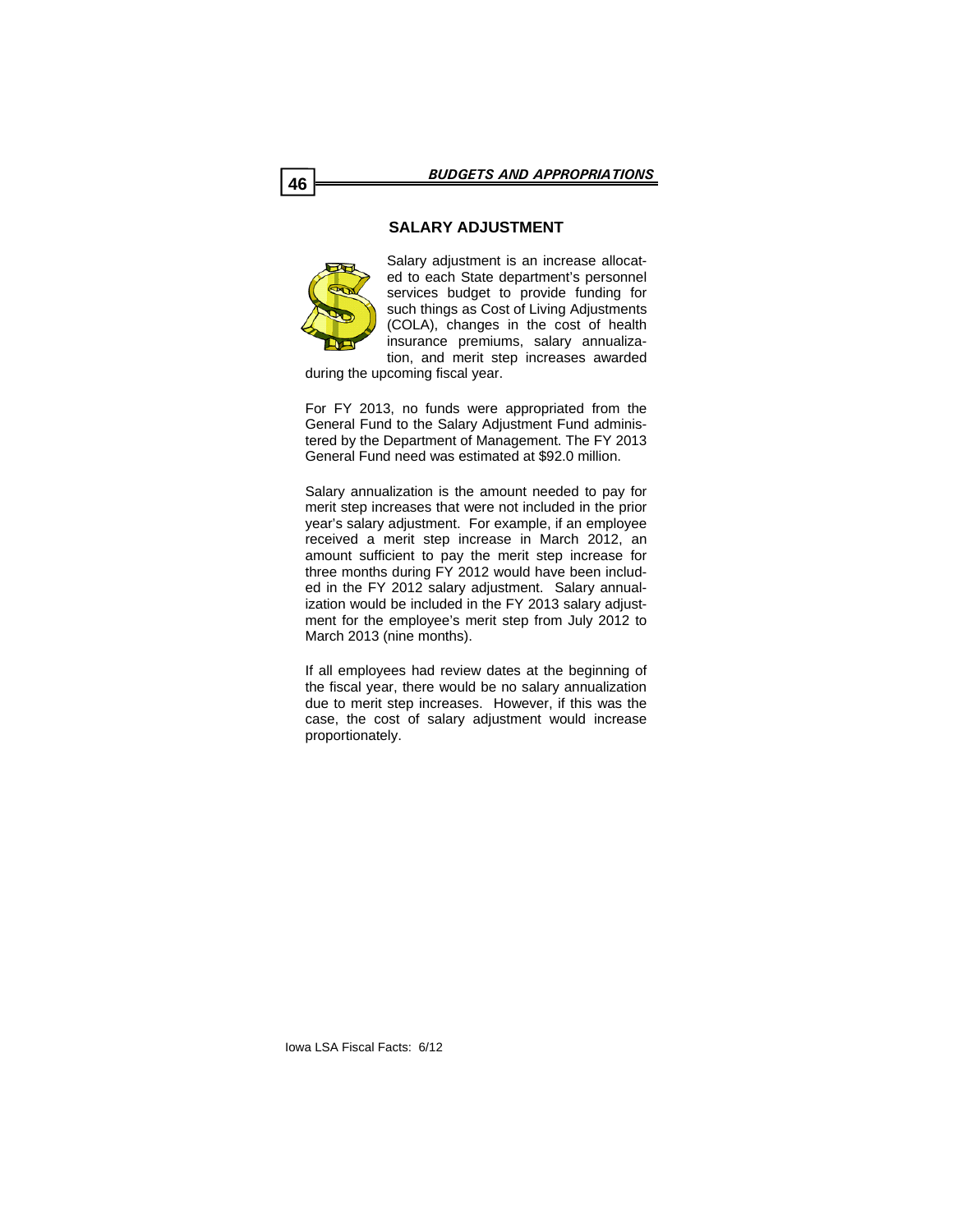# **COLLECTIVE BARGAINING SETTLEMENTS FY 2012 - FY 2013**

The values listed in the table below are the across-the-board adjustments specified by State employee collective bargaining contracts.

|                    | July 1, 2011 | Jan. 1, 2012 July 1, 2012 |       | Jan. 1, 2013 |
|--------------------|--------------|---------------------------|-------|--------------|
| <b>AFSCME</b>      | 2.00%        | 1.00%                     | 2.00% | 1.00%        |
| <b>JUD. AFSCME</b> | 2.00%        | 1.00%                     | 2.00% | 1.00%        |
| <b>IUP</b>         | 2.00%        | 1.00%                     | 2.00% | 1.00%        |
| <b>SPOC</b>        | 2.00%        | 1.00%                     | 2.00% | 1.00%        |
| UFI                | 2.25%        | 1.25%                     | 2.25% | 1.25%        |
| <b>PPME</b>        | 2.00%        | 1.00%                     | 2.00% | 1.00%        |
| COGS               | 2.00%        | 0.00%                     | 2.50% | 0.00%        |
| SEIU               | 3.00%        | 0.00%                     | 3.00% | 0.00%        |

#### Note:

All contracts are effective July 1, 2011, and allow for merit step increases for employees granted merit steps for both FY 2012 and FY 2013.

AFSCME = American Federation of State, County, and Municipal Employees

IUP = Iowa United Professionals

SPOC = State Police Officers Council

UFI = United Faculty of Northern Iowa

PPME = Public Professional and Maintenance Employees

COGS = Campaign to Organize Graduate Students

SEIU = Service Employees International Union/Tertiary Health Care Unit, University of Iowa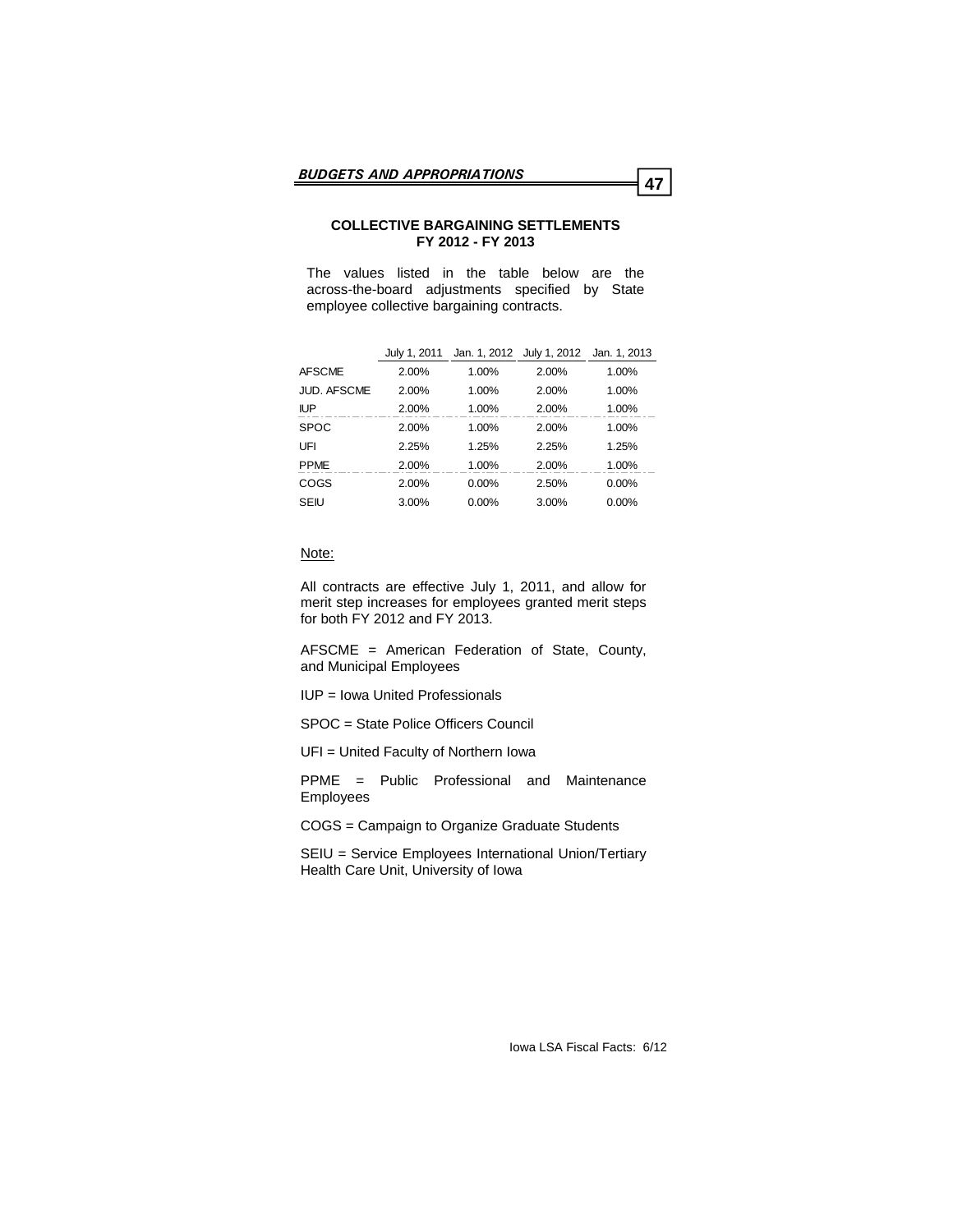# **INFRASTRUCTURE FUNDING**

Appropriations from infrastructure revenue sources include funding for new construction projects, vertical infrastructure projects, major and routine facility maintenance, environmental projects, and technology projects, as well as debt service on certain bonds. Primary infrastructure funding sources are the Rebuild Iowa Infrastructure Fund and the Technology Reinvestment Fund. Funding may also be provided from proceeds from tax-exempt revenue bonds or other resources that the General Assembly makes available.

The 2012 General Assembly made appropriations for infrastructure-related projects from the following funding sources:

- Rebuild Iowa Infrastructure Fund (RIIF)
- Technology Reinvestment Fund (TRF)
- Endowment for Iowa's Health Restricted Capitals Fund (RC2)
- Mortgage Servicing Settlement Fund (MSSF)

For FY 2013, the RIIF is estimated to have \$209.3 million in total resources, including the balance forward from FY 2012 as well a one-time \$6.0 million increase in wagering taxes and one-time transfers from the Economic Emergency Fund and the MSSF, \$20.0 million and \$1.0 million, respectively.

Although a total of \$208.0 million is appropriated from the RIIF for FY 2013, \$20.0 million was appropriated in other budget bills. Total funding from the RIIF for the infrastructure budget is \$188.0 million. Of that amount, \$122.2 million reflects current law appropriations that were previously enacted in session law or Iowa Code (e.g. funding for the Environment First Fund from the RIIF). [Senate File 2316](http://coolice.legis.state.ia.us/Cool-ICE/default.asp?Category=billinfo&Service=Billbook&menu=false&ga=84&hbill=SF2316) (FY 2013 Infrastructure Appropriations Bill) appropriates \$92.8 million in new appropriations that will be in the 2012 Session Law. Therefore, total funding for FY 2013 for the infrastructure budget is \$215.0 million.

.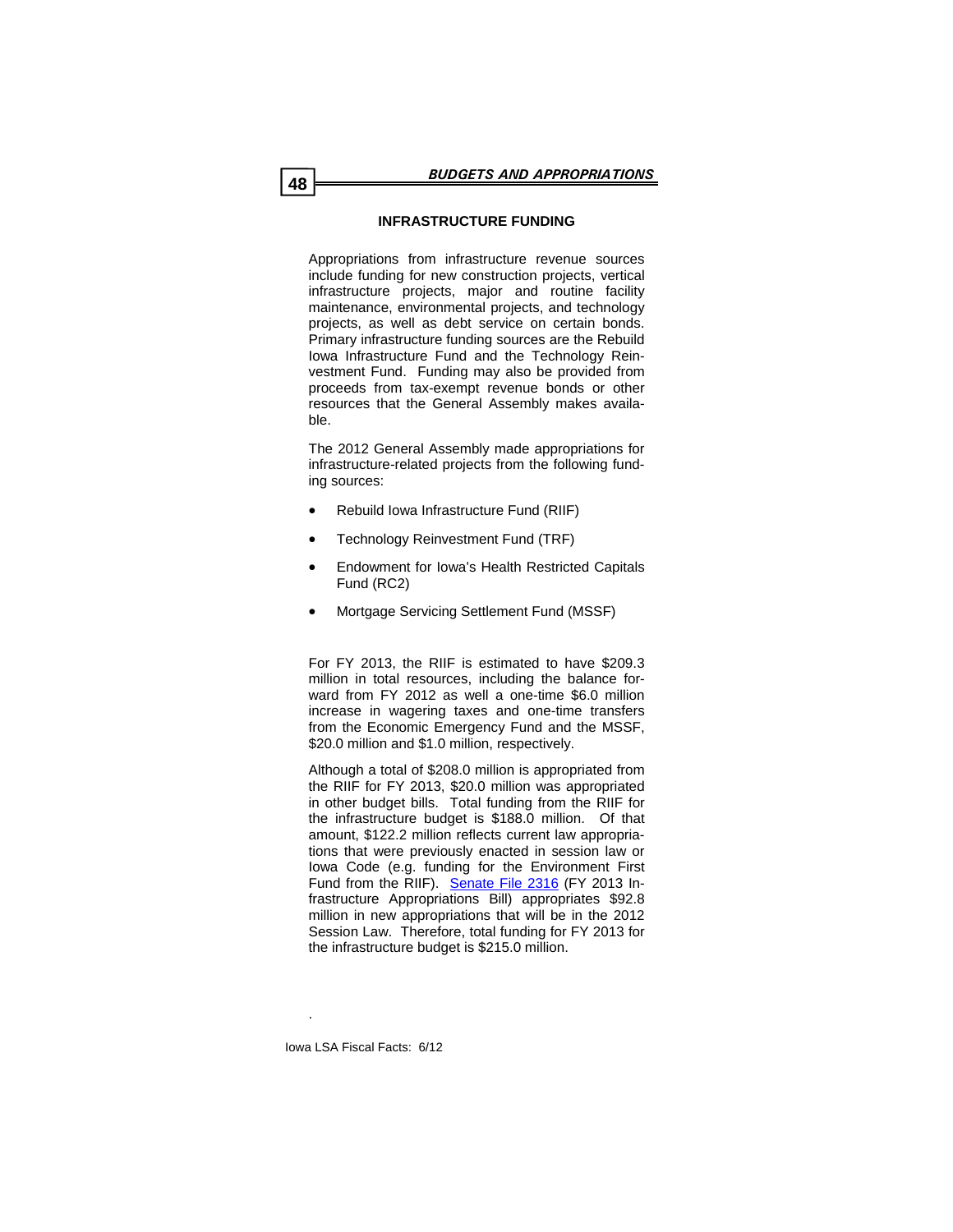# **INFRASTRUCTURE FUNDING (Continued)**

The 2006 General Assembly created the TRF with the purpose of funding technology improvements for State government and provided a standing appropriation from the General Fund of \$17.5 million. For FY 2009 through FY 2012, the funding source for the TRF was shifted to the RIIF at varying amounts. For FY 2013, the TRF is being funded with \$20.0 million from the wagering tax receipts that normally deposit in the General Fund, thus reducing the General Fund revenues. The TRF is slated to return to the General Fund as an appropriation in FY 2014.

[Senate File 2316](http://coolice.legis.state.ia.us/Cool-ICE/default.asp?Category=billinfo&Service=Billbook&menu=false&ga=84&hbill=SF2316) that appropriates funds over two fiscal years as follows:

**Infrastructure Appropriations\***

|                 | (\$ in millions) |           |
|-----------------|------------------|-----------|
| Fund            | FY 2013          | FY 2014   |
| <b>RIF</b>      | \$<br>72.4       | \$<br>3.8 |
| <b>TRF</b>      | 13.4             | 3.1       |
| RC <sub>2</sub> | 2.0              | 0.0       |
| <b>MSSF</b>     | 5.0              | 0.0       |
|                 | 92.8             | \$<br>6.9 |

\*Infrastructure appropriations that are made in SF 2316 and are new in 2012 Session Law.

*Appropriations that were previously enacted and were current law appropriations in Session Law or Iowa Code before the 2012 Legislative Session are not included in these totals.*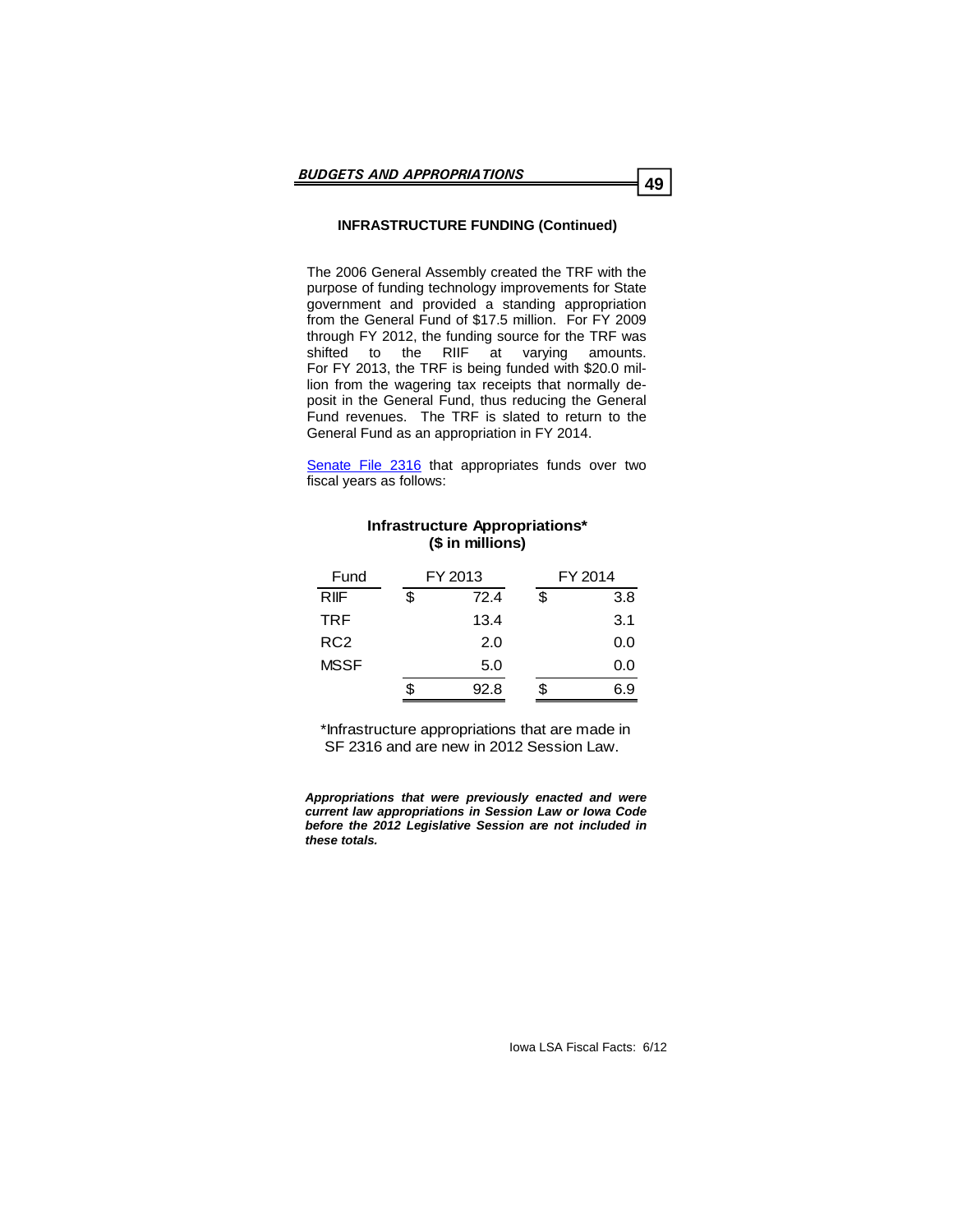# **ENVIRONMENT FIRST FUND**

The Environment First Fund was created by the 2000 General Assembly to provide funding for the protection, conservation, enhancement, or improvement of natural resources or the environment. The Envi-



ronment First Fund receives an annual appropriation from the Rebuild Iowa Infrastructure Fund and the appropriation for FY 2012 was \$33.0 million. The Transportation and Infrastructure Appropriations Subcommittee appropriated \$35.0 million for FY 2013 and \$42.0 million for FY 2014.

For FY 2013, the Department of Agriculture and Land Stewardship received an appropriation of \$13.8 million for conservation programs, an increase of \$1.4 million compared to FY 2012. This included \$6.7 million for the Soil Conservation Cost Share Program, \$2.6 million for Soil and Water Conservation, and \$550,000 for the Agriculture Drainage Well Program. The Department of Natural Resources received an appropriation of \$21.2 million for natural resource and environmental programs, an increase of \$600,000 compared to FY 2012. This included a \$12.0 million appropriation for the Resource Enhancement and Protection (REAP) Fund and \$3.7 million for the State Park Operations and Maintenance Program.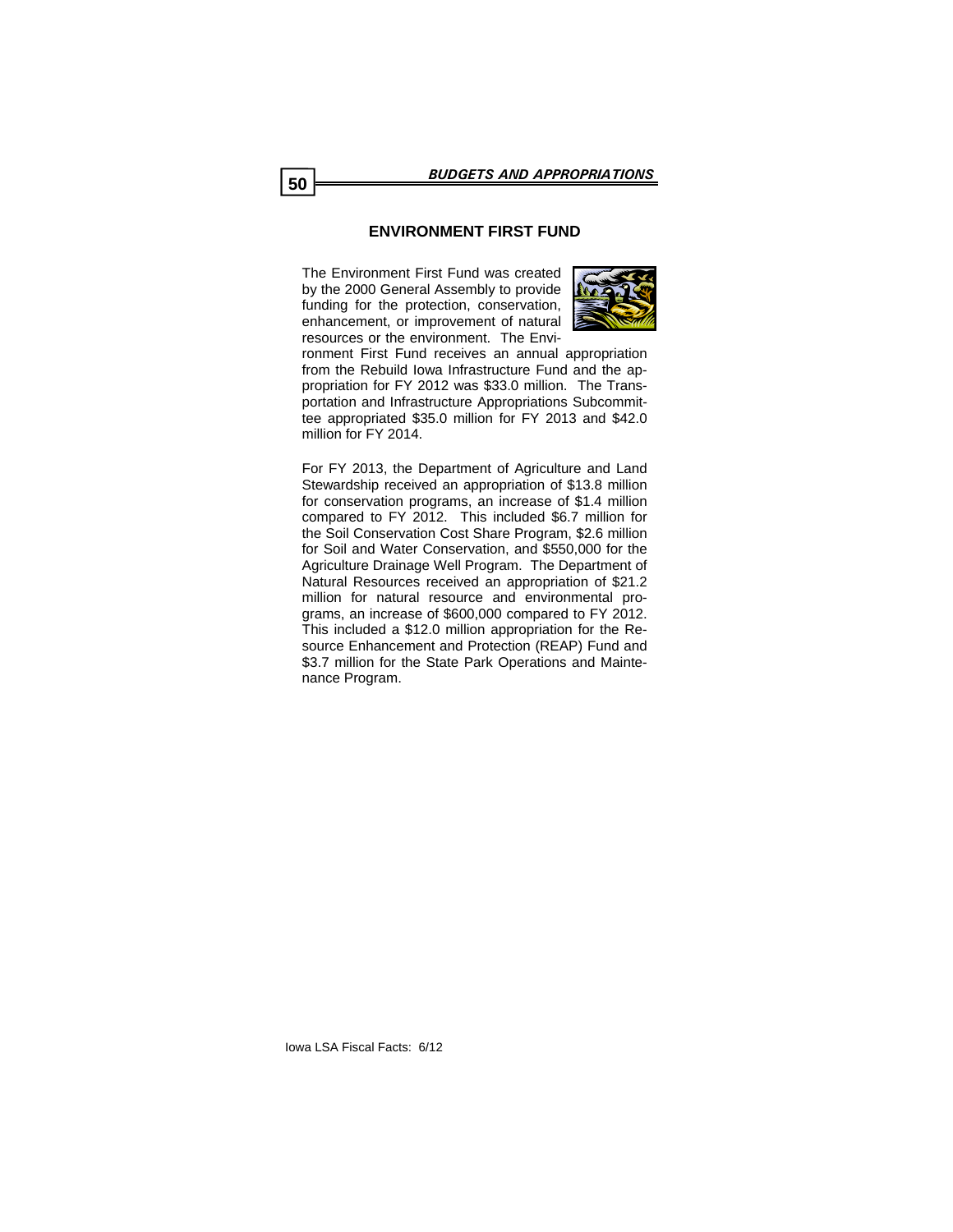# **ENVIRONMENT FIRST FUND (Continued) (\$ in thousands)**

| Resources                                | FY 2012        | FY 2013        |
|------------------------------------------|----------------|----------------|
| Rebuild lowa Infrastructure Fund         | \$<br>33,000.0 | \$<br>35,000.0 |
| <b>Expenditures</b>                      |                |                |
| <b>Department of Agriculture</b>         |                |                |
| Conservation Reserve Enhancement Program | \$<br>1,000.0  | \$<br>1,000.0  |
| Watershed Protection Fund                | 900.0          | 900.0          |
| Farm Management Demonstration            | 625.0          | 625.0          |
| Soil Conservation Cost Share             | 6.300.0        | 6.650.0        |
| <b>Conservation Reserve Program</b>      | 1,000.0        | 1,000.0        |
| Soil and Water Conservation Fund         | 2,000.0        | 2,550.0        |
| Agriculture Drainage Wells               | 0.0            | 550.0          |
| Local Food and Farm*                     | 75.0           | 0.0            |
| lowa FFA Foundation*                     | 25.0           | 0.0            |
| Loess Hills Development Authority        | 475.0          | 525.00         |
| <b>Total Department of Agriculture</b>   | \$<br>12,400.0 | \$<br>13,800.0 |
|                                          |                |                |
| Department of Natural Resources (DNR)    |                |                |
| RFAP*                                    | \$<br>12,000.0 | \$<br>12,000.0 |
| Volunteers and Keepers of the Land       | 100.0          | 100.0          |
| Park Operations & Maintenance            | 3,210.0        | 3,710.0        |
| GIS Information for Watershed            | 195.0          | 195.0          |
| <b>Water Quality Monitoring</b>          | 2.955.0        | 2.955.0        |
| Water Quality Protection Fund            | 500.0          | 500.0          |
| Air Quality Monitoring                   | 425.0          | 425.0          |
| Animal Feeding Operations                | 420.0          | 620.0          |
| <b>Water Quantity Program</b>            | 495.0          | 495.0          |
| Geological Water Survey                  | 200.0          | 200.0          |
| Forestry Management Health*              | 100.0          | 0.0            |
| <b>Total DNR</b>                         | \$<br>20,600.0 | \$<br>21,200.0 |
|                                          | \$<br>33,000.0 | \$<br>35,000.0 |
| <b>Total Expenditures</b>                |                |                |

REAP = Resource Enhancement and Protection Fund

\*These Programs were funded at the same level as FY 2012, but with General Fund money instead of Environment First Fund money.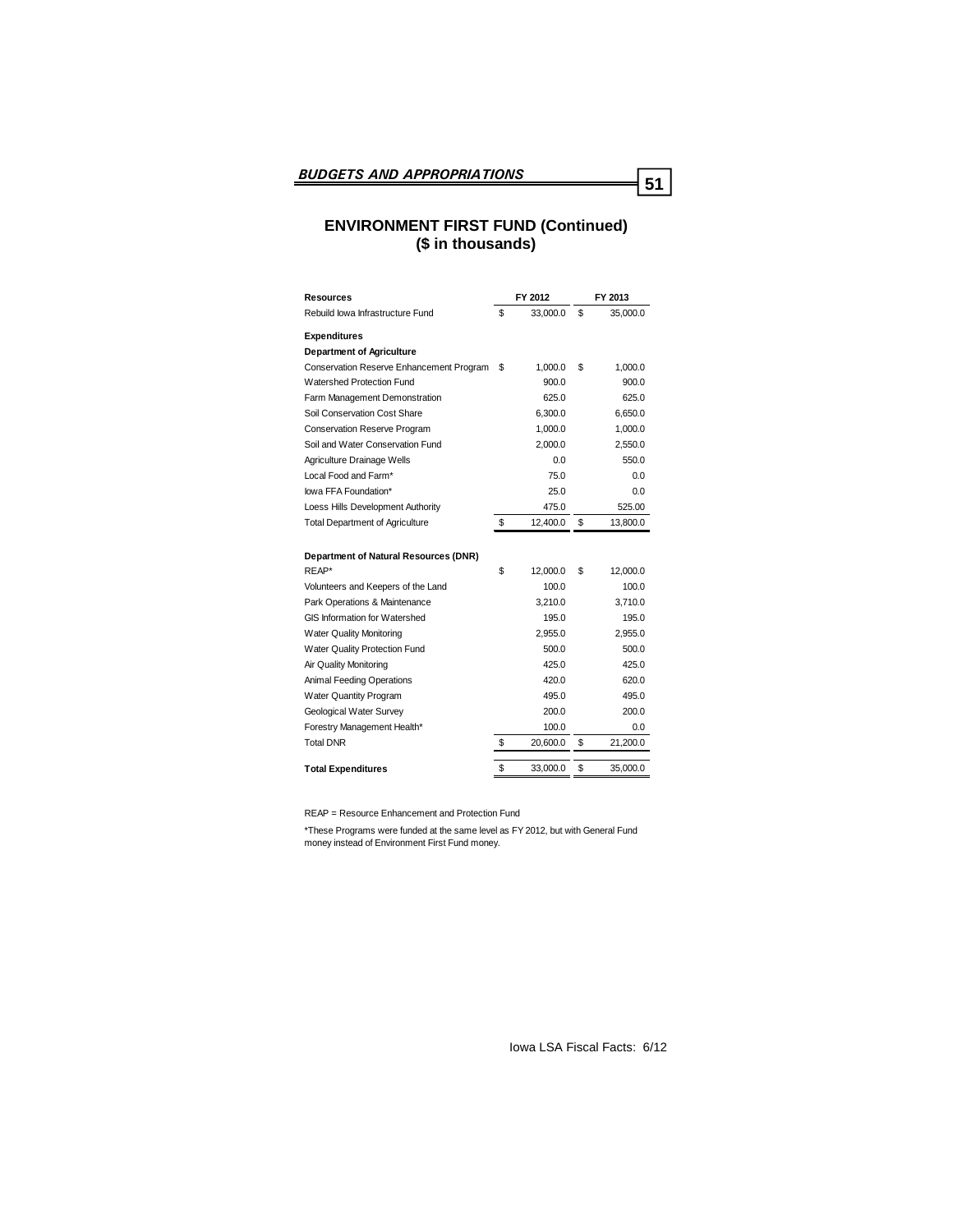# **TOBACCO SETTLEMENT**

On November 20, 1998, 46 states approved a settlement agreement with the four major tobacco industry manufacturers comprising 99.4% of



the United States cigarette market. The manufacturers agreed to a settlement valued at \$206.4 billion to be paid over 25 years to settle tobacco-related lawsuits filed by the states.

Iowa will receive approximately \$1.9 billion (0.87%) of the total funds allocated for distribution to the states. From FY 1998 through FY 2001, Iowa received \$144.4 million under the Master Settlement Agreement. Iowa securitized 78.0% of the payment stream in 2001 and the Tobacco Settlement Authority restructured this debt in 2005. As a result, 78.0% of the payments are made to the trustee to pay the bond obligations. The remaining 22.0% is paid directly to the Endowment for Iowa's Health Account. For FY 2009, the balance in the Endowment for Iowa's Health Account (\$21.9 million) was transferred to the General Fund. Beginning in FY 2010 and continuing in succeeding years, after the tobacco payments are deposited into the Endowment, the balance will transfer to the Rebuild Iowa Infrastructure Fund .

The following table summarizes the net (spendable) proceeds received or projected to be received by the State from tobacco securitizations since 2001.

Tobacco Securitization

| TUDACCU ƏBCÜHÜZƏNDIT<br>Net Proceeds<br>(\$ in millions) |                                  |       |   |       |     |       |
|----------------------------------------------------------|----------------------------------|-------|---|-------|-----|-------|
|                                                          | Series<br>Series<br>2001<br>2005 |       |   |       |     | Total |
| Net Proceeds                                             |                                  |       |   |       |     |       |
| <b>Taxable Bonds</b>                                     | \$                               | 39.6  | S | 50.2  | - 5 | 89.8  |
| Tax-Exempt Bonds                                         |                                  | 540.0 |   | 100.5 |     | 640.5 |
| Total                                                    | \$                               | 579.6 | S | 150.7 |     | 730.3 |

The taxable bond proceeds were deposited in the Endowment for Iowa's Health Account. The tax-exempt bond proceeds were deposited in a series of restricted capital funds that were used primarily to fund large capital projects.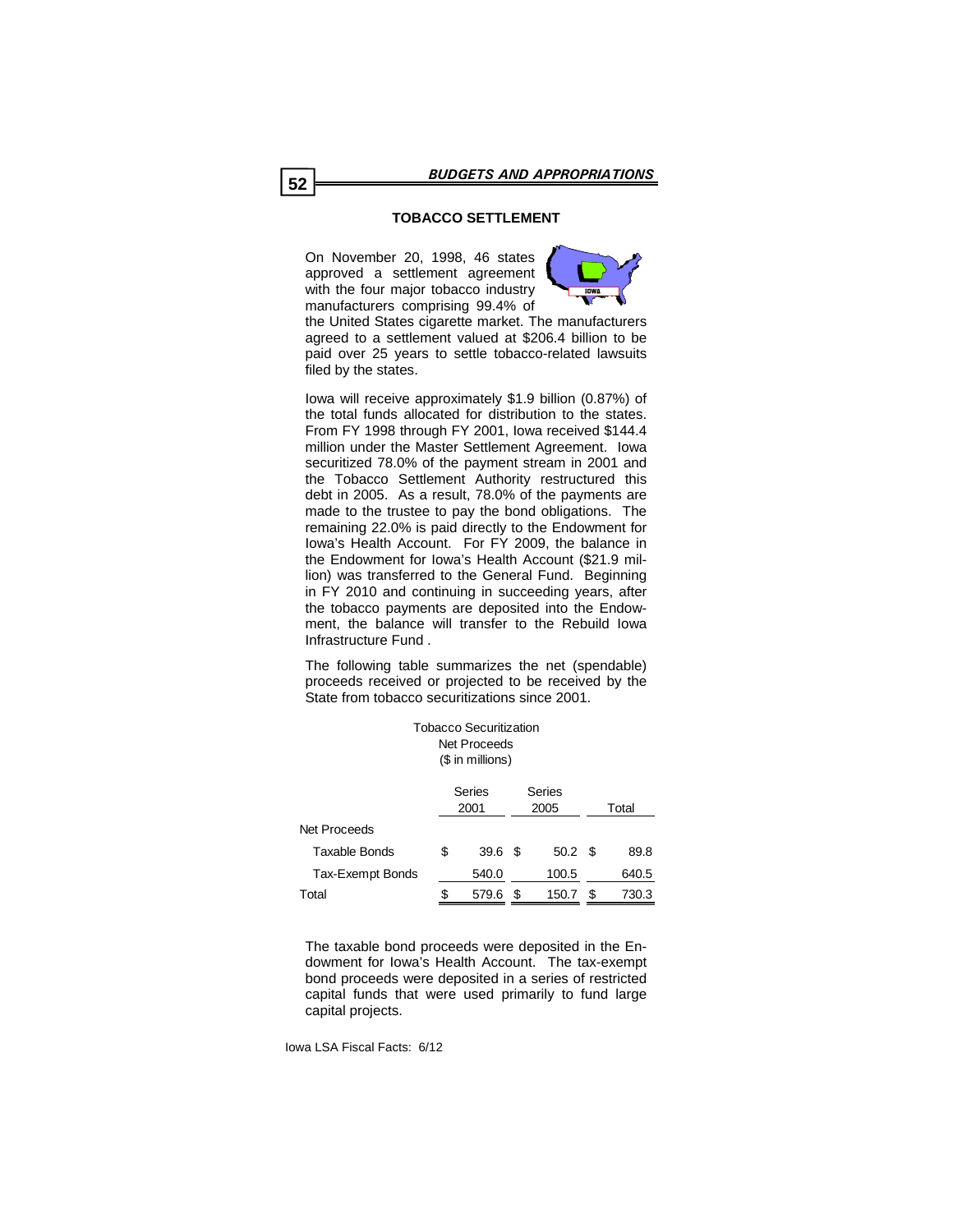# **STATUS OF TOBACCO FUNDS**

The tax-exempt bond proceeds were deposited in the Restricted Capital Fund (RCF) from the 2001 securitization and in the Endowment for Iowa's Health Restricted Capitals Fund (RC2) from the 2005 restructuring. The funds have been used for a myriad of infrastructure projects around the State over several fiscal years. The bond proceeds and any interest earned must be spent within six and five years of the bond issuances for the RCF and the RC2, respectively.

# **Restricted Capital Fund and Endowment for Iowa's Health Restricted Capitals Fund**

The 2009 General Assembly appropriated the remaining amounts from the RCF and the RC2 in an attempt to take the balances to zero. In order to ensure that the funds would be expended within the timeframe of the tax certificate to comply with the federal Internal Revenue Code, the 2009 General Assembly provided for the transfer of any remaining unencumbered and unobligated balances in the RCF and RC2 to the Department of Administrative Services (DAS) for major maintenance. The DAS is required to report to the Legislative Services Agency and the Department of Management the amount transferred and how the funds are spent.

During the 2012 Legislative Session, the General Assembly deappropriated \$2.0 million from the FY 2009 RC2 appropriation for a state emergency response training facility. The funds were unobligated and slated to revert at the end of FY 2012. The funds were appropriated to the prison construction project at Fort Madison for FY 2013.

# **Status of Endowment for Iowa's Health Account (Endowment)**

With the 22.0% unsecuritized tobacco payments remaining available, the 2009 General Assembly transferred the balance of the Endowment for Iowa's Health Account and the Healthy Iowans Tobacco Trust to the General Fund before the close of FY 2009. Then, the 2009 General Assembly provided that beginning in FY 2010, and continuing in succeeding years, after the tobacco payments are deposited in the Endowment, the balance will transfer to the Rebuild Iowa Infrastructure Fund (RIIF). For FY 2012, that amount is estimated to be \$15.9 million.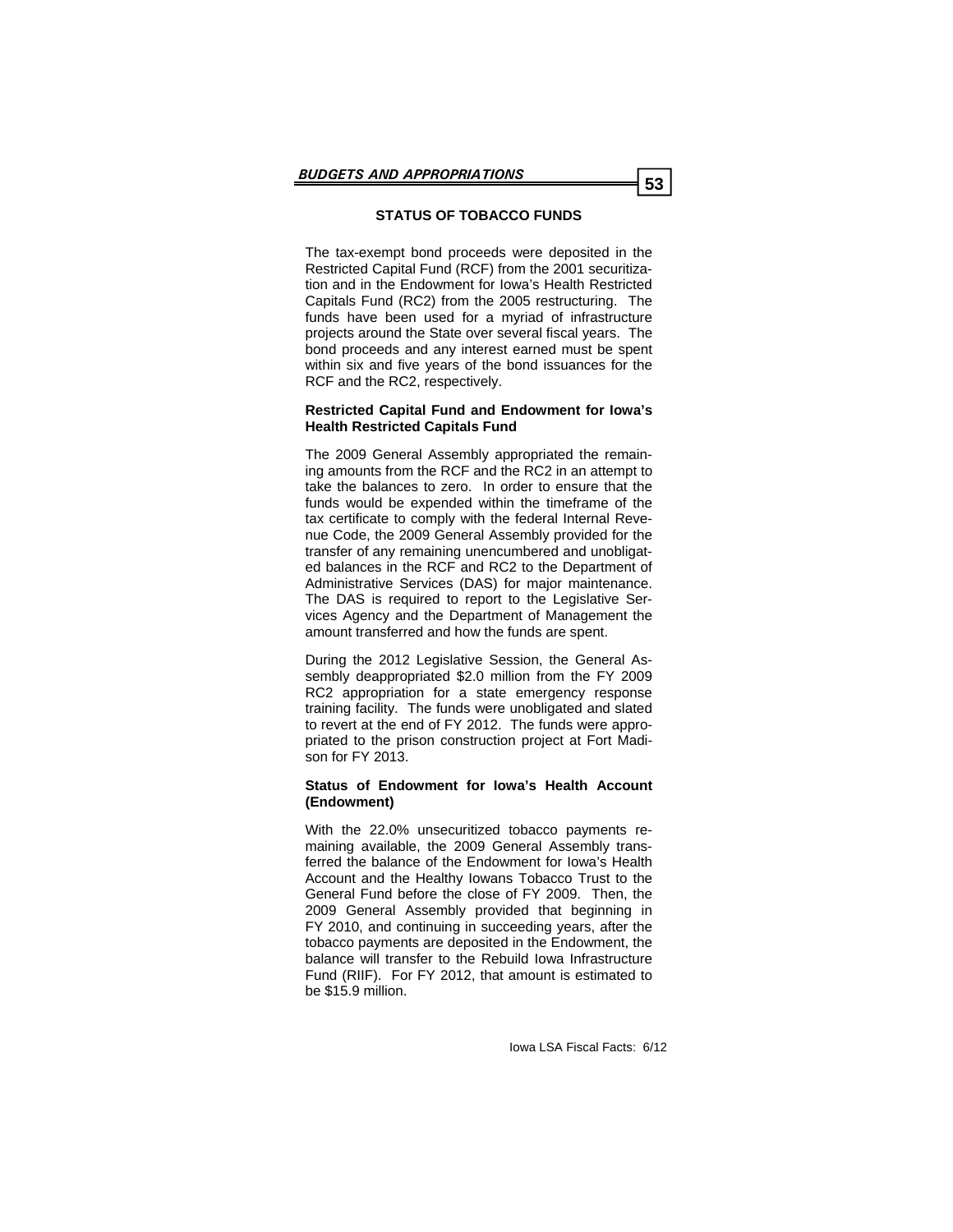# **BUDGETED COUNTY EXPENDITURES FY 2012**



| <b>Budgeted County</b>                     |   | Estimated |
|--------------------------------------------|---|-----------|
| Expenditures                               |   | FY 2012   |
| <b>Public Safety and Legal Services</b>    | S | 448.5     |
| Mental Health                              |   | 381.6     |
| Transportation                             |   | 476.3     |
| <b>Administrative Services</b>             |   | 219.4     |
| Miscellaneous                              |   |           |
| State & Local Gov't. Services              |   | 74.4      |
| <b>Physical Health and Social Services</b> |   | 207.4     |
| <b>County Environment</b>                  |   | 147.3     |
| Debt Service                               |   | 82.5      |
| <b>Capital Projects</b>                    |   | 216.0     |
| Other                                      |   | 9.0       |
| Total                                      |   | 2.262.    |

# Note:

The FY 2012 ending fund balances for all counties is estimated to be \$525.2 million.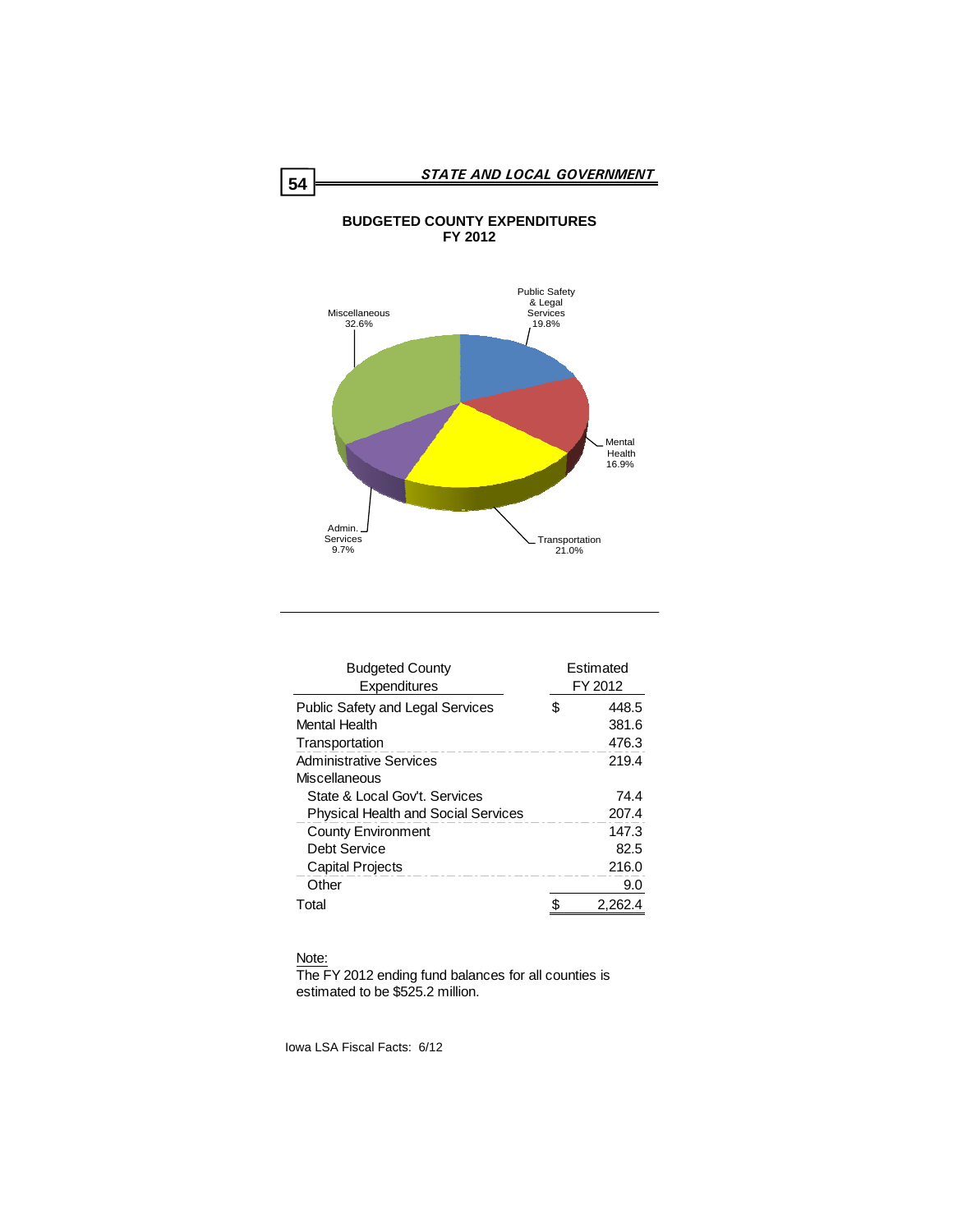# **ECONOMIC SUMMARY**

Iowa nonfarm employment was reported at 1,501,600 for the month of April 2012 (not seasonally adjusted), 16,100 higher (1.1%) than April 2011.

Iowa's 12-month average employment is presented in a graph below. The average nonfarm employment prerecession peak was January 2001 (1,478,700), and the recession low was September 2003 (1,439,900), a decline of 2.6%, peak to trough. The 12-month average peaked again in October 2008, 47,700 above the 2001 peak and 86,500 above the recession low. The current 12-month average reading is now 1,482,800 so annualized Iowa nonfarm employment is 43,600 (- 2.9%) below the October 2008 12-month peak.

The chart below also presents Iowa nonfarm employment as a percent of U.S. nonfarm employment. Iowa's share of national nonfarm employment decreased slowly from 2002 through 2007. Iowa's share of U.S. nonfarm employment expanded rapidly from February 2008 through May 2010 as the rate of economic decline nationally exceeded the rate of decline in Iowa. Since May 2010, the Iowa employment share has returned to a downward trend.



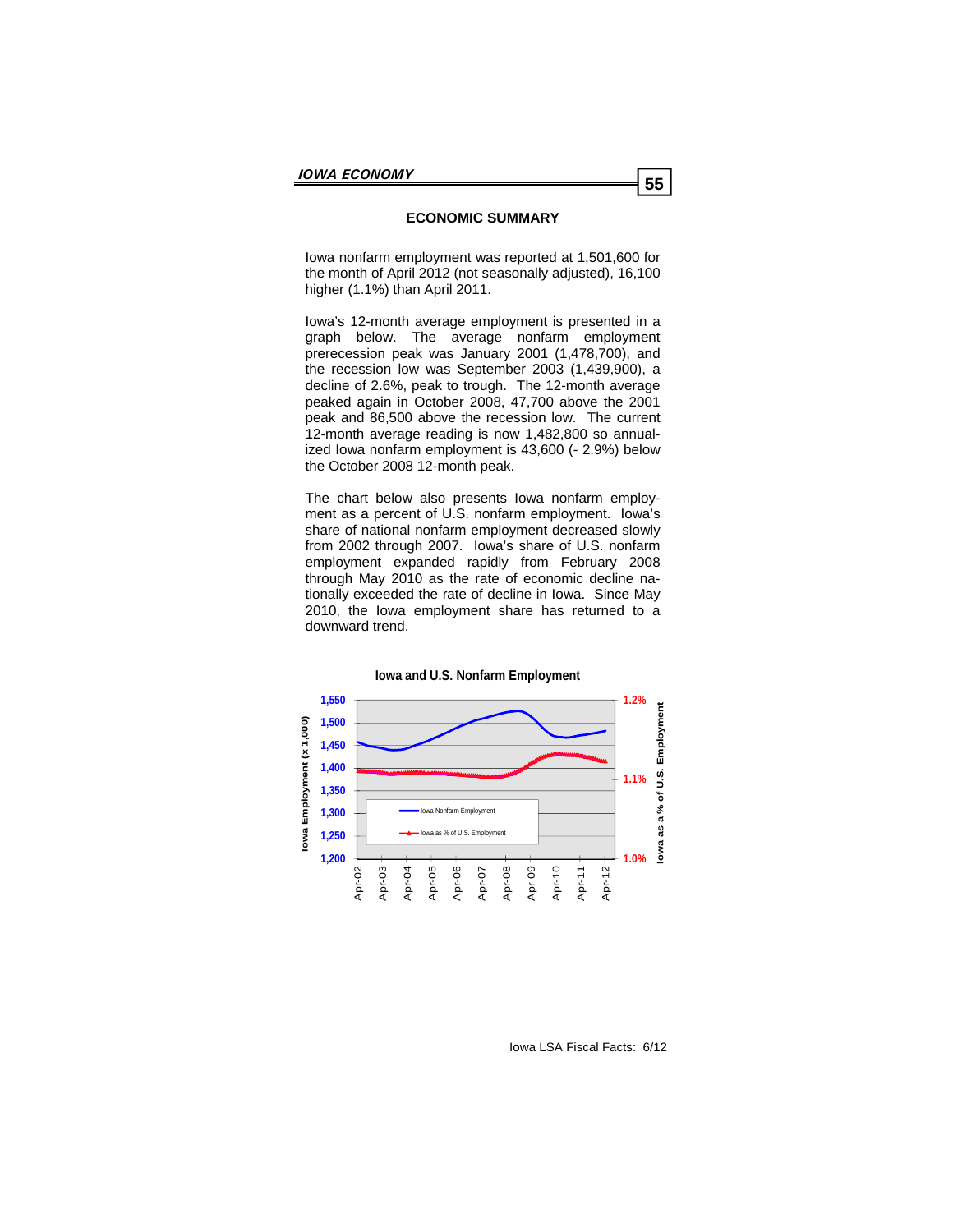## **ECONOMIC SUMMARY (Continued)**

The Consumer Price Index (CPI-U) through April 2012 was 230.1 (1983/84=100). The annual rate of inflation peaked at 5.6% in July 2008 and decreased rapidly in the following months. After posting negative readings for eight consecutive months of 2009, the annual rate now stands at 2.3%.

Core CPI, an inflation measure excluding food and energy expenditures, is reported at 2.3%, year-over-year, in line with its long-term trend. The core inflation rate declined significantly from the early 1990s through January 2004 when the rate bottomed at 1.1%. The core inflation rate accelerated from that point, with most readings between 2.0% and 3.0%. With the onset of the most recent recession (December 2007), the annual core inflation rate declined and was below 2.0% for 34 months, first rising above 2.0% in October 2011. For the two components excluded from the core rate, energy prices are currently up 0.9% year-over-year while food prices are up 3.0%.

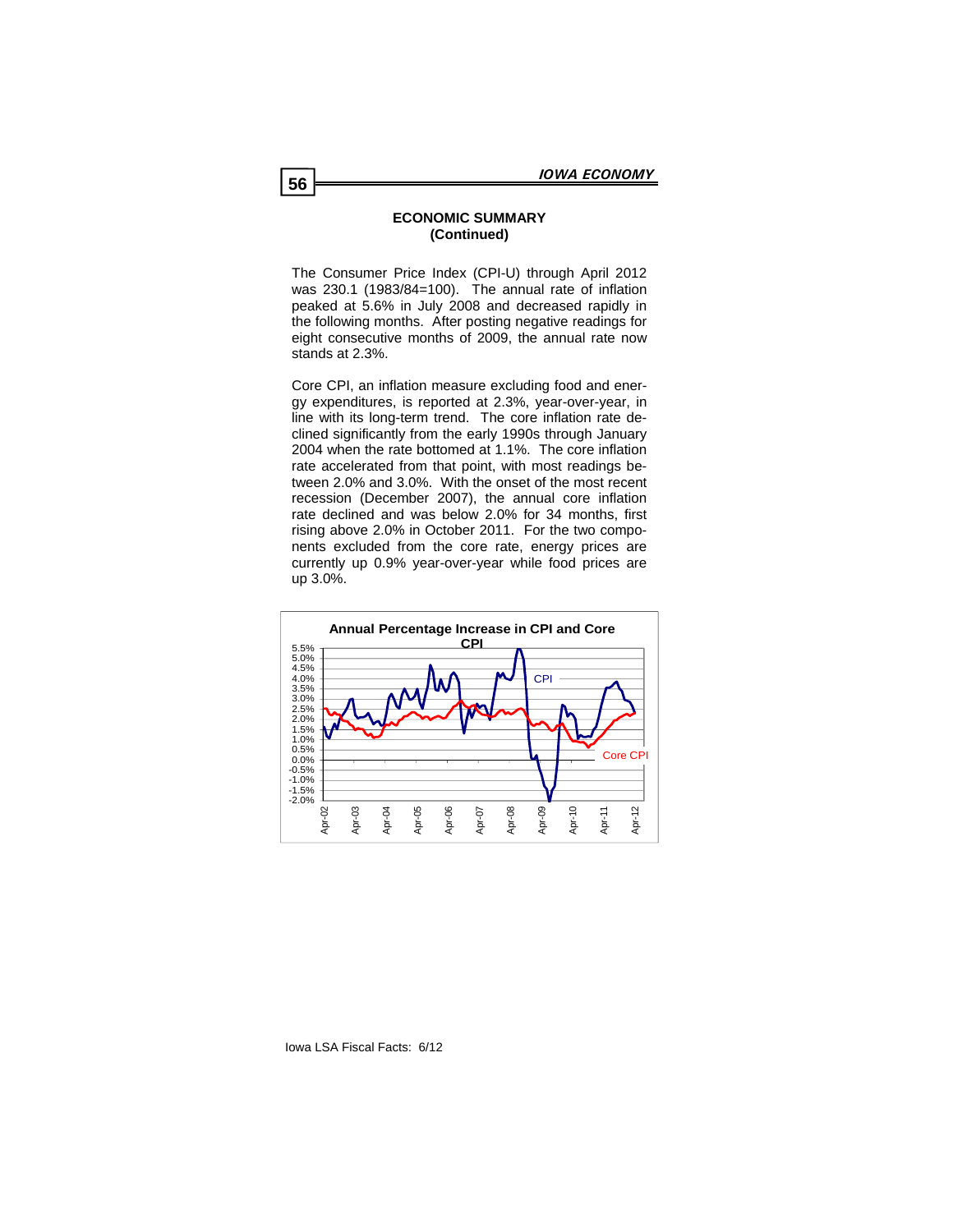# **PAYING FOR PUBLIC EDUCATION PAYING FOR PUBLIC EDUCATION THE IOWA SCHOOL FOUNDATION FORMULA THE IOWA SCHOOL FOUNDATION FORMULA**

The Iowa School Foundation Formula was created be-The Iowa School Foundation Formula was created between 1970 and 1972, for the  $\sqrt{\epsilon_{\text{H}}\omega_{\text{C}}\cdot\epsilon_{\text{C}}^2}$ school year beginning July 1, 1972. This  $\mathbb{S}$ Formula is a student-driven financing  $\begin{array}{cc} \blacksquare & \blacksquare \end{array}$ that works to equalize revenues from State sources and property **cust-custom** taxes. The Formula was revised in 1989 mechanism



to equalize per pupil spending, provide an enrollment cushion (phantom students), increase property tax relief, and provide for increased local discretion. In 1992, further revisions to the Formula included eliminating advanced funding for increasing enrollment, eliminating the enrollment decline cushion (phantom students), and requiring the Governor and General Assembly to previously established by a formula. establish the allowable growth rate each year, which was

In the 1995 Session, the determination of allowable m the rece econom, the accommitation of allowable growth was changed again. The General Assembly is grown that shanged again the constant theories, it is a reserved to set allowable growth two years in advance et. and within 30 days of the submission of the Governor's stagen inneagh and years enrol ment, many enror family constructs.  $\frac{1}{2}$  ble to  $\frac{1}{2}$  and  $\frac{1}{2}$  in the control funding and  $\frac{1}{2}$  and  $\frac{1}{2}$  are  $\frac{1}{2}$  and  $\frac{1}{2}$  are  $\frac{1}{2}$  and  $\frac{1}{2}$  are  $\frac{1}{2}$  and  $\frac{1}{2}$  are  $\frac{1}{2}$  and  $\frac{1}{2}$  are  $\frac{1}{2}$  and formula. A listing of those law changes is available at: budget. Through the years since then, many other law

http://www.legis.iowa.gov/DOCS/LSAReports/ longer based on the previous year's total regular program  $k$ 12Education/  $\epsilon$ [PublicSchlFunding\\_LawChanges\\_1971\\_to\\_Present.pdf](https://www.legis.iowa.gov/DOCS/LSAReports/k12Education/PublicSchlFunding_LawChanges_1971_to_Present.pdf)

Now school districts with declining enrollments are eligible Although required to establish allowable growth rates for for FY 2014 within 30 days of the Governor's budget recommendation (presented on January 10, 2012), no legislation was passed establishing the rates during the established the FY 2013 allowable growth rates for regular school aid and the State categorical supplements<br>regular program district. For the State categorical supplements at 2.0% in SF 533 (Standings Appropriations Act) during the 2011 Legislative Session. regular school aid and the State categorical supplements 2012 Legislative Session. The 2011 General Assembly

Legislation enacted during the 2012 Legislative Session that will have an impact on school aid funding include:

 An additional State aid reduction of \$20.0 million to the Area Education Agencies for FY 2013. The additional reduction made in [HF 2465](http://coolice.legis.state.ia.us/Cool-ICE/default.asp?Category=billinfo&Service=Billbook&menu=false&ga=84&hbill=HF2465) (FY 2013 Standing Appropriations Bill) is in addition to the statutory reduction of \$7.5 million that occurs annually and no change compared to FY 2012.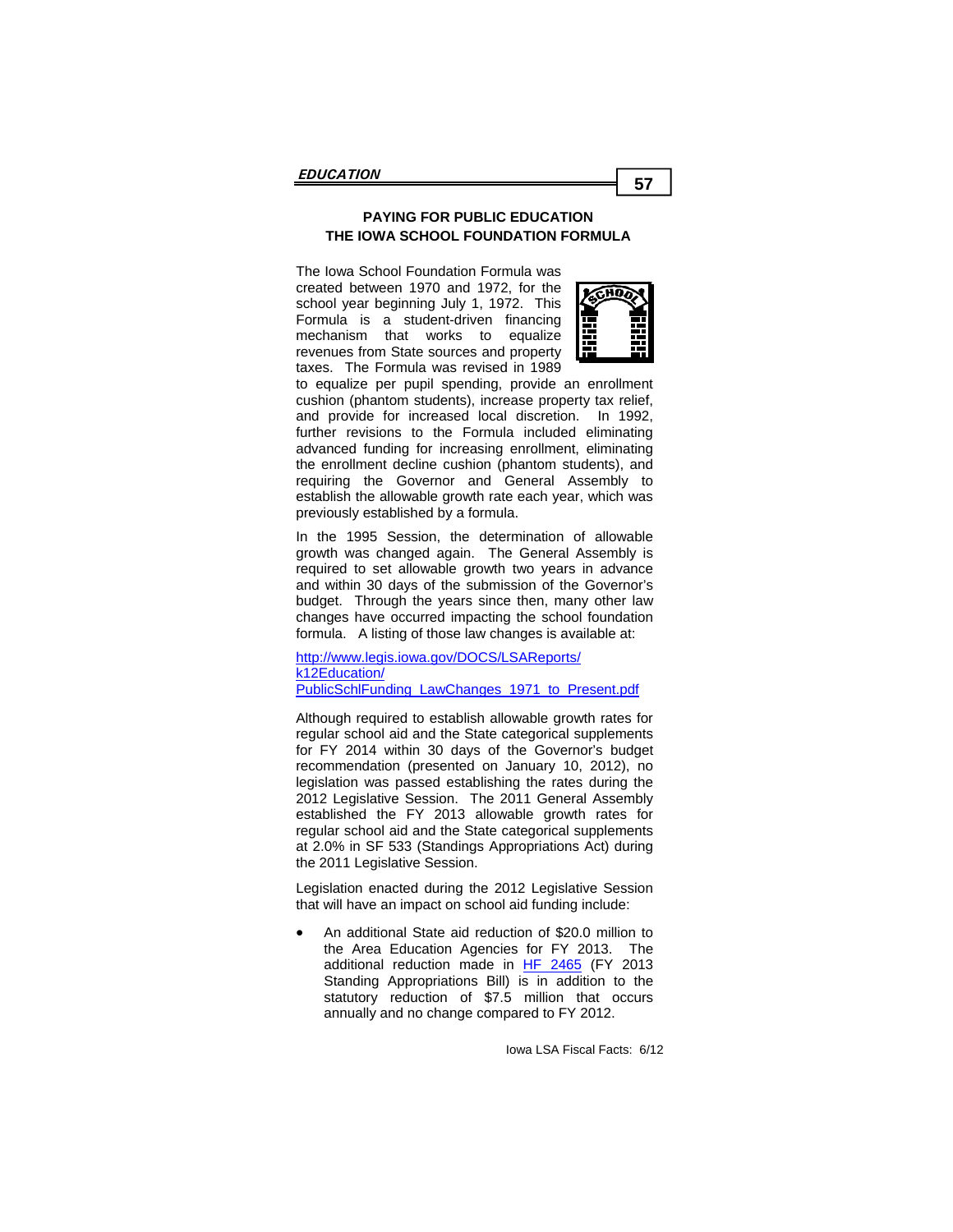#### **PAYING FOR PUBLIC EDUCATION THE IOWA SCHOOL FOUNDATION FORMULA (Continued)**

- Adding additional eligible courses that can receive supplementary weighting beginning in FY 2014. [Senate File 2284](http://coolice.legis.state.ia.us/Cool-ICE/default.asp?Category=billinfo&Service=Billbook&menu=false&ga=84&hbill=SF2284) (Education Reform Bill) expanded the supplementary weighting to include Project-Lead-the-Way courses. The estimated fiscal impact is approximately \$1.4 million in additional State General Fund expenditures and \$0.2 million in local property tax generated through the school aid formula beginning in FY 2014.
- Extending the sunset provision on the Early Intervention Block Grant Program by one year. The sunset was slated for June 30, 2012. School district use of early intervention supplement funding generated through the school aid formula is tied to provisions of the Program and extending the sunset allows school districts to use the funds in FY 2013 for specified purposes. The estimated FY 2013 early intervention supplement totals \$30.3 million.

The following table provides an analysis of the estimated FY 2013 school aid funding compared to estimated FY 2012. State funding totals include:<sup>1</sup>

- The State General Fund amount totals \$2.654 billion, an increase of approximately \$29.2 million (1.1%) compared to the State General Fund amount for estimated FY 2012. This includes \$2.282 billion for regular school aid, \$319.8 million for the State categorical supplements, and \$59.7 million for preschool formula funding. Including additional funding from the Property Tax Equity and Relief Fund of \$7.4 million, the total State school aid funding amount is \$2.661 billion.
- School aid property taxes are estimated to total \$1.319 billion, an increase of \$4.2 million (0.3%) compared to estimated FY 2012.
- The statewide combined district cost is estimated to total \$3.920 billion, an increase of \$32.4 million (0.8%) compared to estimated FY 2012.

 $1$  Note: Estimates have been updated based on data as of May 9, 2012, are not final, and are subject to change):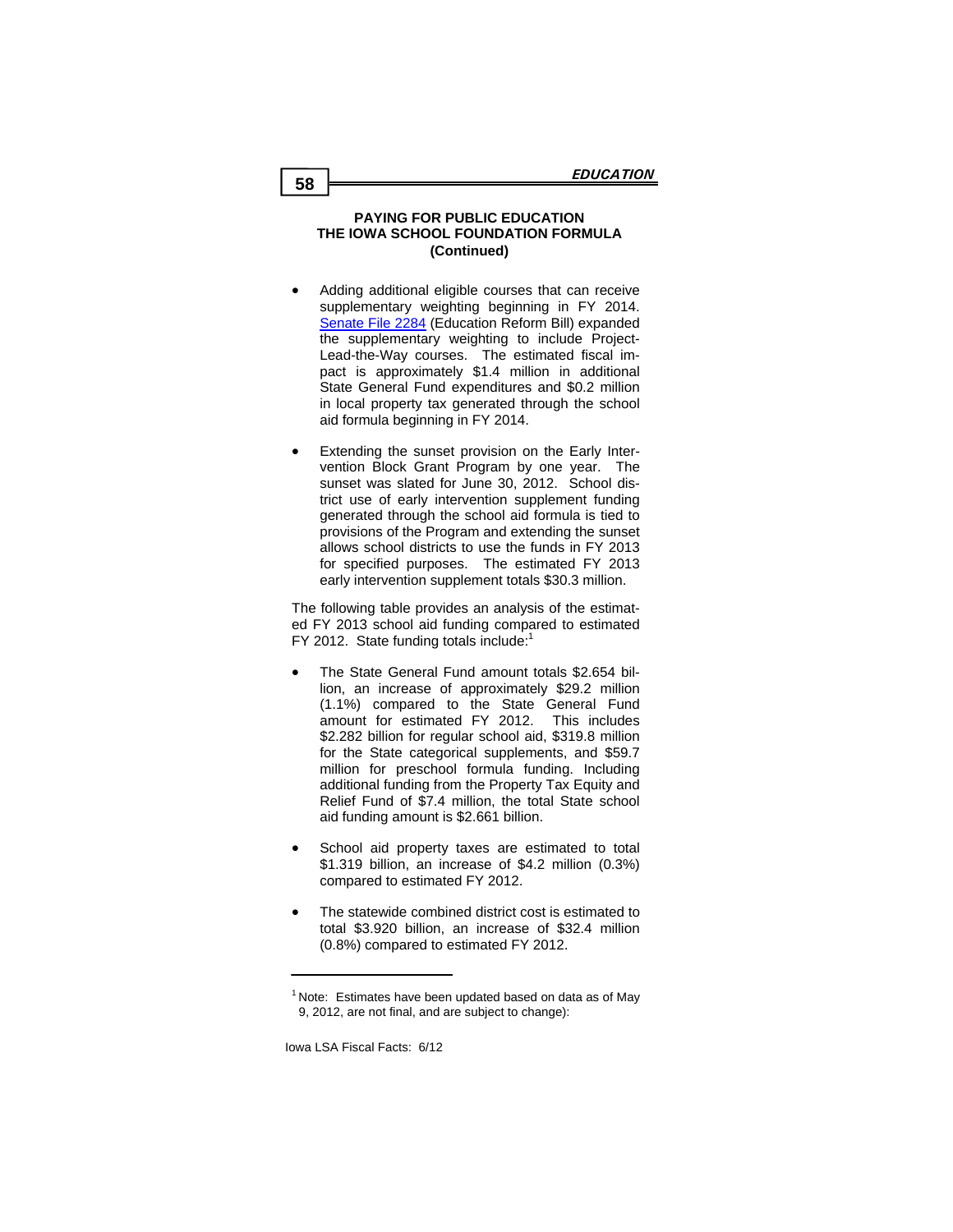#### **PAYING FOR PUBLIC EDUCATION THE IOWA SCHOOL FOUNDATION FORMULA (Continued)**

| <b>Estimated FY 2013 State School Aid Amounts</b> |    |                    |     |                    |            |  |  |
|---------------------------------------------------|----|--------------------|-----|--------------------|------------|--|--|
|                                                   |    |                    |     |                    |            |  |  |
|                                                   |    | <b>Estimated</b>   |     | <b>Change From</b> | Precentage |  |  |
| <b>School Aid Funding</b>                         |    | FY 2012<br>FY 2013 |     |                    | Change     |  |  |
| Regular School Aid                                | Ś  | 2,281.6            |     | 24.6               | 1.1%       |  |  |
| <b>State Categorical Supplements</b>              |    | 319.8              |     | 3.9                | 1.2%       |  |  |
| Preschool Formula                                 |    | 59.7               |     | 1.3                | 2.3%       |  |  |
| <b>Est. Total School Aid Amount</b>               | Ś. | 2,661.1            | Ŝ.  | 29.9               | 1.1%       |  |  |
| <b>PTER Fund</b>                                  | \$ | 7.4                | \$. | 0.7                | 10.0%      |  |  |
| <b>Est. General Fund School Aid Amount</b>        | Ś  | 2.653.7            | \$. | 29.2               | 1.1%       |  |  |
| <b>Est. School Aid Property Tax</b>               |    | $1,318.7$ \$       |     | 4.2                | 0.3%       |  |  |
| <b>Est. Combined District Cost</b>                |    | $3,919.8$ \$       |     | 32.4               | 0.8%       |  |  |
| PTER = Property Tax Relief                        |    |                    |     |                    |            |  |  |

# **Other Provisions with Potential Impacts on School Funding**

The following provisions that were approved and have a potential impact on funding to school districts and area education agencies (AEAs) include:

- School Dropout Prevention Program and Funding Bill  $(SF 451)$  $(SF 451)$  – The Bill codifies appropriate uses of Returning Dropout and Dropout Prevention Program funding. These changes are effective beginning in FY 2013. Additionally, effective in FY 2014, the Bill caps the modified allowable growth (MAG) ratio (amount of modified allowable growth requested as a ratio to the district total regular program cost) from a maximum of 5.0% to the maximum ratio the school district had between FY 2010 and FY 2013. However, a district with a ratio below 2.5% could request MAG up to a ratio of 2.5%.
- AEA Media Services Funding Requirement Modification ([HF 2465\)](http://coolice.legis.state.ia.us/Cool-ICE/default.asp?Category=billinfo&Service=Billbook&menu=false&ga=84&hbill=HF2465) - Removes the requirement that 30.0% of funding for media services be spent on media resource materials. Although there is no fiscal impact, this provision may increase the amount of area education agency funding available for special education support services within each AEA.

Additional school aid information, including estimates by school district, are available from the LSA upon request or from the [school aid estimates](https://www.legis.iowa.gov/LSAReports/k12Estimates.aspx) LSA website.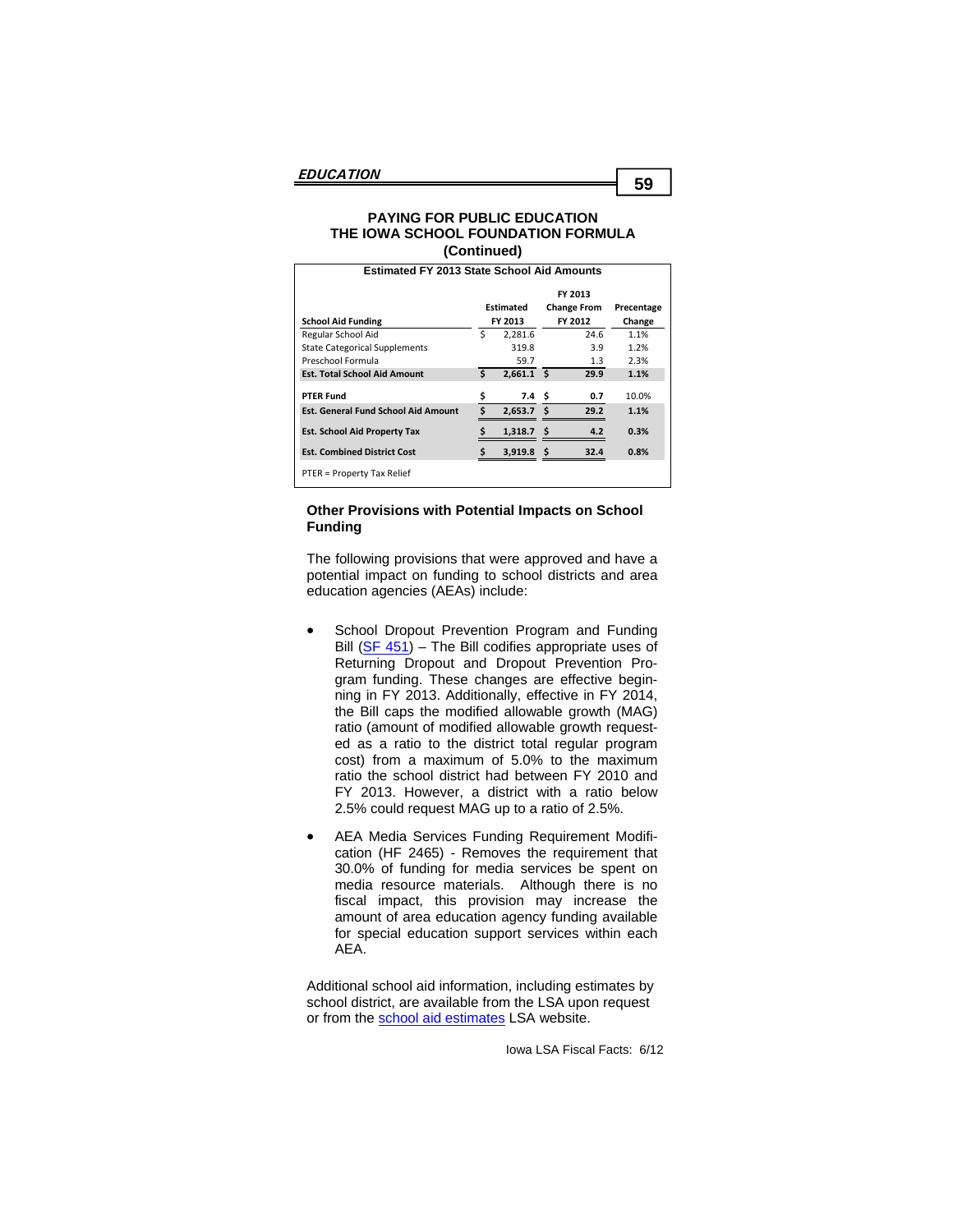

# **K-12 STATE AID GENERAL FUND APPROPRIATIONS**

| (Dollars in millions) |   |                |        |       |        |  |  |  |  |
|-----------------------|---|----------------|--------|-------|--------|--|--|--|--|
|                       |   | Appropriations | Change |       | Change |  |  |  |  |
| FY 2008               | S | 2,145.6        | S      | 97.3  | 4.7%   |  |  |  |  |
| FY 2009               |   | 2,191.0        |        | 45.4  | 2.1%   |  |  |  |  |
| FY 2010               |   | 2.349.0        |        | 157.9 | 7.2%   |  |  |  |  |
| Est. FY 2011          |   | 2.499.2        |        | 150.2 | 6.4%   |  |  |  |  |
| Est. FY 2012          |   | 2,624.5        |        | 125.3 | 5.0%   |  |  |  |  |
| Est. FY 2013          |   | 2.653.7        |        | 29.2  | 1.1%   |  |  |  |  |

#### Notes:

1) FY 2009 - Est. FY 2013 includes Preschool Foundation Aid.

2) FY 2009 includes a 1.5% across-the-board State aid adjustment that resulted in a reduction of \$33.4 million. The amount displayed also includes \$40.0 million from the American Recovery and Reinvestment Act (ARRA) Education Stimulus funding.

3) FY 2010 is based on a capped appropriation amount and adjusted for a 10.0% across-the-board reduction. Beginning in FY 2010, the State categorical supplements are funded through the school aid formula (\$309.0 million) and are included in the total appropriation amount. Additionally, the total includes \$202.5 million from the ARRA Education Stimulus funding.

4) FY 2011 is based on a capped appropriation amount. Additionally, a total of \$47.9 million of ARRA funding and \$5.1 million of Underground Storage Tank funds were used in lieu of State General Fund dollars.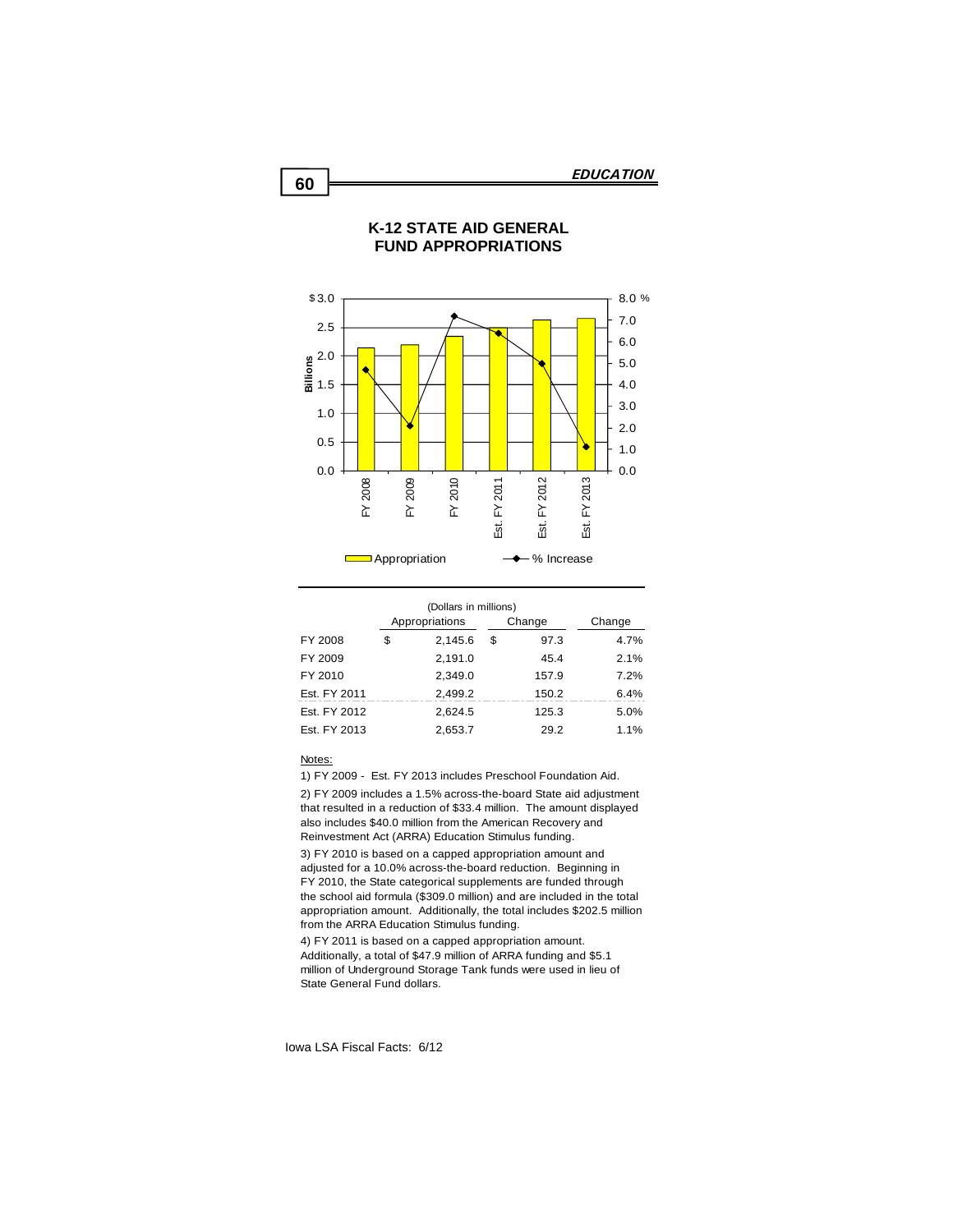Salaries 61.9%



# **GENERAL OPERATING EXPENDITURES**

Does not total to 100.0% due to rounding.

\*Does not include Area Education Agencies

**Supplies** 6.3%

Purchased Services 11.4%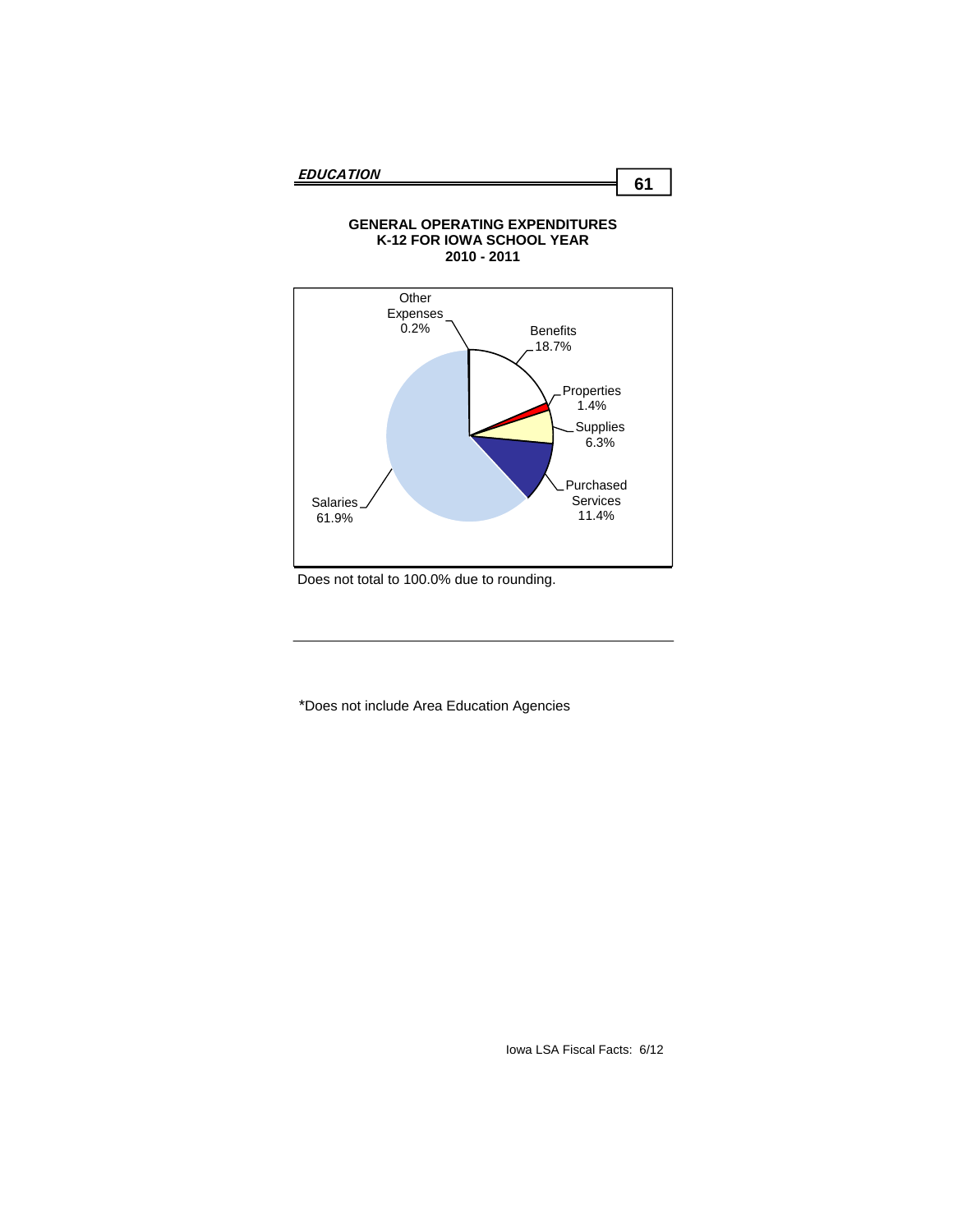#### **GENERAL OPERATING EXPENDITURES K-12 BY FUNCTION FOR IOWA SCHOOL YEAR 2010 - 2011**



\*Does not include Area Education Agencies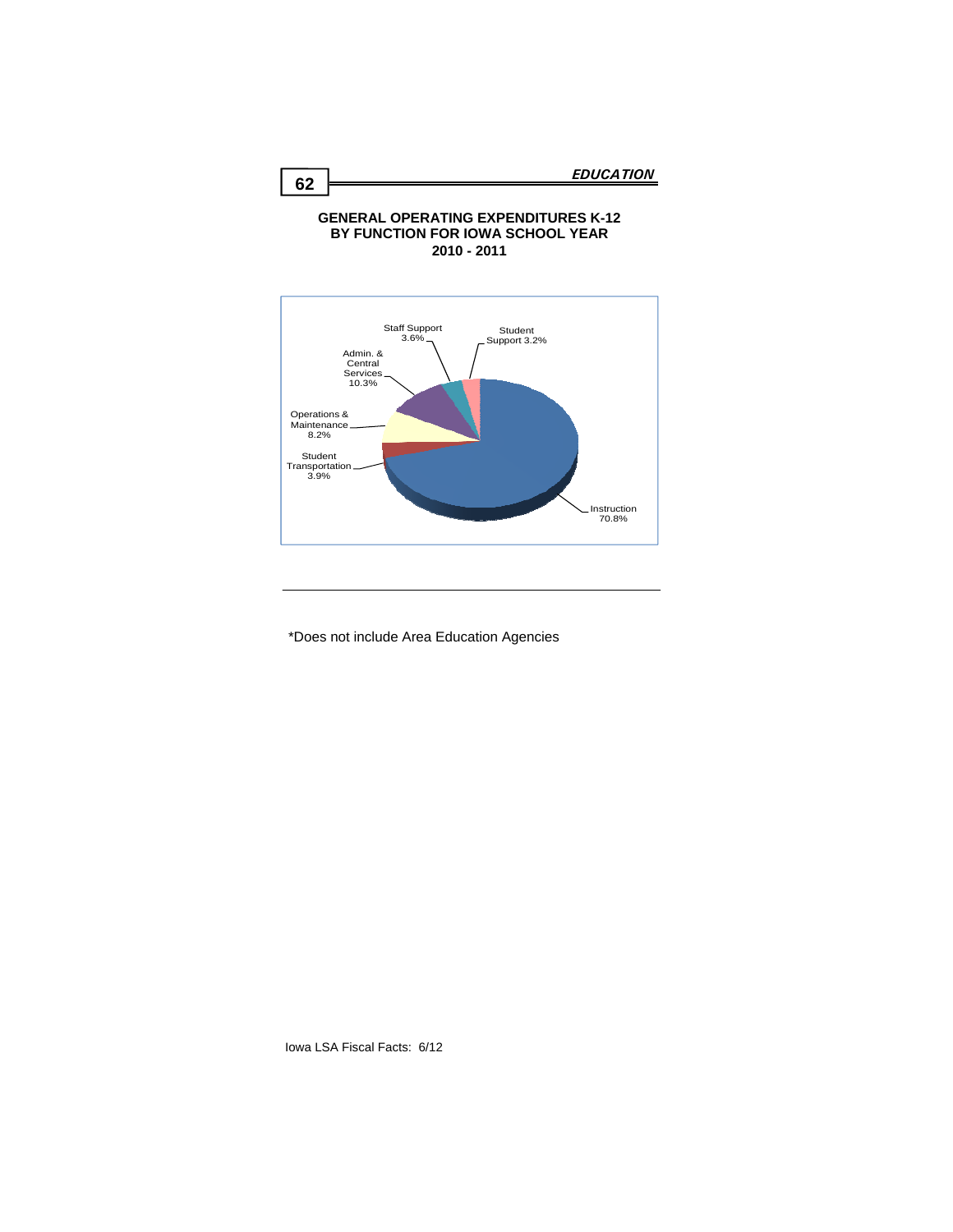## **HUMAN SERVICES PROGRAMS**



The Department of Human Services is projected to spend more than \$4.9 billion for all programs, including Medical Assistance (Medicaid), the Family Investment Program, and the Food Stamp Program during FY 2013 (all funding sources). Federal and other nongeneral funds are projected to ac-

count for approximately 68.0% of these expenditures. The Medical Assistance Program is projected to serve an average of 405,892 individuals per month during FY 2013. The Family Investment Program is projected to serve an average of 15,418 households each month. The Food Stamp Program is projected to serve an average of 428,451 persons each month during FY 2013.

The Family Investment Program (FIP) provides direct cash grant assistance to needy families when the children are deprived of parental care or support due to absence, death, incapacity, or unemployment of one or both parents. In FY 1997, the federal government began to block grant \$131.5 million to Iowa annually from the Temporary Assistance for Needy Families Block Grant. Revenues from child support recoveries also finance the Program. The Program was created in FY 1994 as part of a welfare reform effort that changed the structure and benefits of the previous Aid to Families with Dependent Children (to reduce economic disincentives to employment.

The Supplemental Nutrition Assistance Program is a federally-funded program administered by the U.S. Department of Agriculture with the goal of preventing hunger and malnutrition. Recipients of the FIP Program are automatically eligible for food stamps. Individuals or families may also qualify for food stamps without receiving FIP benefits.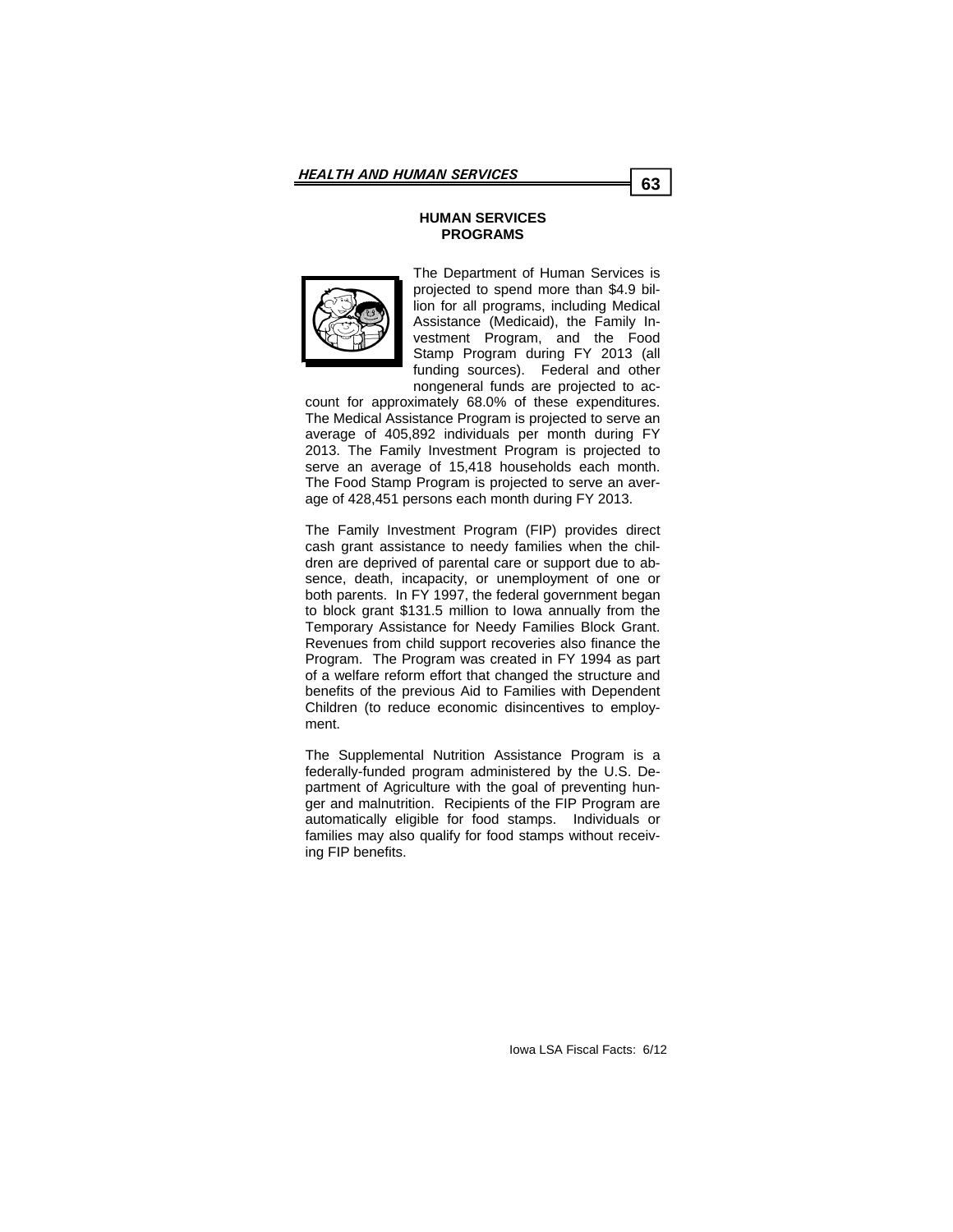# **HUMAN SERVICES PROGRAMS (Continued)**

The Child Support Recovery Unit is responsible for collecting child support for families receiving FIP benefits and other families requesting assistance. Other activities include establishing paternity and child and medical support orders, locating absent parents, and reviewing and adjusting support orders upon the request of either parent.

The Medical Assistance Program (Medicaid) pays for low -income aged, blind, and disabled citizens, residents of institutions, and other low-income Iowans that meet certain criteria. Federal law requires coverage of specified services and eligibility groups. In addition, the State of Iowa is currently covering most of the optional services and eligibility groups for which federal matching funds are available.

The State Children's Health Insurance Program began in FY 1999, including an expansion of medical assistance eligibility for children of families with incomes up to 133.0% of the federal poverty level and coverage up to 300.0% of the federal poverty level in the Healthy and Well Kids in Iowa (hawk-i) using private insurance coverage.

The Foster Care Program provides 24-hour temporary care for children unable to remain in their own homes, while offering services to families and children to implement plans for permanent placement.

The four mental health institutes, located in Cherokee, Independence, Clarinda, and Mount Pleasant, provide critical access to quality acute psychiatric care for Iowa's adults and children needing mental health treatment, and provide specialized mental health related-services. The specialized services include substance abuse treatment, dual diagnosis treatment for persons with mental illness and substance addiction, psychiatric medical institute for children and long-term psychiatric care for the elderly (gero-psychiatric). The institutes also provide limited outpatient services. Two of the institutes, Clarinda and Mount Pleasant, share campuses and select support resources with adult correctional facilities operated by the Department of Corrections.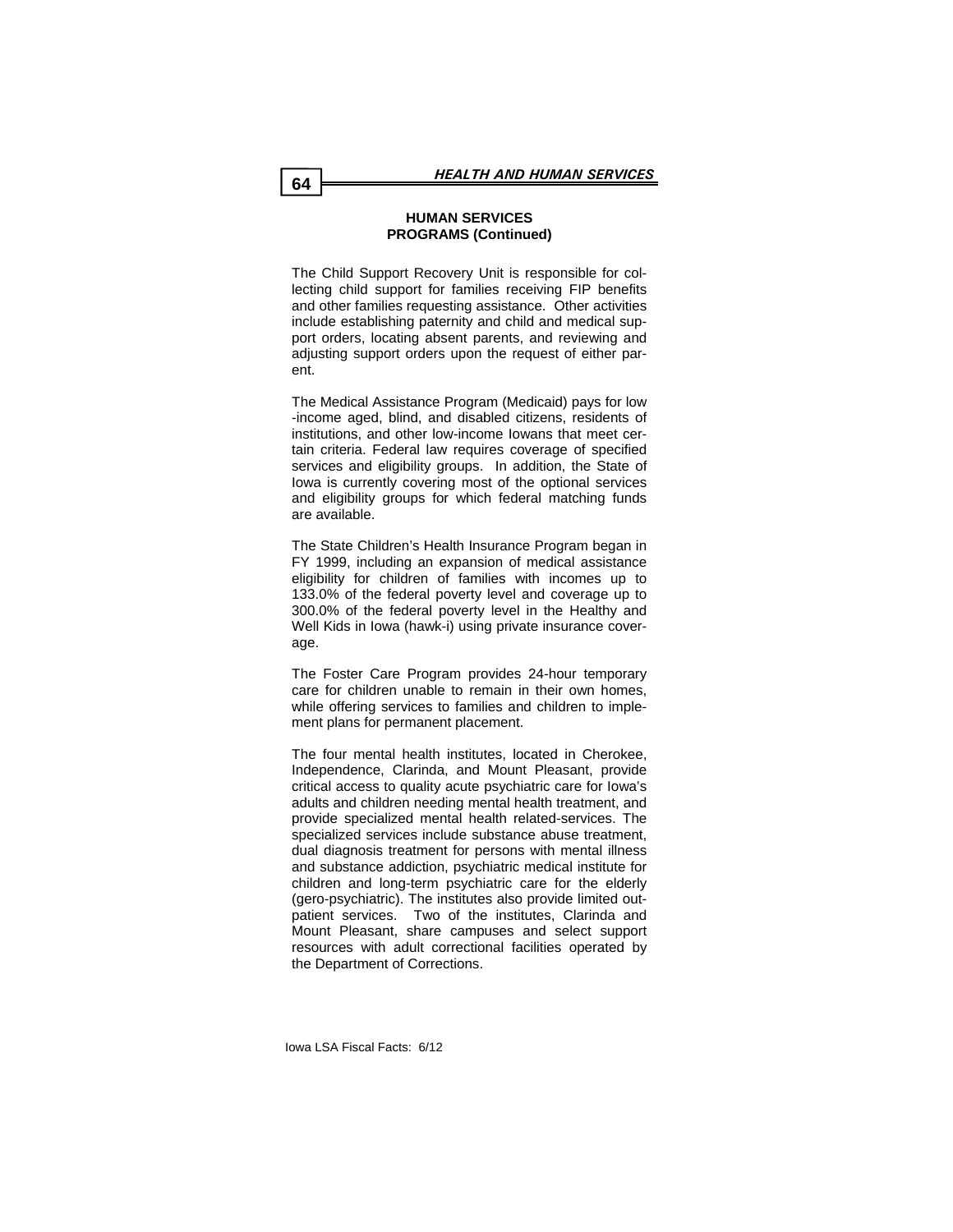### **HUMAN SERVICES PROGRAMS (Continued)**

The two resource centers, located in Glenwood and Woodward, provide a variety of treatment and outreach services to individuals with mental retardation or other developmental disabilities. The facilities assist residents in reaching their individual goals so they can live in the least restrictive environment of their choice.

The Civil Commitment Unit for Sexual Offenders (CCUSO) provides a secure, long-term, and highlystructured environment for the treatment of sexually violent predators. Patients are offenders that have served their prison terms but in a separate civil trial have been found likely to commit further violent sexual offenses. Established in 1999, CCUSO is located on the campus of the Cherokee Mental Health Institute.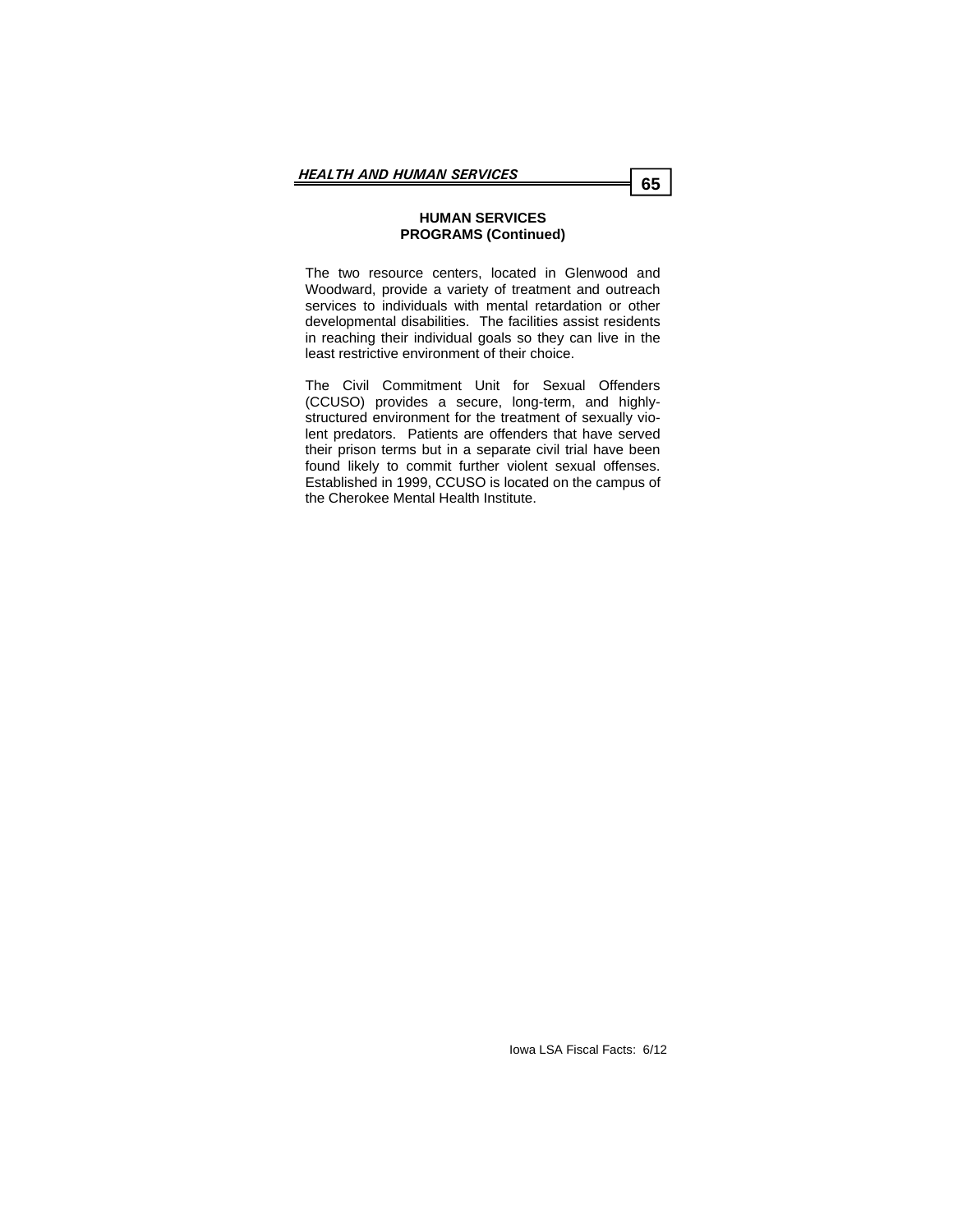

\* Foster Care = Family Foster Care, Group Care, & Adoption Subsidy.

#### **PROJECTIONS FOR SFY 2013**

|                           | Average<br>Monthly<br>Recipients<br>Per Program | <b>Total Program</b><br>Cost |
|---------------------------|-------------------------------------------------|------------------------------|
| FIP (Households)          | 15,418                                          | \$<br>63,091,913             |
| Medicaid                  | 405,892                                         | 3,513,287,131                |
| <b>SNAP</b>               | 428,451                                         | 621, 161, 485                |
| <b>Family Foster Care</b> | 2,275                                           | 22.137.412                   |
| Group Care                | 986                                             | 33,722,529                   |
| <b>Adoption Subsidy</b>   | 8,880                                           | 66,589,846                   |
| MHI/RC*                   | 619                                             | 183.624.524                  |

FIP = Family Investment Program MHI/RC = Mental Health Institutes/Resource Centers SNAP = Supplemental Nutrition Assistance Program

\*Mental Health Institute and Resource Center projections based on FY 2013 Conference Committee funding levels but excluding FY 2012 carry forward balances which are not yet finalized.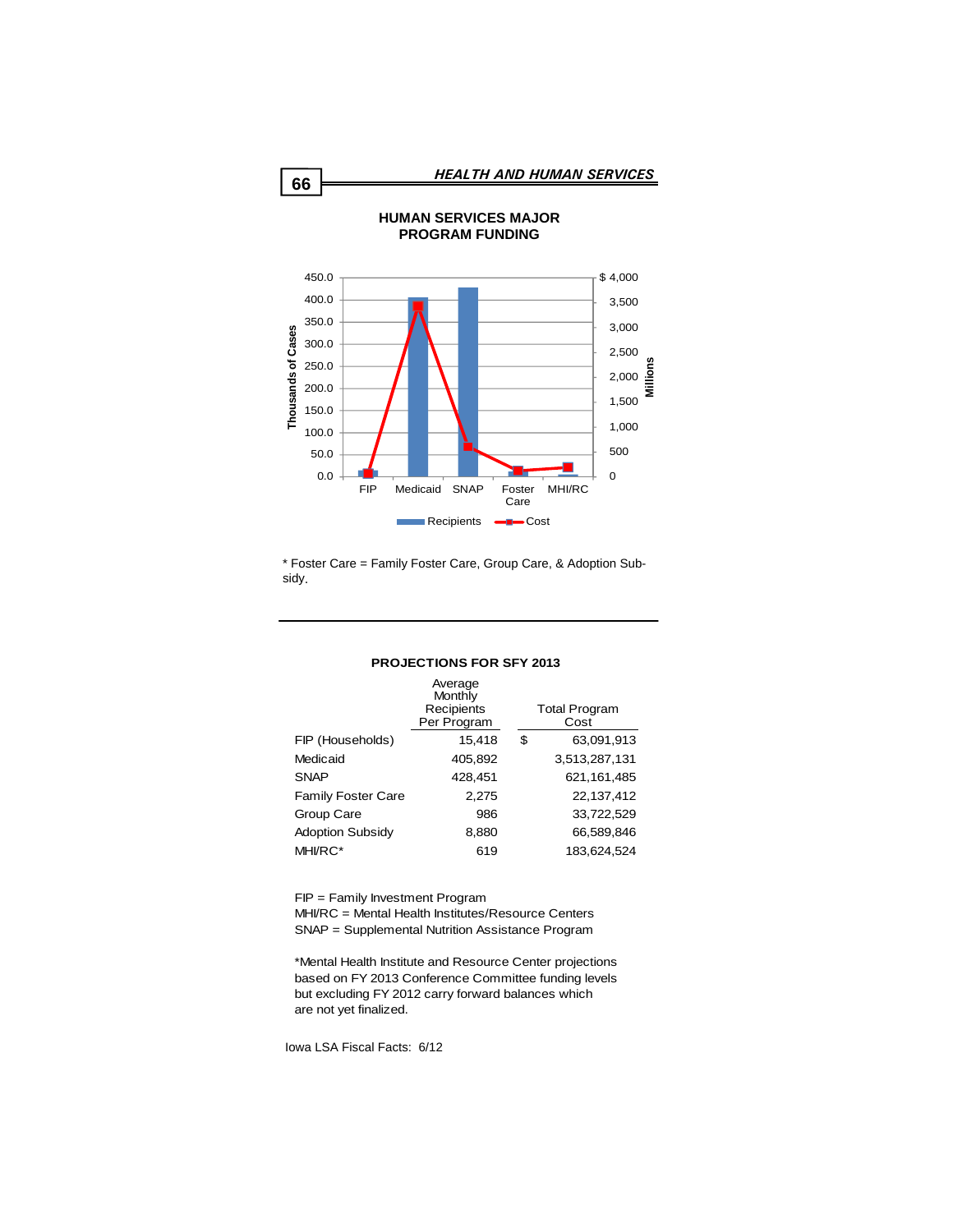## **CHILDREN'S HEALTH INSURANCE (CHIP) PROGRAM**

Congress enacted the Children's Health Insurance Program, with federal funds available on October 1, 1997, to provide insurance for children in families with incomes up to 200.0% of the Federal Poverty Level (FPL). In February of 2009, the President signed an extension of the Program and increased coverage to children in families with incomes up to 300.0% of the FPL. The extension also included an option for dental only coverage for children in families up to 300.0% of the FPL that already have health insurance.

The *hawk-i* Program was enacted in 1998, establishing a private insurance program for children in families with incomes between 133.0% and 185.0% of the FPL. The Program was expanded to 200.0% in 2003. Senate File 389 (FY 2010 Health Care Reform II Act) expanded coverage to children up to 300.0% of the FPL with a dental only option for children that currently have insurance.

[Senate File 2336](http://coolice.legis.state.ia.us/Cool-ICE/default.asp?Category=billinfo&Service=Billbook&menu=false&hbill=sf2336) (FY 2013 Health and Human Services Appropriations Bill) appropriates \$36.8 million to fully fund the *hawk-i* Program for FY 2013.

The U.S. Census Bureau estimates that there are currently 711,600 children in Iowa. As of March 2012, 56,121 children were enrolled in the *hawk-i* Program and 228,689 children were enrolled in the Medicaid Program.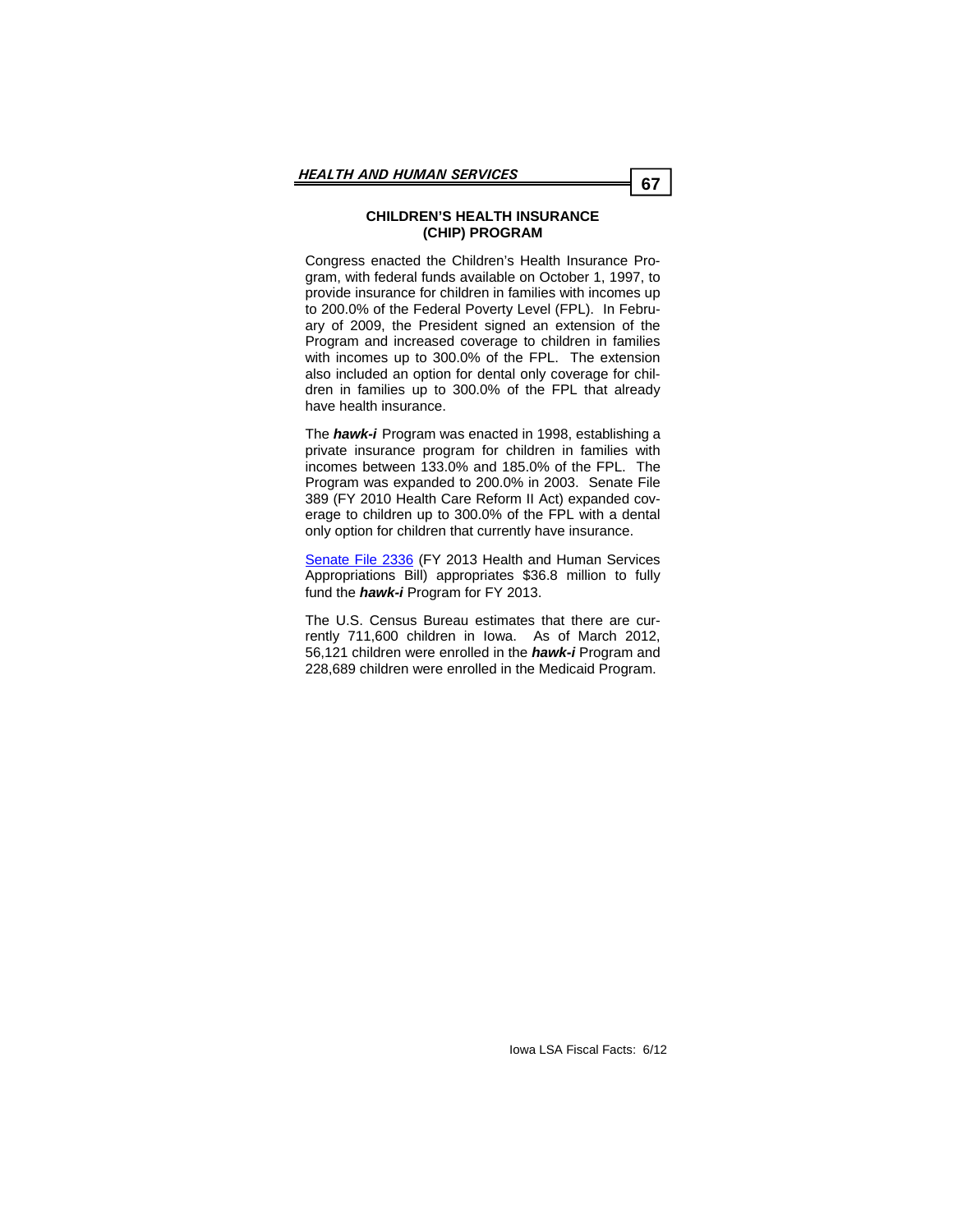



# **YEAR-END PRISON POPULATION,**

#### **AVERAGE PRISON POPULATION AND AVERAGE ANNUAL COST PER PRISONER**

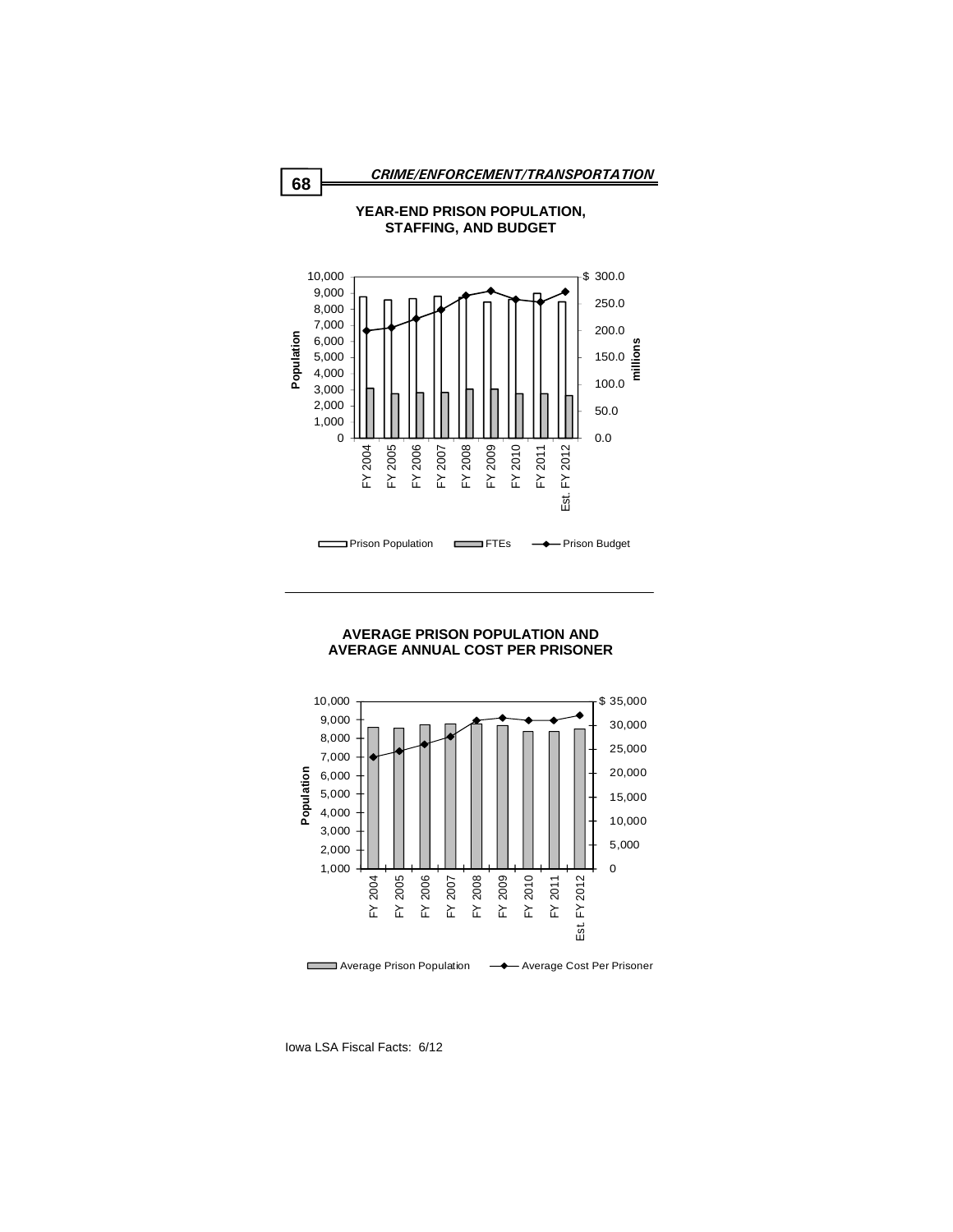## **IOWA'S TRANSPORTATION FUNDS**

The Road Use Tax Fund is comprised of revenue



sources that include taxes on fuels and fees collected from vehicle registrations. Prior to FY 2009, a use tax was collected on motor vehicle purchases and related equipment that was deposited in the Road Use Tax Fund.

Except for administrative costs, all vehicle registration fees and motor vehicle fuel taxes are constitutionally mandated to be spent exclusively for the construction, maintenance, and supervision of the State's public highways (Section 8, Article VII, Constitution of the State of Iowa). The use tax on motor vehicles and equipment, however, was exempt from the constitutional mandate.

[Senate File 2420](http://coolice.legis.state.ia.us/Cool-ICE/default.asp?Category=billinfo&Service=Billbook&menu=false&ga=82&hbill=SF2420) (TIME-21 Transportation Funding Act), enacted during the 2008 Legislative Session, replaced the motor vehicle use tax with a Fee for New Registration for the purpose of constitutionally protecting the revenues to be spent for road-related purposes.

A portion of the Road Use Tax Fund revenues is appropriated either through standing appropriations established in the Iowa Code or through the annual appropriations process. These expenditures are referred to as "off-the-top" allocations, and are used to fund programs, equipment purchases, and department operations. After the off-the-top allocations are funded, the remaining revenues are distributed based on formulas to the Primary, Secondary, Farm-to-Market, and Street Construction Funds. The formulas remain unchanged under Senate File 2420; however, certain provisions of the Act affected the funding structure of the Road Use Tax Fund beginning in FY 2009.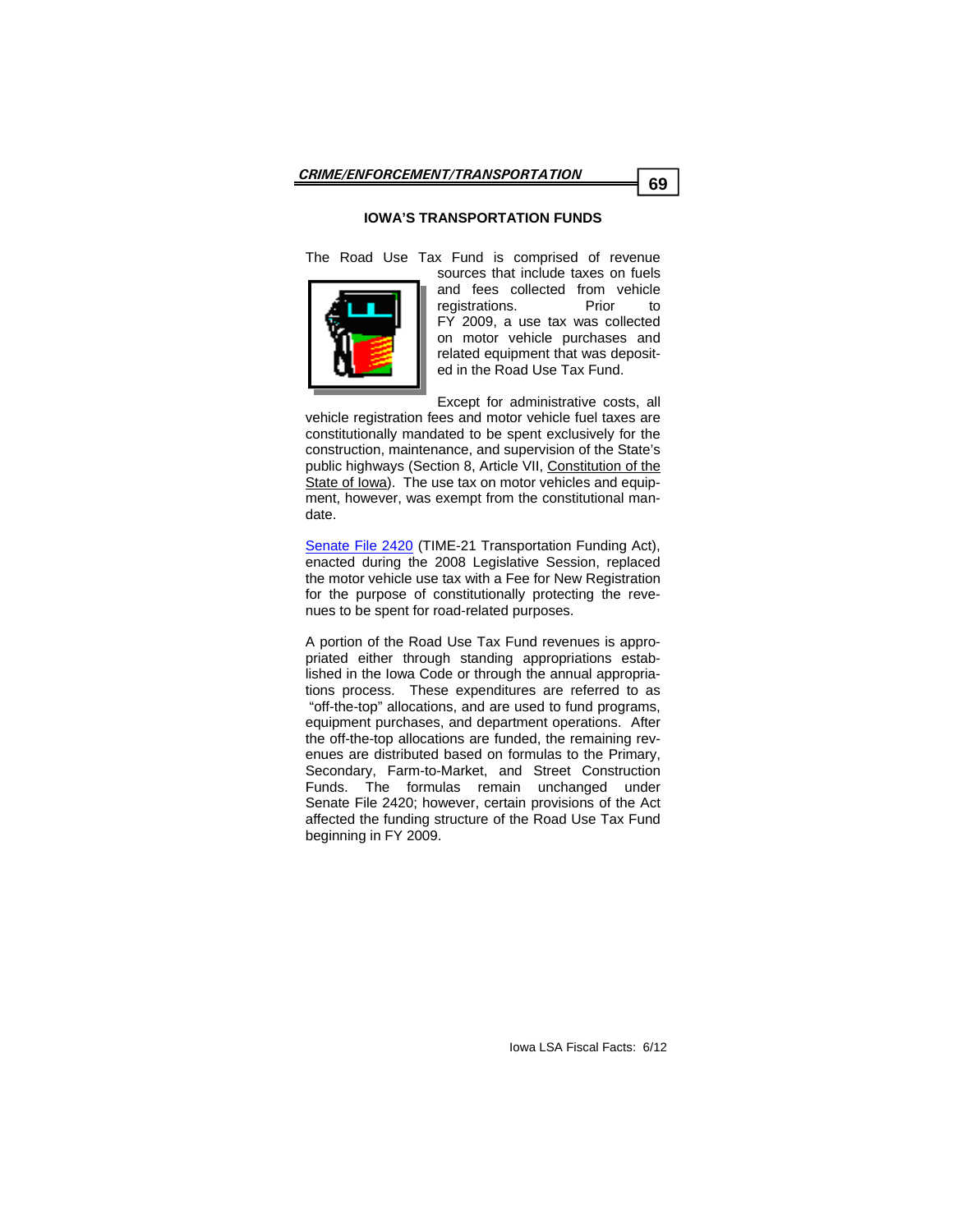The following table shows estimated Road Use Tax Fund revenues, allocations, and distributions for FY 2012 through FY 2014 based on the Department of Transportation's (DOT) five-year forecast.

#### **PROJECTED RECEIPTS, ALLOCATIONS, AND DISTRIBUTIONS ROAD USE TAX FUND FY 2012 – FY 2014**

(\$ in millions)

| Estimated<br>FY 2012<br>Receipts                                              |    |                   | Estimated<br>FY 2013 |                   | Estimated<br>FY 2014 |                   |
|-------------------------------------------------------------------------------|----|-------------------|----------------------|-------------------|----------------------|-------------------|
| Motor Vehicle Registration Fees<br>Transfer to TIME-21 Fund (Veh. Reg. Fees*) | \$ | 439.8<br>$-102.5$ | \$                   | 450.6<br>$-117.5$ | \$                   | 458.7<br>$-122.8$ |
| <b>Total Motor Vehicle/Carrier Registration Fees</b>                          |    | 337.3             |                      | 333.1             |                      | 335.9             |
| Motor Vehicle Fuel Tax                                                        | \$ | 437.9             | \$                   | 456.9             | \$                   | 466.1             |
| Fee for New Registration                                                      |    | 251.1             |                      | 253.6             |                      | 255.7             |
| Interest                                                                      |    | 5.2               |                      | 6.2               |                      | 7.5               |
| Underground Storage Tank Fees                                                 |    | 21.0              |                      | 21.6              |                      | 22.1              |
| Other**                                                                       |    | 15.2              |                      | 16.8              |                      | 15.4              |
| Transfer from Statutory Allocations Fund                                      |    | 18.0              |                      | 14.7              |                      | 15.6              |
| <b>Total Receipts</b>                                                         | \$ | 1,085.7           | \$                   | 1,102.9           | \$                   | 1,118.3           |
| <b>Total Allocations</b>                                                      | \$ | 161.4             | \$                   | 163.1             | \$                   | 166.1             |
| <b>Total Available for Distribution</b>                                       | \$ | 924.3             | \$                   | 939.8             | \$                   | 952.1             |
| <b>Distribution</b>                                                           |    |                   |                      |                   |                      |                   |
| Primary Road Fund (47.5%)                                                     | \$ | 439.0             | \$                   | 446.4             | \$                   | 452.3             |
| Secondary Road Fund (24.5%)                                                   |    | 226.5             |                      | 230.3             |                      | 233.3             |
| Farm-To-Market Road Fund (8.0%)                                               |    | 73.9              |                      | 75.2              |                      | 76.2              |
| Street Construction Fund (20.0%)                                              |    | 184.9             |                      | 188.0             |                      | 190.4             |
| <b>Total Formula Allocation</b>                                               | \$ | 924.3             | \$                   | 939.8             | \$                   | 952.1             |

NOTE: Numbers may not equal totals due to rounding.

\* Includes motor carrier fees & prorate.

\*\* Includes miscellaneous licenses, permits, and fees and adjustments.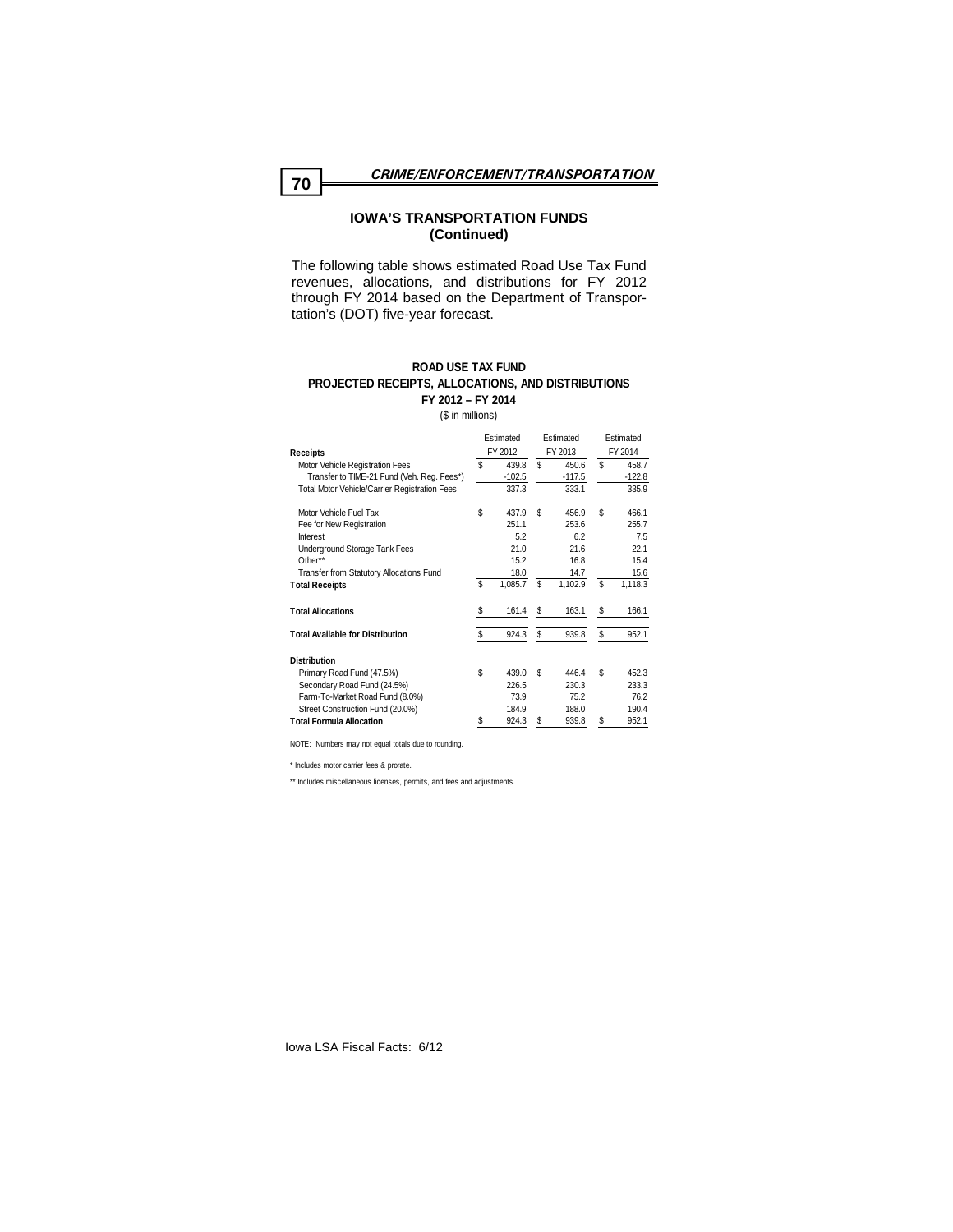#### **Transfer of Jurisdiction Fund**

Beginning in FY 2004, the jurisdiction and control of approximately 700 miles of primary (State) roads, classified as Local Service Roads, were transferred to cities and counties. As a result, 1.75% of Primary Road Fund moneys are transferred annually to a Transfer of Jurisdiction Fund. The allocation, effective until the end of FY 2013, is distributed to cities and counties by formula. The Transfer of Jurisdiction Fund sunsets on June 30, 2013. After the sunset, the 1.75% will be distributed as follows: 90.0% to the counties' Secondary Road Fund and 10.0% to the cities' Street Construction Fund.

The following table shows estimated Jurisdiction Fund revenues and distributions for FY 2012 – FY 2013, based on the DOT's five-year forecast.

#### **TRANSFER OF JURISDICTION FUND PROJECTED RECEIPTS AND DISTRIBUTION FY 2012 - FY 2013**

(\$ in millions)

| <b>Total Receipts*</b>                        |    | Estimated<br>FY 2012 | Estimated<br>FY 2013 |     |
|-----------------------------------------------|----|----------------------|----------------------|-----|
|                                               |    | 8.1                  |                      | 8.3 |
| <b>Distribution</b>                           |    |                      |                      |     |
| Cities and counties that assumed jurisdiction |    |                      |                      |     |
| of primary roads (75.0%)                      |    |                      |                      |     |
| Secondary Road Fund (90.0%)                   | \$ | 5.5                  | S                    | 5.6 |
| Street Construction Fund - (10.0%)            |    | 0.6                  |                      | 0.7 |
| Secondary Road Fund - all counties (22.5%)    |    | 1.8                  |                      | 1.9 |
| Street Construction Fund - all cities (2.5%)  |    | 0.2                  |                      | 0.2 |
| <b>Total Distribution</b>                     |    | 8.1                  |                      | 8.4 |

NOTE: Numbers may not equal totals due to rounding. \* 1.75% of Primary Road Fund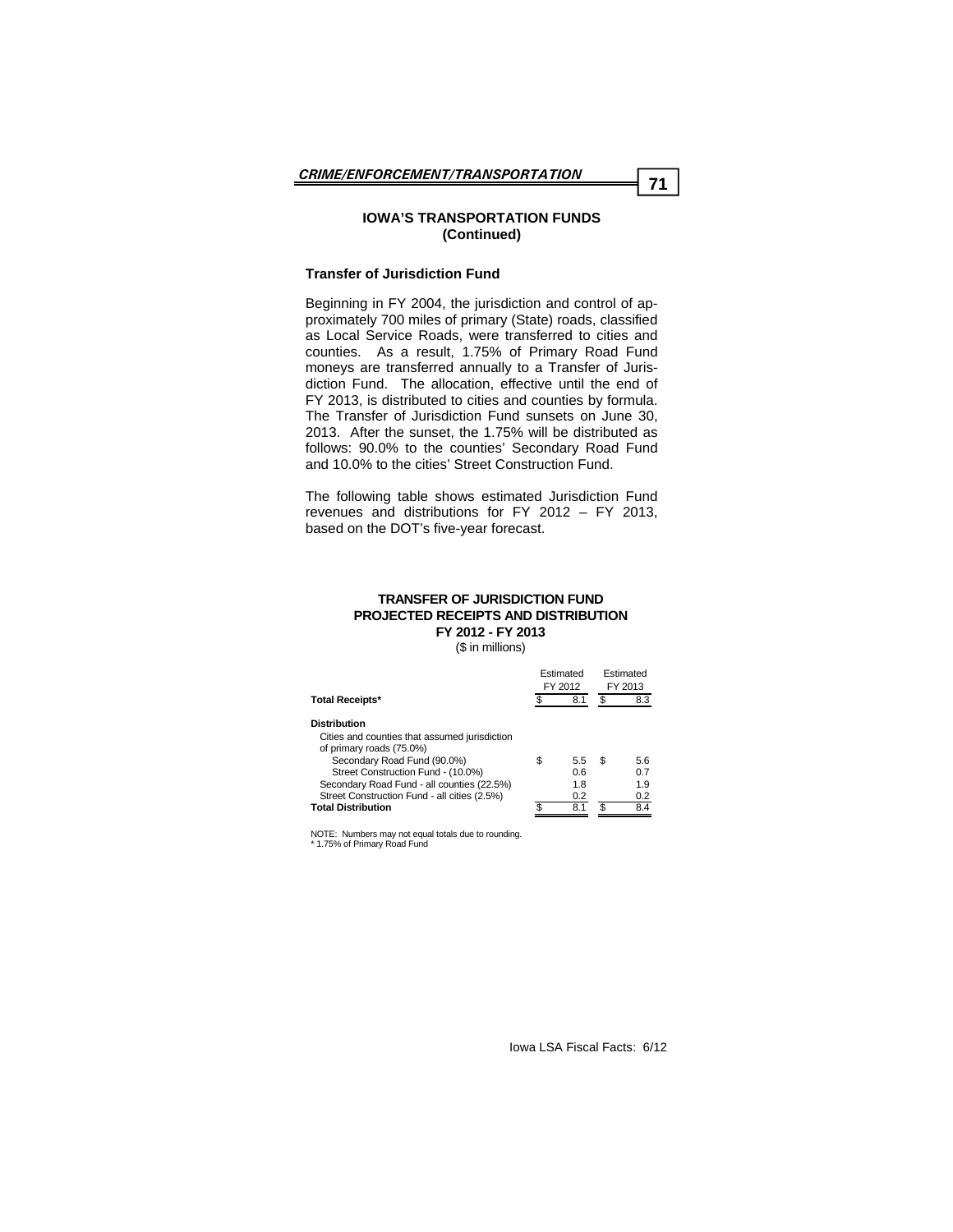The Statutory Allocations Fund (SAF) includes items that were funded from the motor vehicle use tax prior to its repeal in FY 2009. The following table shows estimated Statutory Allocations Fund revenues and distributions for FY 2012 – FY 2014, based on the DOT's five-year forecast.

## **STATUTORY ALLOCATIONS FUND PROJECTED RECEIPTS AND DISTRIBUTION FY 2012 - FY 2014**

(\$ in millions)

|                                             | Estimated<br>FY 2012 |      | Estimated<br>FY 2013 |      | Estimated<br>FY 2014 |      |
|---------------------------------------------|----------------------|------|----------------------|------|----------------------|------|
| <b>Receipts</b>                             |                      |      |                      |      |                      |      |
| Driver's License Fees*                      | \$                   | 7.7  | S                    | 12.5 | S                    | 16.7 |
| <b>Trailer Registration Fees</b>            |                      | 7.9  |                      | 8.1  |                      | 8.3  |
| Trailer Fee for New Registration            |                      | 11.4 |                      | 11.5 |                      | 11.6 |
| <b>Title/Salvage Title Fees</b>             |                      | 7.3  |                      | 7.4  |                      | 7.4  |
| <b>Title Surcharge Fees</b>                 |                      | 4.8  |                      | 4.9  |                      | 4.9  |
| Use Tax**                                   |                      | 1.3  |                      | 1.3  |                      | 1.4  |
| Car Rental Tax                              |                      | 2.9  |                      | 2.9  |                      | 3.0  |
| IA Apportionment Commercial Truck Title Fee |                      | 0.8  |                      | 0.8  |                      | 0.8  |
| <b>Total Receipts</b>                       |                      | 44.1 | S                    | 49.4 |                      | 54.0 |

\*Includes motorcycle driver's license fees and nonoperator ID fees.

\*\*Includes the use tax on mobile homes, manufactured homes, and leased vehicles not subject to registration.

| <b>Distribution</b>                 |   |      |   |      |      |
|-------------------------------------|---|------|---|------|------|
| Underground Storage Tank Fund       | S | 14.0 |   | 14.0 | 14.0 |
| Renewable Fuel Infrastructure Fund* |   | 3.0  |   | 3.0  | 3.0  |
| <b>Public Transit Assistance</b>    |   | 10.6 |   | 10.7 | 10.8 |
| Motorcycle Rider Education Fund     |   | 0.4  |   | 0.6  | 0.8  |
| Special Plate Funds                 |   | 1.5  |   | 1.5  | 1.5  |
| <b>Total Distribution</b>           | ¢ | 29.4 | S | 29.8 | 30.1 |
| <b>Balance transfer to RUTF**</b>   |   | 147  |   | 196  | 23.9 |

NOTE: Numbers may not equal totals due to rounding.

\*The allocation to the Renewable Fuel Infrastructure Fund became effective July 1, 2011, after the enactment of SF 531 (Biofuel Retail and Production Incentives Act) during the 2011 Legislative Session.

\*\* Due to accounting procedures, the balance of SAF transfers to RUTF in the next fiscal year.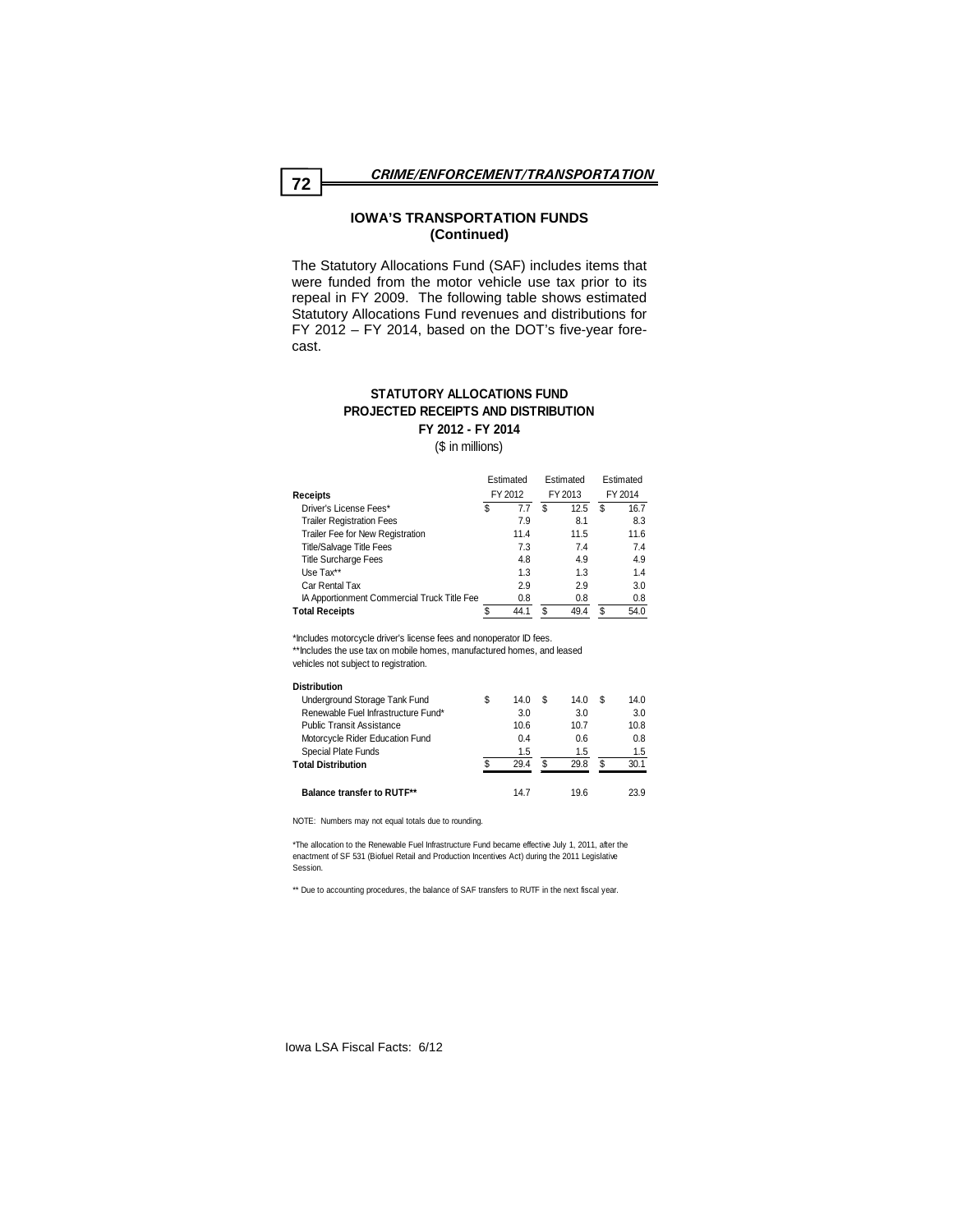#### **TIME - 21 FUND**

The TIME-21 Fund includes revenues generated from a portion of motor vehicle and trailer registration fees, and title and salvage title fees. The revenues are allocated to the State, cities, and counties based on formula. The following table shows estimated TIME-21 Fund revenues and allocations for FY 2012 – FY 2014 based on the DOT's five-year forecast.

## **TIME-21 FUND PROJECTED RECEIPTS AND DISTRIBUTION FY 2012 - FY 2014**

(\$ in millions)

|                                    | Estimated   |    | Estimated |   | Estimated |  |
|------------------------------------|-------------|----|-----------|---|-----------|--|
| <b>Receipts</b>                    | FY 2012     |    | FY 2013   |   | FY 2014   |  |
| Trailer Reg. Fee Increase          | \$<br>9.8   | \$ | 10.1      | S | 10.4      |  |
| Title & Salvage Title Fee Increase | 9.7         |    | 9.8       |   | 9.9       |  |
| Motor Vehicle Registration Fees    | 102.5       |    | 117.5     |   | 122.8     |  |
| Interest                           | 0.0         |    | 0.0       |   | 0.0       |  |
| <b>Total Receipts</b>              | \$<br>122.0 | \$ | 137.4     | S | 143.0     |  |
| <b>Distribution</b>                |             |    |           |   |           |  |
| Primary Road Fund (60.0%)          | \$<br>73.2  | S  | 82.4      | S | 85.8      |  |
| Secondary Road Fund (20.0%)        | 24.4        |    | 27.5      |   | 28.6      |  |
| Street Construction Fund (20.0%)   | 24.4        |    | 27.5      |   | 28.6      |  |
| <b>Total Distribution</b>          | \$<br>122.0 | \$ | 137.4     | S | 143.0     |  |

NOTE: Numbers may not equal totals due to rounding.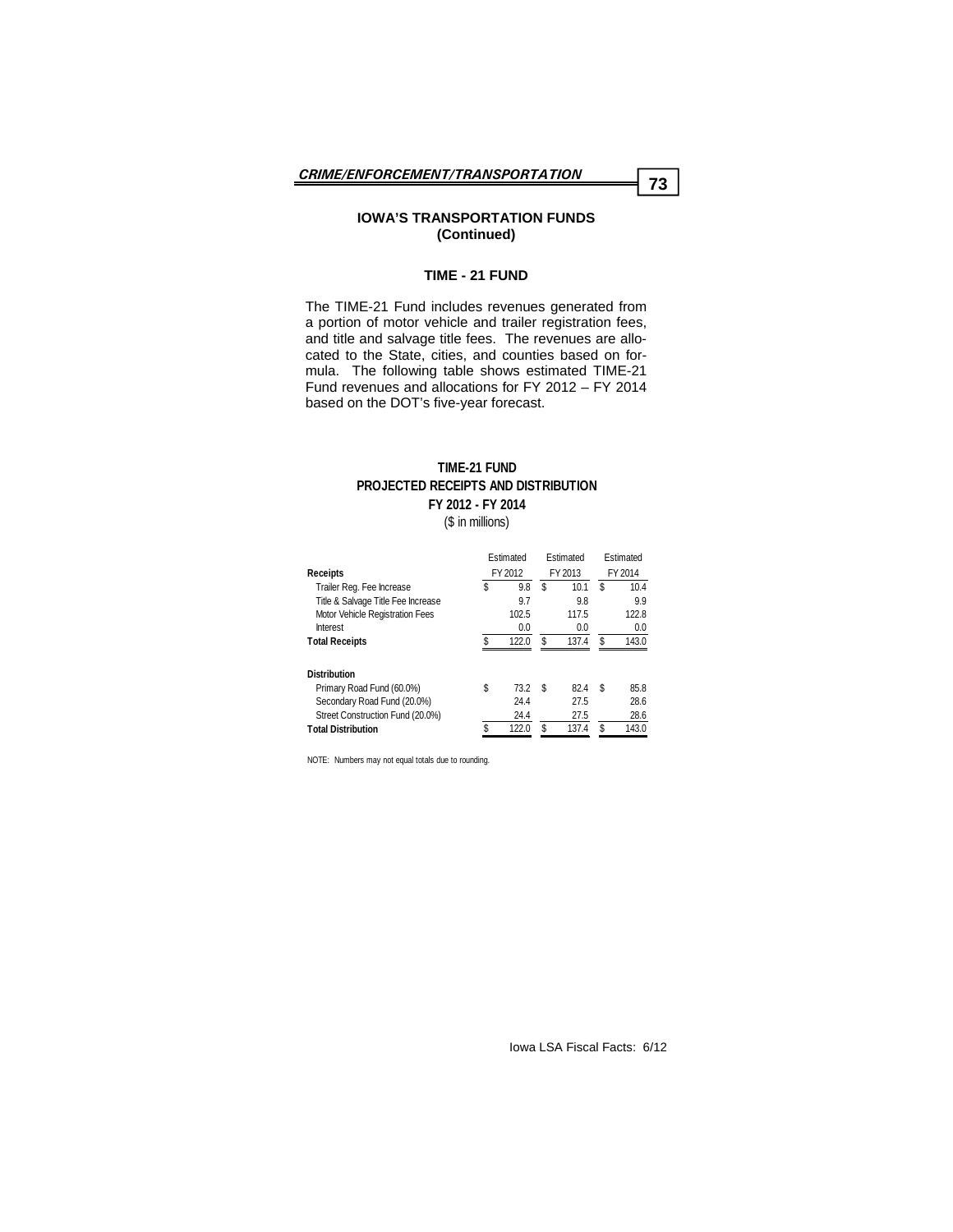



## **IOWA'S POPULATION CHANGE BY COUNTY 2000 - 2010**

- Iowa's population is 3,046,355 according to the 2010 census.
- In 2010, Iowa's population was 91.3% White, 2.9% Black, 0.4% American Indian, 1.7% Asian, and 3.7% other.
- Persons of Hispanic or Latino origin reflect 5.0% of Iowa's population, compared to 16.3% for the nation.
- Iowa experienced a 4.1% growth in population from 2000 to 2010, while the national population grew by 9.7%.
- Dallas County reported the greatest gains in population, increasing by 62.3% from 2000 to 2010. Pocahontas County experienced the largest decline, with a loss of 15.6% during the same period.
- Just under 50.0% of the State's population resides in 10 counties in the State. These include Polk, Linn, Scott, Black Hawk, Johnson, Woodbury, Dubuque, Pottawattamie, Story, and Dallas counties.
- Polk County is the most populous county in the State with 430,640 people, and grew by 15.0% from 2000 to 2010.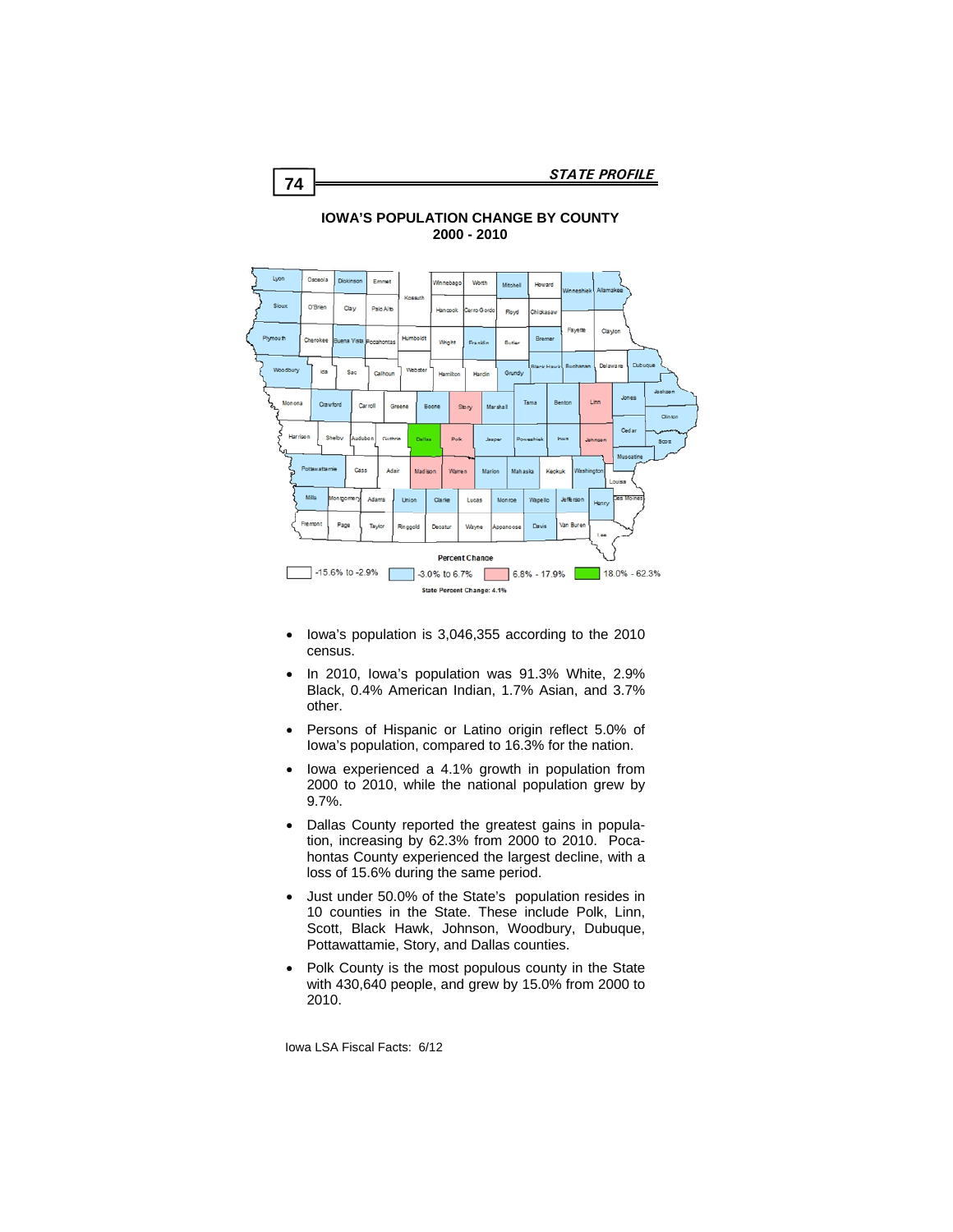## **IOWA'S POPULATION**

## **HOUSEHOLD INCOME**



Does not add to 100.0% due to rounding.

- Iowa's estimated median household income based on the 2006-2010 American Community Survey (ACS) is \$48,872.
- Iowa's average household size is 2.41 according to the 2010 Census.



## **AGE DISTRIBUTION OF IOWANS**

- The median age of an Iowan is 38.1 compared to the national average of 37.2.
- The percentage of Iowans age 65 or older is 14.9% compared to the national average of 13.0%.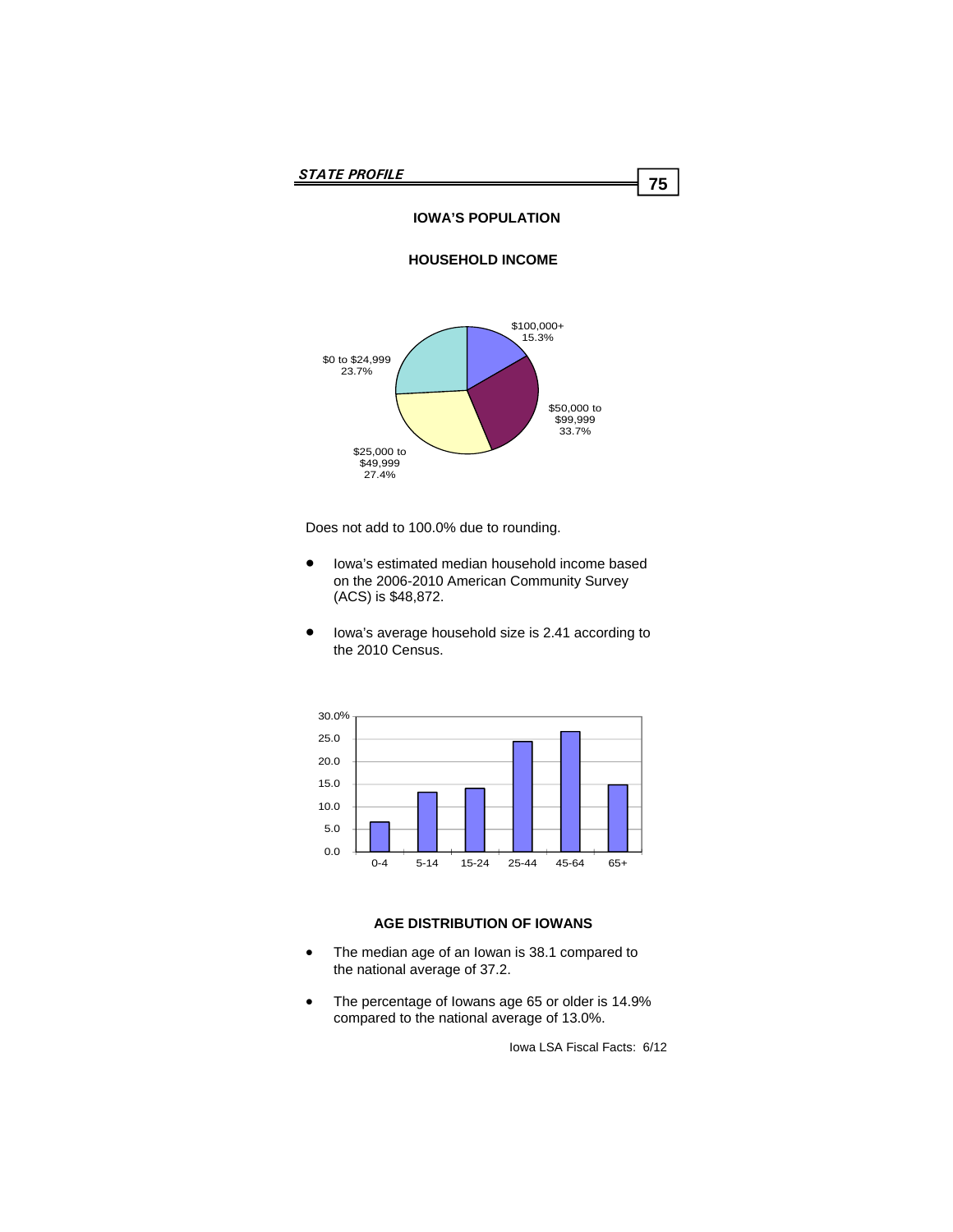## **IOWA'S POPULATION (Continued)**

- The estimated percent of the Iowa population age 15 years and older that are married is 54.8% according to the 2006-2010 ACS.
- The estimated percent of the Iowa population age 15 years and older that are divorced is 10.1% according to the 2006-2010 ACS.
- The estimated percent of unmarried women between age 15 and 50 years old that gave birth in the past 12 months is 30.2% according to the 2006-2010 ACS.
- In 2009, the infant death rate per 1,000 live births was 4.5.
- The estimated percent of the noninstitutionalized population in Iowa with health insurance coverage is 91.0%, ranking sixth in the nation, according to the 2008-2010 ACS.
- The estimated percent of Iowa's population age 25 and older graduating high school is 89.9%, compared to 85.0% for the nation, according to the 2006-2010 ACS.
- The estimated percent of Iowa's population age 25 and older with a bachelor's degree or higher is 24.5%, compared to 27.9% for the nation, according to the 2006-2010 ACS.
- Iowa's four-year graduation rate for the class of 2011 was 88.3%, compared to 88.8% for the class of 2010.
- Iowa's high school dropout rate was 3.38% in the 2010-2011 school year, compared to 3.41% in the 2009-2010 school year
- In 2010, Iowa had 273.5 violent crimes (murder, nonnegligent manslaughter, forcible rape, robbery, aggravated assault, property crime, burglary, larceny and motor vehicle theft) per 100,000 inhabitants.
- During 2010, Iowa reported the largest percentage increase (7.3%) in its state prison population, followed by Illinois (up 7.2%), and Arkansas (up 6.5%).